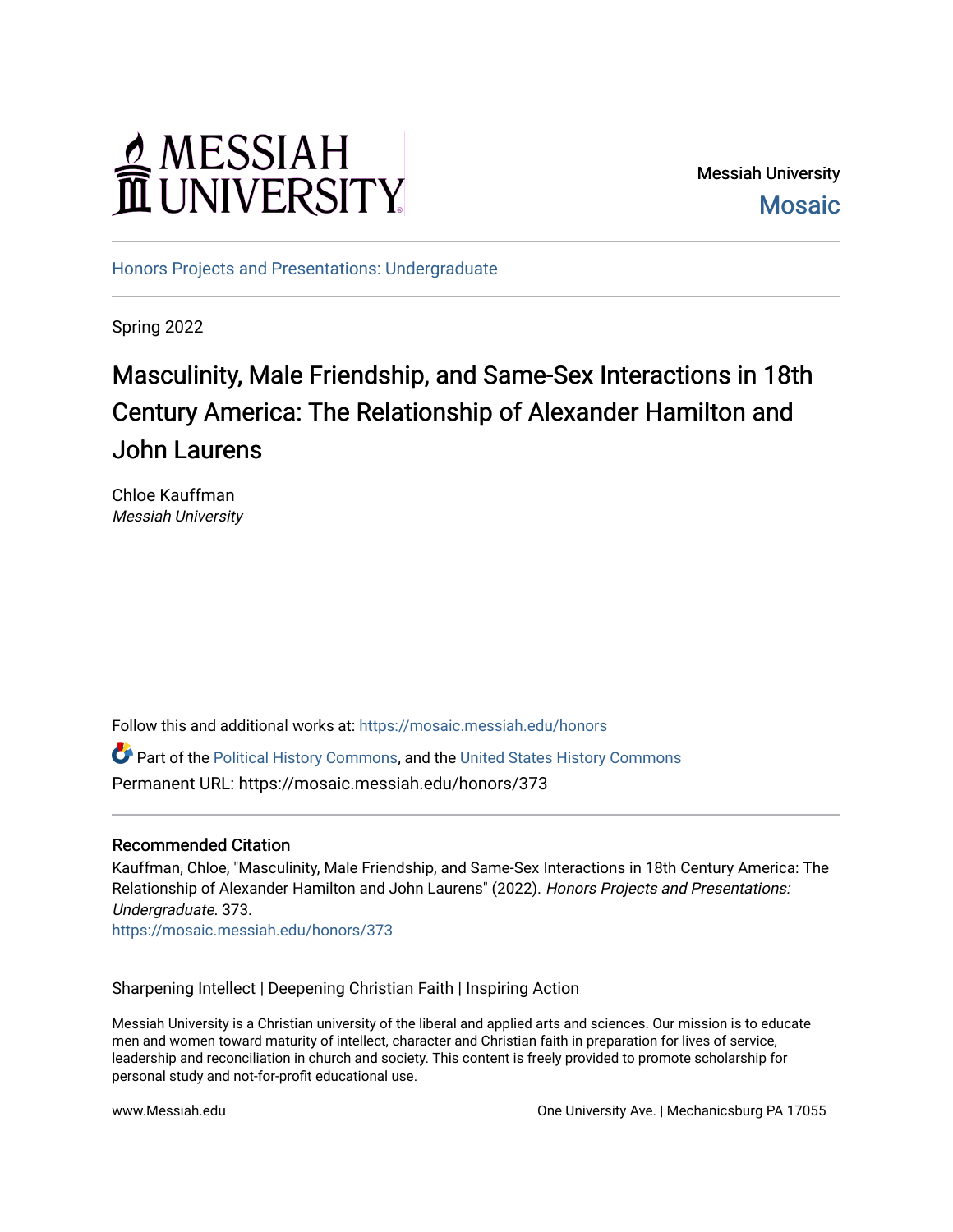Masculinity, Male Friendship, and Same-Sex Interactions in 18<sup>th</sup>-Century America: The

Relationship of Alexander Hamilton and John Laurens

Chloe Kauffman

Department of History, Politics, and International Relations

Messiah University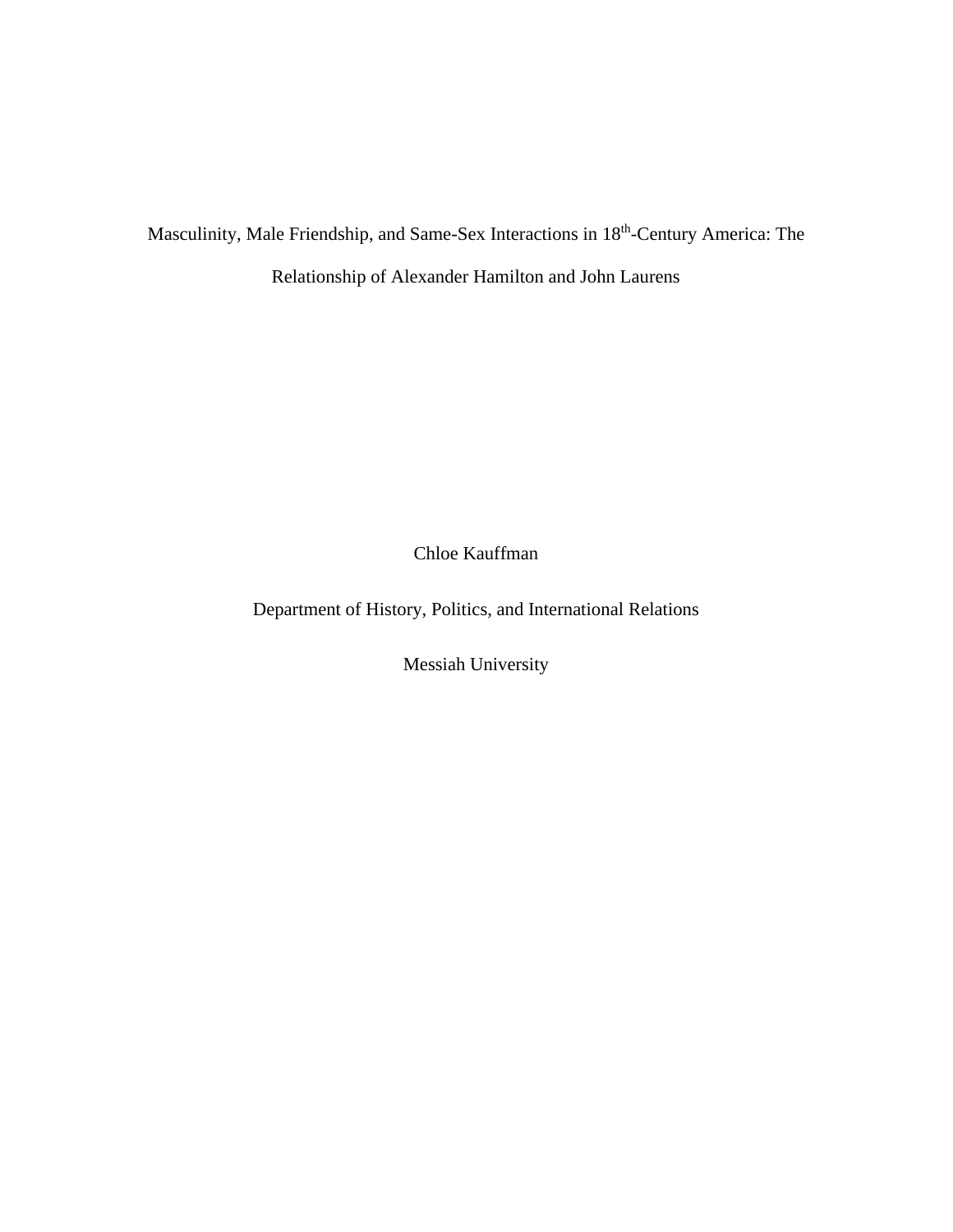Masculinity, Male Friendship, and Same-Sex Interactions in 18<sup>th</sup>-Century America: The Relationship of Alexander Hamilton and John Laurens

## AN HONORS THESIS SUBMITTED TO THE DEPARTMENT OF HISTORY, POLITICS, AND INTERNATIONAL RELATIONS, MESSIAH UNIVERSITY IN PARTIAL FULFILLMENT OF THE REQUIREMENTS OF A DEPARTMENTAL HONORS PROJECT

May 2022

Chloe Kauffman

John Fea, Ph.D. Thesis Supervisor

\_\_\_\_\_\_\_\_\_\_\_\_\_\_\_\_\_\_\_\_\_\_\_\_\_\_\_\_\_\_\_\_\_\_\_\_\_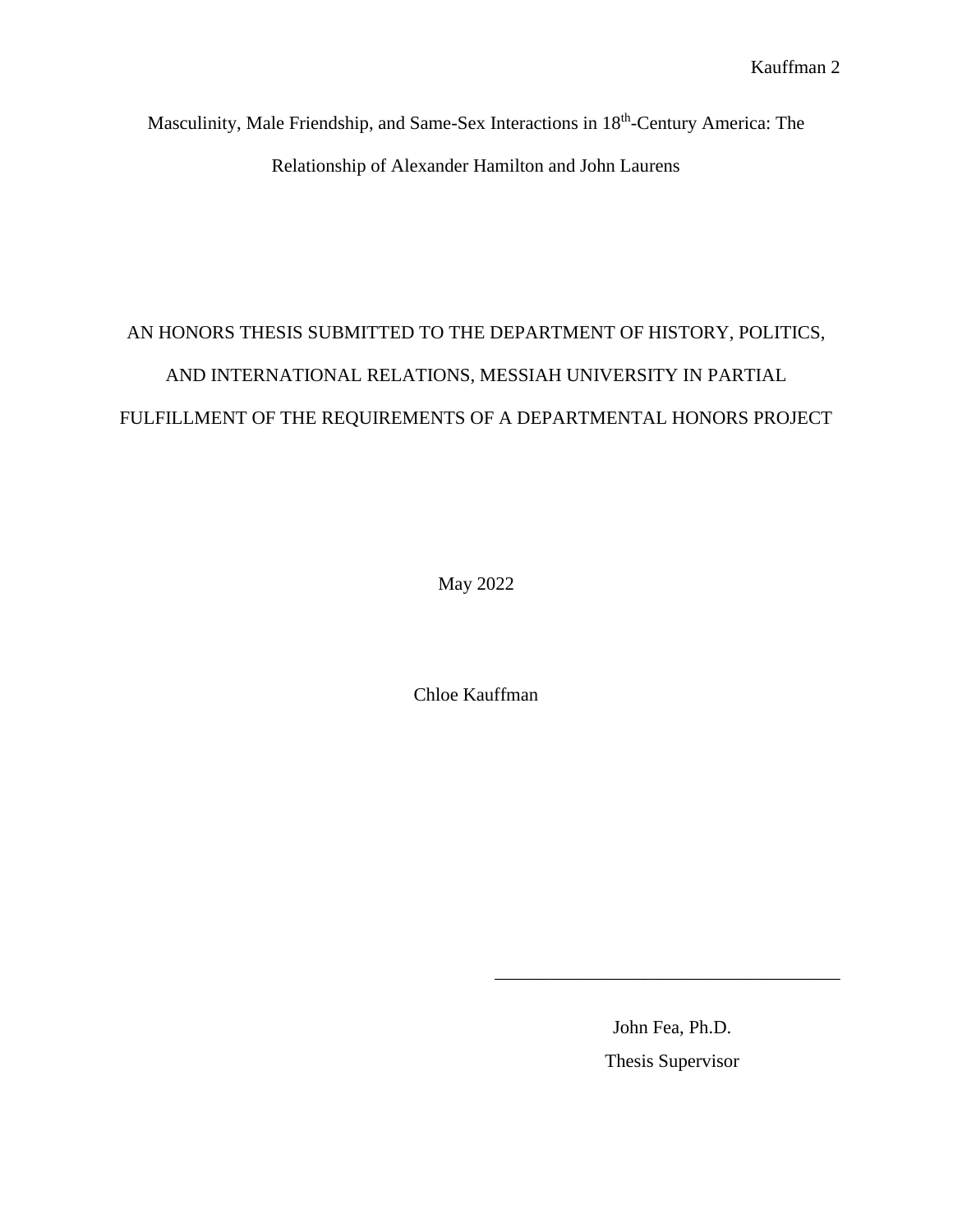Alongside the dawning of the American Revolution and the burgeoning Republic, young, educated men found themselves engaged in intimate friendships formed in the founding moments of the new nation. These young men, often revolutionaries like John Laurens and Alexander Hamilton, constructed relationships rivaling marriages in the depth of their intimacy. Even Hamilton, who notoriously lavished affection upon his wife, Elizabeth Schuyler, wrote Laurens about his engagement to Eliza, assuring him of his continued affection: "In spite of Schuyler's black eyes, I have still a part for the public and another for you [Laurens]."<sup>1</sup> Hamilton biographer Ron Chernow writes that Hamilton's relationship with Laurens was so important to his life that after Laurens's untimely death, "...Hamilton shut off some compartment of his emotions and never reopened it."<sup>2</sup> Built under unique circumstances, "heroic friendships" like that of Laurens and Hamilton raise questions of masculinity and same-sex intimacy in eighteenth-century America.

The relationship between Laurens and Hamilton was forged in a time of rapid and drastic change. Political revolution was not the only movement sweeping through the colonies and eventual new nation – in fact, the eighteenth century marked a time of great shifting in the understandings of gender and sexuality. A "sexual revolution" coincided with the end of the American Revolution, bringing about increased sexual leniency and adjusted expectations for marriages and courtships. Within the sexual revolution, the conceptualizations of gender were ever-changing to fit the new boundaries, fears, and freedoms in which men and women were socially designated. All of this change also influenced eighteenth-century understanding of same-

<sup>&</sup>lt;sup>1</sup> Ham to laurens 16 sept 1780

<sup>2</sup> Ron Chernow, *Alexander Hamilton* (New York: Penguin Press, 2004), 173.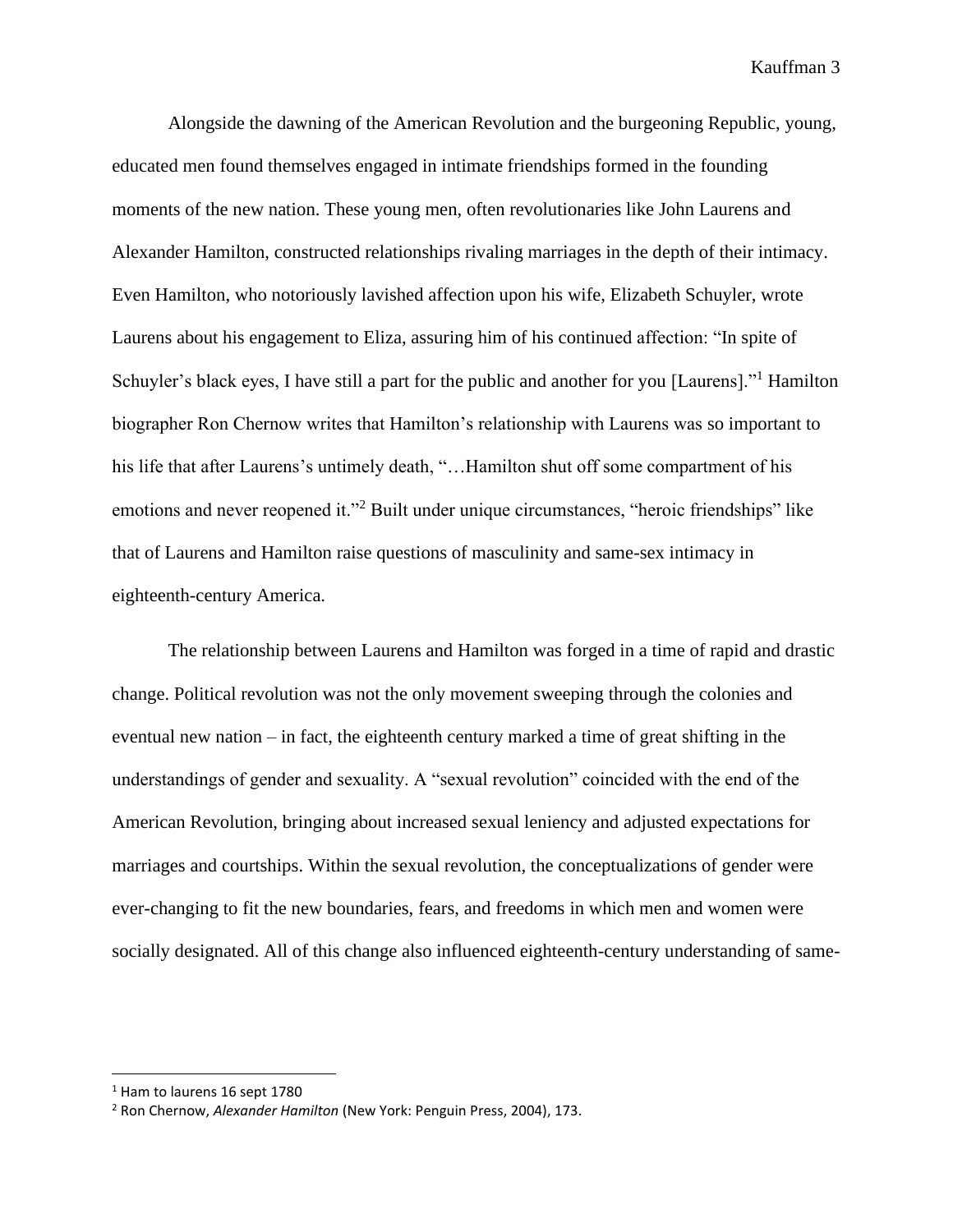sex sexuality."<sup>3</sup> As research advances in this history of early American sexuality, scholars are faced with the question of where to fit the "heroic/romantic friendship" into the broader narrative of male love and sexuality. By examining the lives and relationships of young men engaged in heroic friendships, such as Alexander Hamilton and John Laurens, several scholars have concluded that "heroic friendship" was a legitimate expression of same-sex romantic/sexual love that often exceeded platonic boundaries, even within the expectations of eighteenth century masculinity.

Large cities such as Philadelphia and New York were rife with a "sexually deviant" underbelly during the mid-to-late eighteenth century. While some scholars debate if there was truly a definable "homosexual subculture," it is impossible to ignore the undercurrent of samesex sexuality present in the early national period. Most of the discourse surrounding sexuality was only extended to men. Men, in the eyes of eighteenth-century Americans, were innately given social, relational, and sexual power in their masculinity. The balance of heterosexual relationships was maintained by the man assuming all masculine roles in the public and private life of the couple, including sexual activity. Conversely, the other half of the relationship, the woman, would assume all feminine roles. Masculinity was integral to the social wealth of the eighteenth-century man – it encompassed not only personal identity, but public image. Despite this emphasis on masculine power, however, men could "revoke" their masculinity through

<sup>&</sup>lt;sup>3</sup> Broadly understood and accepted as a transitory period between a religious-based understanding of sexual sins and the nineteenth-century medicalization of homosexuality, the eighteenth century encompasses a wide variety of understandings and expectations regarding same-sex intimacy. Coinciding with the Age of Sensibility and the normalcy of effusive male friendships existing in the middle and upper classes of America and Europe, studying male same-sex intimacy during the eighteenth century is an understandably murky experience. Numerous scholars have investigated both gender, sexuality, social location, class, friendships, and other factors that contribute to deciphering same-sex sexuality during such a time of ambiguity, compiling theories of how men interacted intimately and whether or not their actions could be deemed "homosexual," "homoerotic," or merely the product of platonic male friendship in the eighteenth century.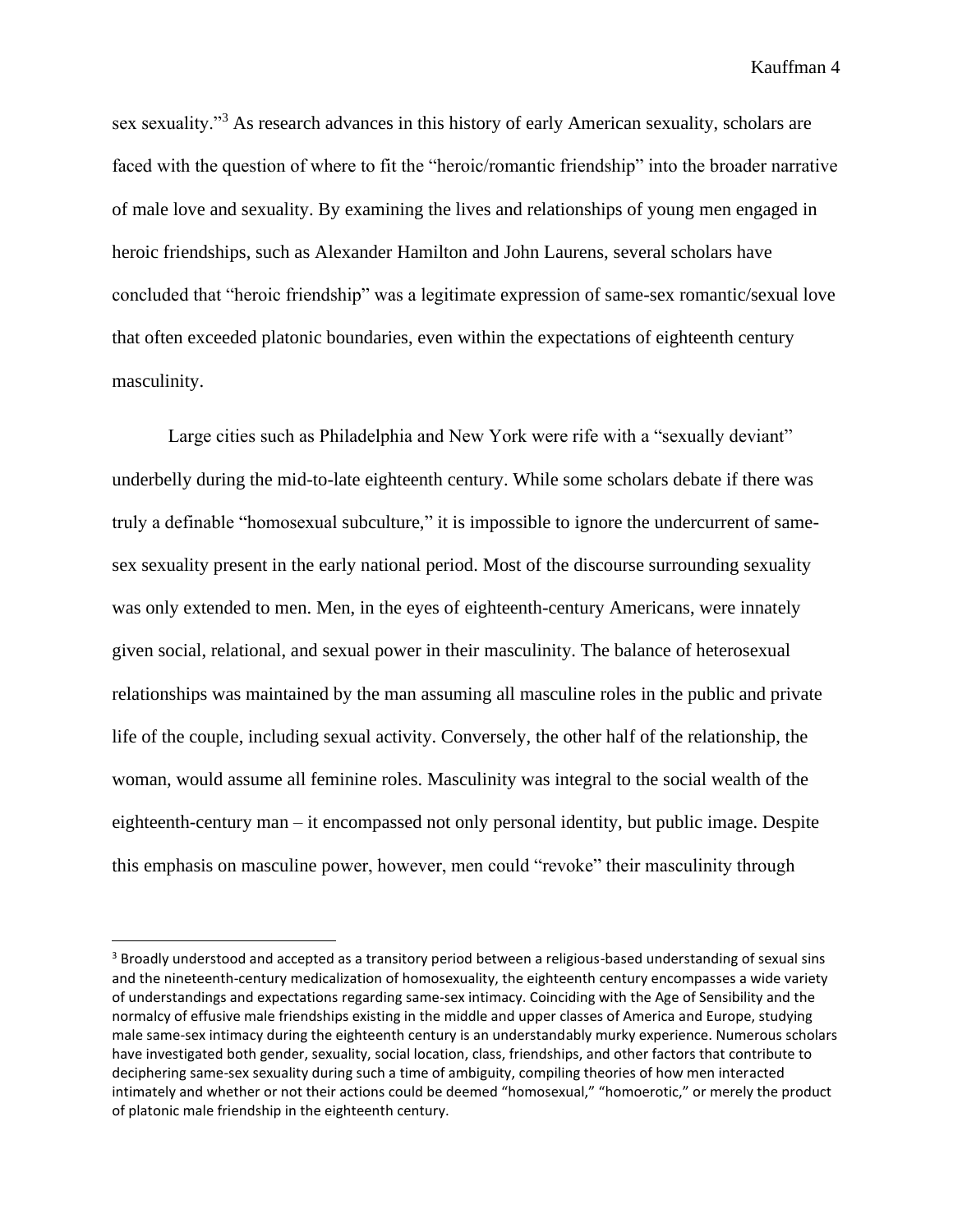assuming the "feminine" role in a sexual relationship. If a man were to consent to taking the woman's role in sexual intercourse – that is, receiving penetration – he would be committing a social atrocity. Since a woman could therefore not reject her femininity through sexual intercourse, most eighteenth-century Americans envisioned same-sex sexuality as a sphere in which mostly men engaged. Notably, one's sexuality was not considered to be a part of personal identity in the eighteenth century. In early American culture, "sexual orientation" was not yet a concept. Undoubtedly, there were individuals who experienced same-sex attraction and engaged in same-sex sexual contact, but the idea of the "homosexual" only began to form in the nineteenth century.<sup>4</sup> The maintenance of gendered power was necessary to the social and political functions of the new nation, and for individuals to willingly forfeit such positions of power was unthinkable for the larger public. Therefore, it was nearly impossible for the citizens of the new nation to comprehend a same-sex relationship outside of the context of depraved, unnatural encounters. 5

Of course, there were other factors that determined why same-sex sexuality was, to early American society, innately vile. Christian ministers believed that sodomy was a sexual sin that, like adultery and self-pollution, equally tempted all people. It was assumed that every individual

<sup>4</sup> Michel Foucault, *Ethics: Subjectivity and Truth* (United Kingdom: New Press, 1997), 171. Foucault briefly discusses eighteenth-century homoeroticism in the context of identity formation and friendship.

<sup>5</sup> Richard Godbeer, *Sexual Revolution in Early America* (Baltimore, MD: Johns Hopkins University Press, 2002); Clare Lyons, *Sex among the Rabble: An Intimate History of Gender and Power in the Age of Revolution, Philadelphia, 1730-1830* (United States: Omohundro Institute and University of North Carolina Press, 2012); William Benemann, *Male-Male Intimacy in Early America: Beyond Romantic Friendships* (United Kingdom: Routledge, 2006); Greta Lafleur, ""Sex and "Unsex": Histories of Gender Trouble in Eighteenth-Century North America." *Early American Studies* 12, no. 3 (Fall 2014):469-499. Accessed November 21, 2021, [https://www.jstor.org/stable/24474867.](https://www.jstor.org/stable/24474867) Karen Harvey, "The Century of Sex? Gender, Bodies, and Sexuality in the Long Eighteenth Century." *The Historical Journal* 45, no. 4 (Dec., 2002): 899-916. Accessed November 21, 2021, [https://www.jstor.org/stable/3133533;](https://www.jstor.org/stable/3133533) G.S. Rousseau, "The Pursuit of Homosexuality in the Eighteenth Century:

<sup>&</sup>quot;Utterly Confused Category" and/or Rich Repository?" in *'Tis Nature's Fault: Unauthorized Sexuality during the Enlightenment*, ed. Robert Purks Maccubbin (Virginia: The College of William and Mary, 1985), 132-168.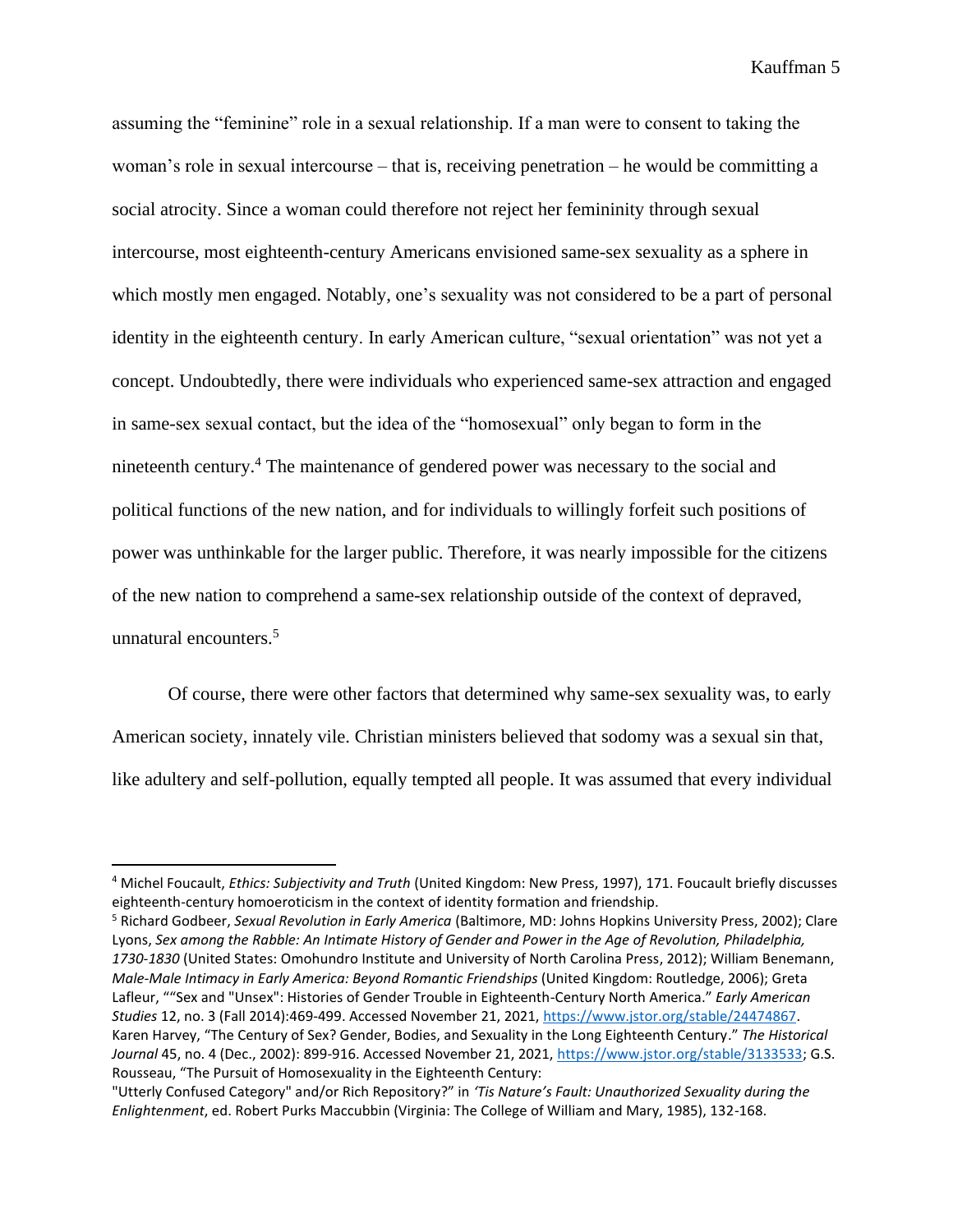struggled with same-sex attraction, therefore making it able to be dismissed as a "normal" facet of sin. However, this perspective was decreasing in its popularity as the eighteenth century continued, as same-sex sexuality became known as "deviant behavior" that was individualized, no longer a universal sexual temptation. As the Enlightenment spread throughout Europe and America, the self was put at the center of human existence. With such developments, the understanding of sodomy evolved to match the individuality of Enlightenment thinking. Still, sexuality as an aspect of identity formation only emerges in the early nineteenth century, so "the homosexual" or "the sodomite" as a figure only became a tangible threat to the order of society around the turn of the century. Therefore, in the mid-to-late eighteenth century, those who were romantically or sexually involved with a member of the same sex did not think of themselves as identifying with a sexual orientation, but instead may have thought their actions stemmed from sin or perceived abnormality.<sup>6</sup>

Historian Clare Lyons, in her effort to make sense of the same-sex sexuality in Atlantic port city of Philadelphia and connect such desire to larger trends in the Europe, has identified has identified "four recognized forms that same-sex intimacy could take."<sup>7</sup> British-American sexual roles developed in conversation with these four forms, beginning with the "aristocratic libertine

<sup>6</sup> Richard Godbeer, *Sexual Revolution in Early America* (Baltimore, MD: Johns Hopkins University Press, 2002); Colin L. Talley, "Gender and Male Same-Sex Erotic Behavior in British North America in the Seventeenth Century." *Journal of the History of Sexuality* 6, no. 3 (Jan., 1996): 385-408. Accessed November 21, 2021, [http://www.jstor.com/stable/4629616.](http://www.jstor.com/stable/4629616)

While much of Richard Godbeer's article speaks to pre-eighteenth century American understandings of same-sex sexuality, his findings provide informative background for the culture that phased into the eighteenth century. Namely, Godbeer provides ample research surrounding two specific topics – the separation of sodomy from any formative identity or orientational ideas of human sexuality, and the importance put on social disruption when prosecuting individuals for sodomy. Before the identity of the "homosexual" was defined in the mid-to-late nineteenth century, sexual acts were not ascribed to any pathological desire or intrinsic predilection to people of the same sex. What Godbeer presents, however, is that the New England clergy of the seventeenth century (and early eighteenth century) did not distinguish sodomy from any other sexual sin.

 $7$  Clare Lyons, "Mapping an Atlantic Sexual Culture: Homoeroticism in Eighteenth-Century Philadelphia." The William and Mary Quarterly 63, no. 1 (Jan., 2003): 126. Found in Long Before Stonewall: Histories of Same-Sex Sexuality in Early America (United States: NYU Press, 2007).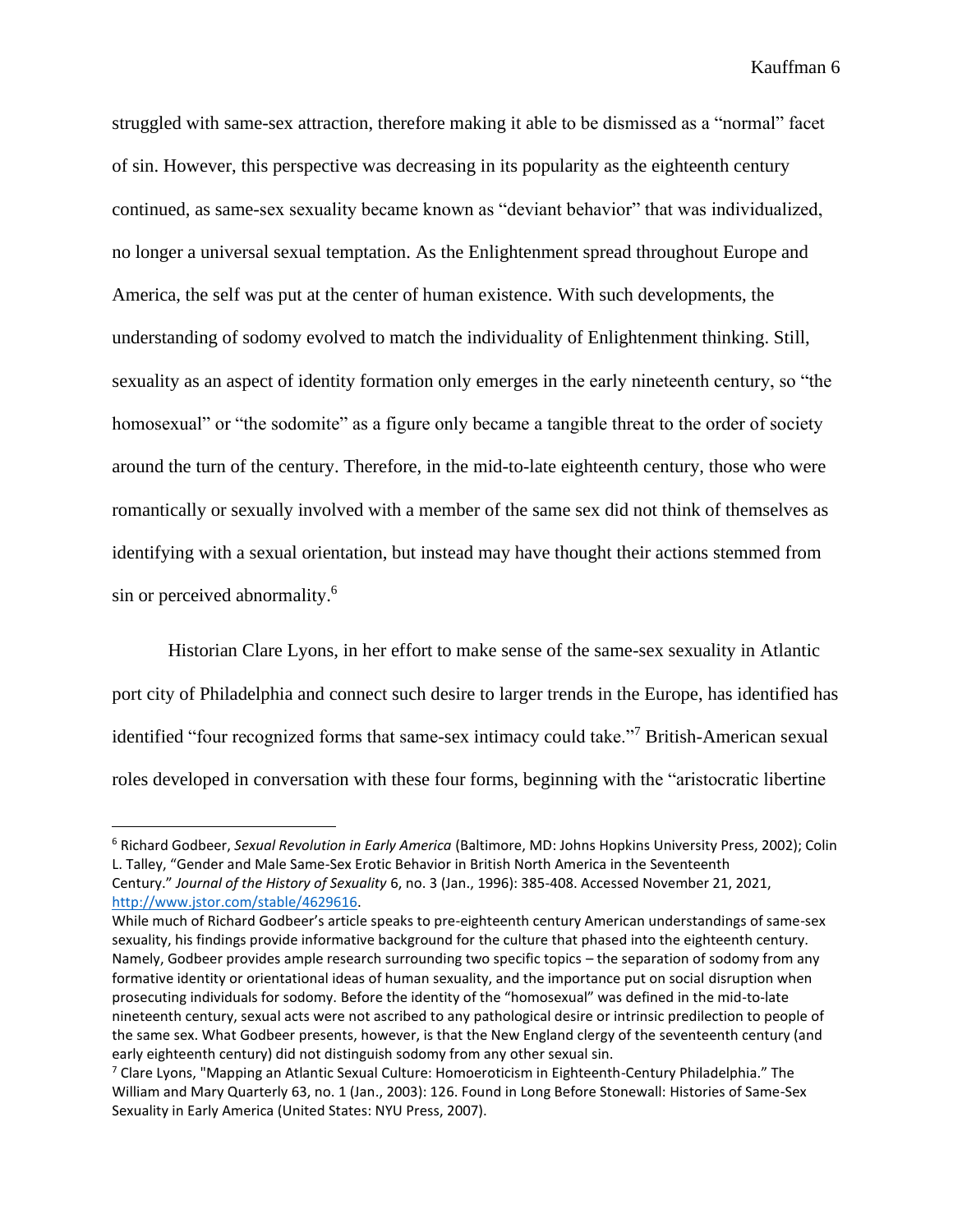rake" of the seventeenth century – an ultra-masculine man of the elite class who took both men and women to bed. The libertine rake was most recognized in the royal courts, with male nobility calling upon both young men and women to fulfill their sexual desires.

The next category, the "sodomite," was seen as a devious figure who lurked in subcultures, visiting molly houses and "cruising" in public areas.<sup>8</sup> By the end of eighteenthcentury, the sodomite was a common figure in American society, but he only was a threat to everyday life when sexuality merged with personal identity, becoming a "sexual orientation." Lyons determines that such a shift only began to occur in the late eighteenth century, flourishing in the nineteenth along with the medicalization and conceptualization of the "homosexual."<sup>9</sup> According to Lyons, "The sodomite was the most publicized of the four recognized forms [of same-sex intimacy]."<sup>10</sup> While male sexual attraction was integral to the idea of the sodomite, it was not considered a "pathological innate sexual inclination;" Lyons explains that the pathology of male same-sex desire was only necessary to the identity of the nineteenth-century "homosexual," not the sodomite.<sup>11</sup> In contrast to the libertine rake, the sodomite defied class boundaries, with men from differing classes interacting in a consensual, sexual relationship.<sup>12</sup>

Another form of same-sex intimacy, the "effeminate fop," was similar to the libertine rake, but situated on opposite ends of the spectrum of gender. Where the libertine rake's intense sexual drive allowed him to demonstrate masculine dominance over both women and men, the effeminate fop's femininity verged on a disruption of the social structure of gender. By taking

<sup>8</sup> Clare Lyons, "Mapping an Atlantic Sexual Culture: Homoeroticism in Eighteenth-Century Philadelphia." *The William and Mary Quarterly* 63, no. 1 (Jan., 2003): 123-125. Found in *Long Before Stonewall: Histories of Same-Sex Sexuality in Early America* (United States: NYU Press, 2007).

<sup>&</sup>lt;sup>9</sup> Ibid.

 $10$  Ibid.  $11$  Ibid.

 $12$  Ibid, 126.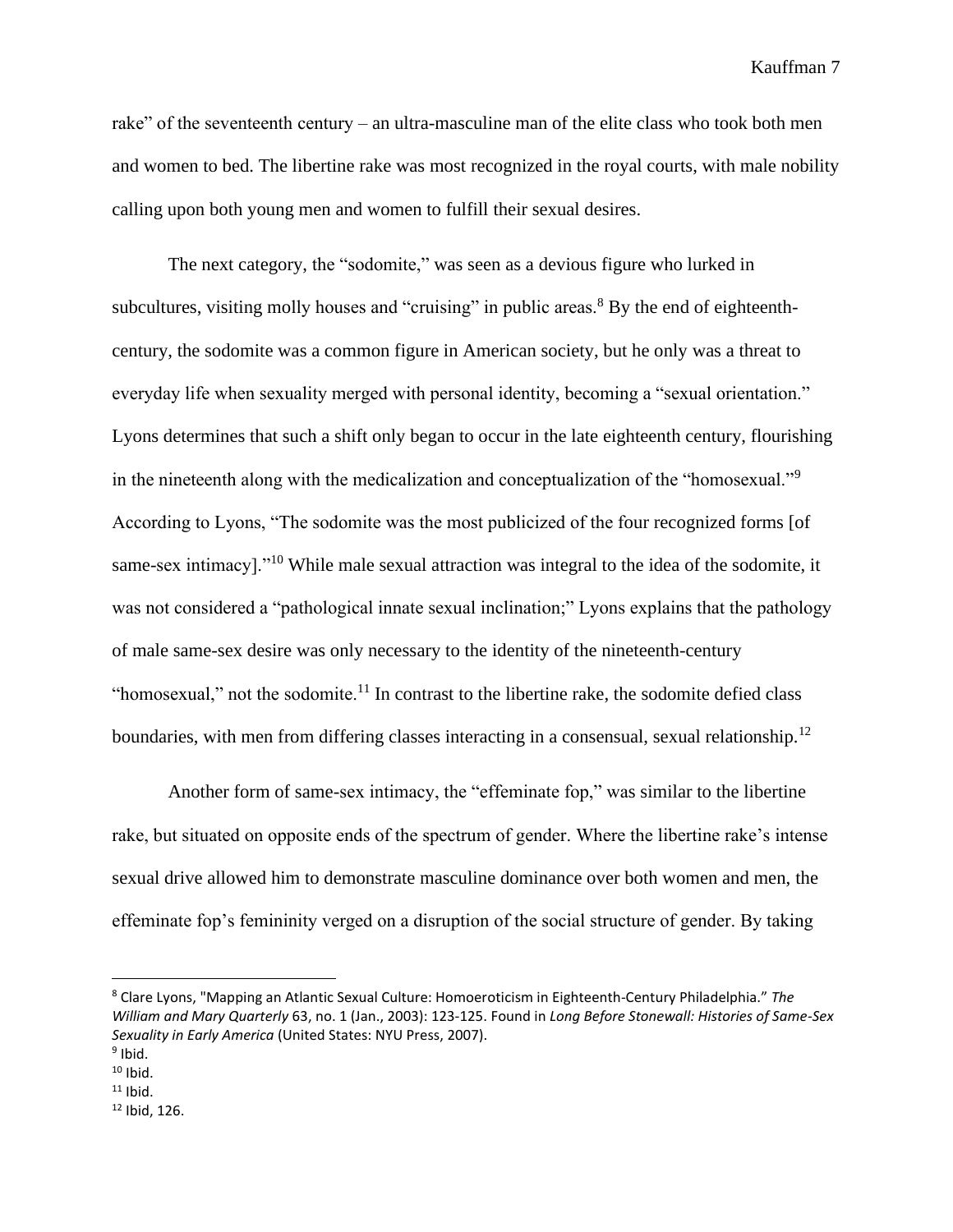upon himself the image of a woman – often using a feminine name, occasionally cross-dressing, and willingly taking a submissive role in sexual relations with men, the effeminate fop was a danger to the carefully-constructed gender order of eighteenth-century society.<sup>13</sup>

The final form of same-sex sexuality that Lyons discusses is the heroic friendship, which she considers the "most legitimate" form of same-sex relations in early America. Formed out of intimate, emotionally tied friendships between men of the middle and upper classes, the heroic friendship was a signifier of class, power, and education. Additionally, Lyons notes that the unique social positions of those who entered into heroic friendships allowed for privacy from public scrutiny and "…cast their relationships in a positive light."<sup>14</sup> Under the guise of friendship, men would be able to interact romantically and sexually, without raising public concern,– due their higher social status and value as members of the community. Heroic friendships lacked the power dynamics and social disorder essential to the functioning of the other three recognized expressions of same-sex intimacy. Balance was foundational to its makeup – the two men involved were of the same class, wealth, age, and education. They neither disrupted gender roles nor modeled Greek pederastic practices; but rather reflected ancient views that centered male relationships around honor and civic pride. Often started in young adulthood, the heroic/romantic friendship was a space for erudite men to share in intelligence and camaraderie, a relationship built on exchanging knowledge and proving oneself "useful" to society.

Philadelphians, Lyons argues, were well-informed about eighteenth-century European homoerotic types through popular literature and the ways same-sex behavior was handled in the

 $13$  Ibid.

 $14$  Ibid.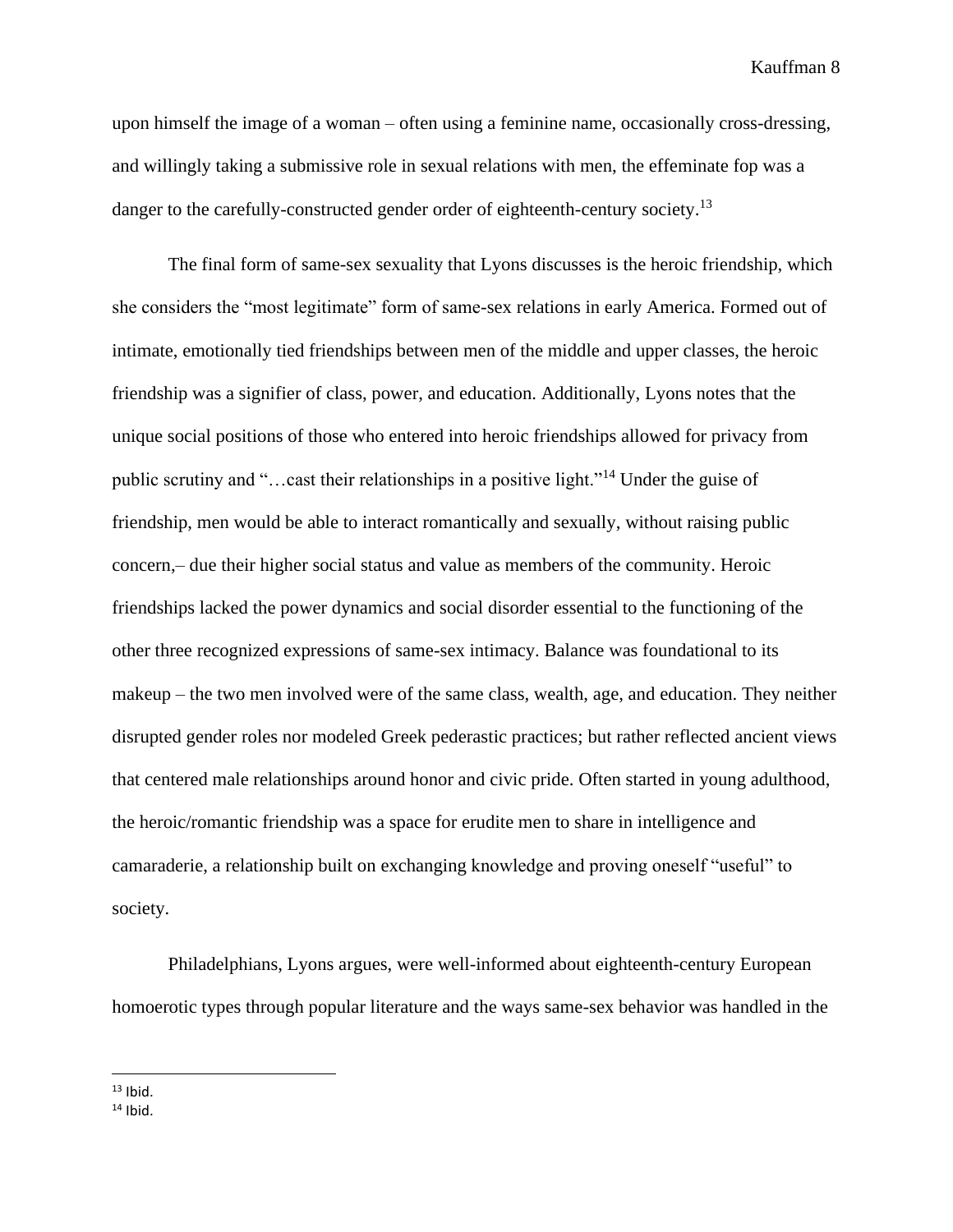courts. Authorities in London, Paris, The Hague, and Amsterdam actively persecuted sodomites, but Philadelphians were relatively tolerant of those who embraced homoerotic practices. In "The City of Brotherly Love", meaning of homoeroticism had not solidified around a set of attributes delineating a social type as it had in Europe with the creation of a new deviant actor, the sodomite. In eighteenth-century Philadelphia, homoerotic desire and behavior remained malleable categories open to multiple meanings and interpretation.<sup>15</sup>

Lyons departs from most academic interpretations of eighteenth-century American and European sexuality in by calling attention to four legitimized forms of same-sex intimacy. She theorizes that heroic friendship is a valid category of same-sex expression that extends beyond mere platonic boundaries. She argues that widespread intimate friendships between men—and the romantic and sexual behavior that came with such friendships-- were often shielded by the participant's social status and their value to the community. Lyons is one of the few academics to connect romantic and sexual love to male friendship. Her nuanced argument expands the definition of the heroic friendship to include how such relationships could have allowed for a further expression of male love.

Born out of wedlock on the island of St. Kitts and Nevis on January  $11<sup>th</sup>$ , 1757, Alexander Hamilton's life was worlds away from his eventual success in adulthood.<sup>16</sup> After his mother's death on February 19, 1768, the eleven-year-old orphan went to live with his cousin. Just one year later, his cousin committed suicide, leaving Hamilton under the care of a local merchant. Eventually, Hamilton proved himself to be a prolific and talented writer, earning the favor of locals via a letter he penned following a devastating hurricane in August of 1772. The

<sup>15</sup> Ibid, 149.

<sup>&</sup>lt;sup>16</sup> Hamilton also could have been born in 1755. His birth year is highly debated.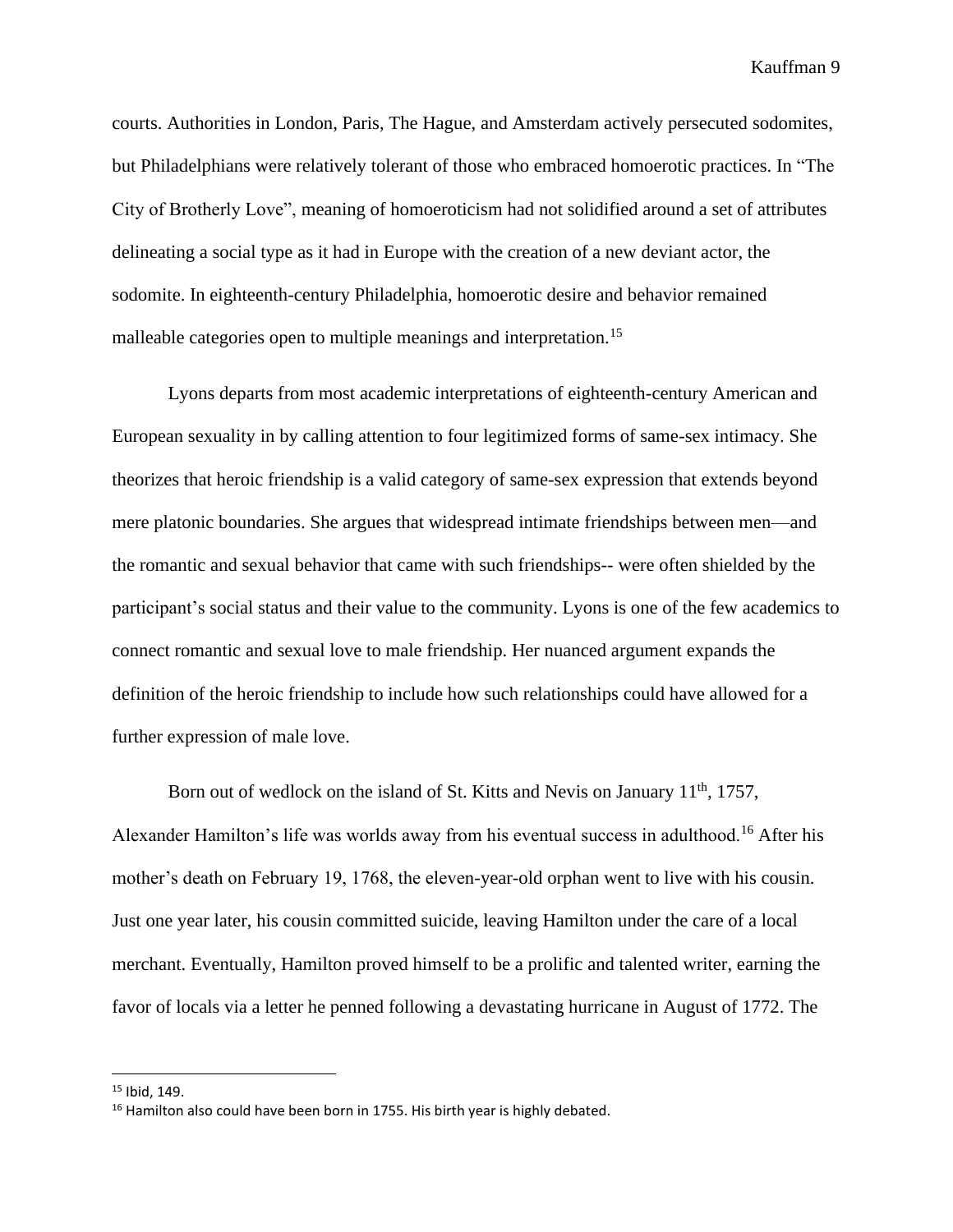community came together to fund Hamilton's voyage to the colonies and education. He studied at King's College, now Columbia University, until the British occupation of New York City forced the college to shut down temporarily. Soon after the beginning of the war, General Washington asked Hamilton to join his staff as an aide-de-camp.<sup>17</sup>

During the war, Hamilton served as Washington's chief staff aid, writing letters to Congress and other key figures in the war effort. He was also involved in war strategy and served as a translator between the French allies and the English-speaking army personnel. Despite his integral role in the off-field efforts of the Continental Army, Hamilton yearned for battlefield command. He was not granted permission to fight alongside the army until the Battle of Yorktown, where he defended Redoubt Ten alongside fellow aide John Laurens. Following the Battle of Yorktown, Hamilton resigned from his position as an aide to Washington and returned home. Now, in 1782, he had a family to attend to outside of his public affairs. In December of 1780, Hamilton married New York socialite Elizabeth Schuyler, both a marriage of love and social advantage. Eliza gave birth to their first child, Philip, on January 22, 1782 while Alexander was still engaged with the war effort. The couple would go on to have eight children over the course of the next twenty years.<sup>18</sup> After the war, Hamilton would quickly transition into the political sphere, serving in numerous positions throughout the first few decades of the new nation's government.<sup>19</sup>

On October 28, 1754, John Laurens was born into a vastly different social situation than Hamilton. The Laurens family of South Carolina was one of the wealthiest families in British

<sup>17</sup> Ron Chernow, *Alexander Hamilton* (New York: Penguin Press, 2004).

 $18$  Ibid.

<sup>19</sup> To read more on the life of Alexander Hamilton, see works such as Ron Chernow*, Alexander Hamilton* (New York: Penguin Press, 2004).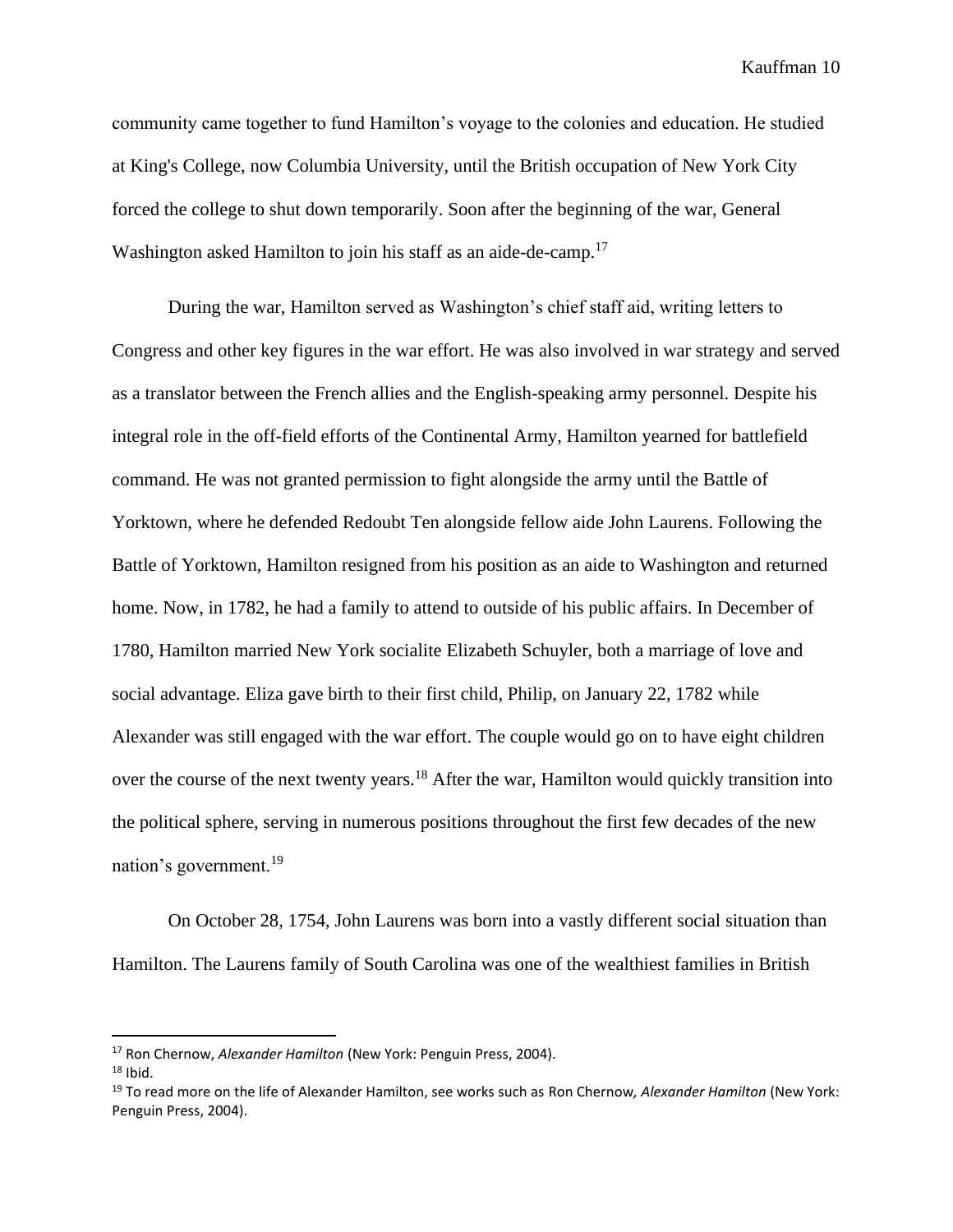colonial America, amassing a fortune from their deep involvement in the slave trade. In fact, Henry Laurens, John's father, was the single highest importer of slaves during the colonial period. Life on Mepkin Plantation, the Laurens' family home, was not without its tragedies. Of Eleanor Ball Laurens's (John's mother) twelve pregnancies, only seven children survived survive infancy, and only two made it past thirty years of age. John's first encounter with death occurred when his older brother, Henry, passed away when John was only four years old. Six years later, his younger sister Nelly also died. The Laurens family tragedies would not cease, however, for in 1770 Eleanor Laurens died of health complications from childbirth. Following his wife's death, Henry Laurens looked to his eldest surviving son John to assist him in raising the younger children. He lamented to John, "In a word you are the Man, the proper Man to be my friend while I Live, & the friend of my younger family after my Death, you therefore on whom, next to God, I rely, will meditate on the subject  $\&$  endeavour to qualify your self for the discharging the Duty which may be required from you." John lived-up to his father's wishes. He became the primary caretaker for his four younger siblings. When he transitioned to college life in Geneva, and then to law school in London, his two brothers traveled with him as his dependents.<sup>20</sup>

Understandably, John cared deeply about his father's opinion and desired to live a life that was pleasing to him. In the mid-to-late eighteenth century, "…traditions of domestic subordination— children to their parents, wives to their husbands—were slowly eroding. In their place more affectionate and egalitarian relationships became the norm." John and Henry's relationship walked a fine line between the more traditional "domestic subordination" and the affectionately egalitarian bond. Although Henry considered John his "second in command" and

<sup>20</sup> On Laurens's life, see Gregory Massey, *John Laurens and the American Revolution* (Columbia, South Carolina: University of South Carolina Press, 2000).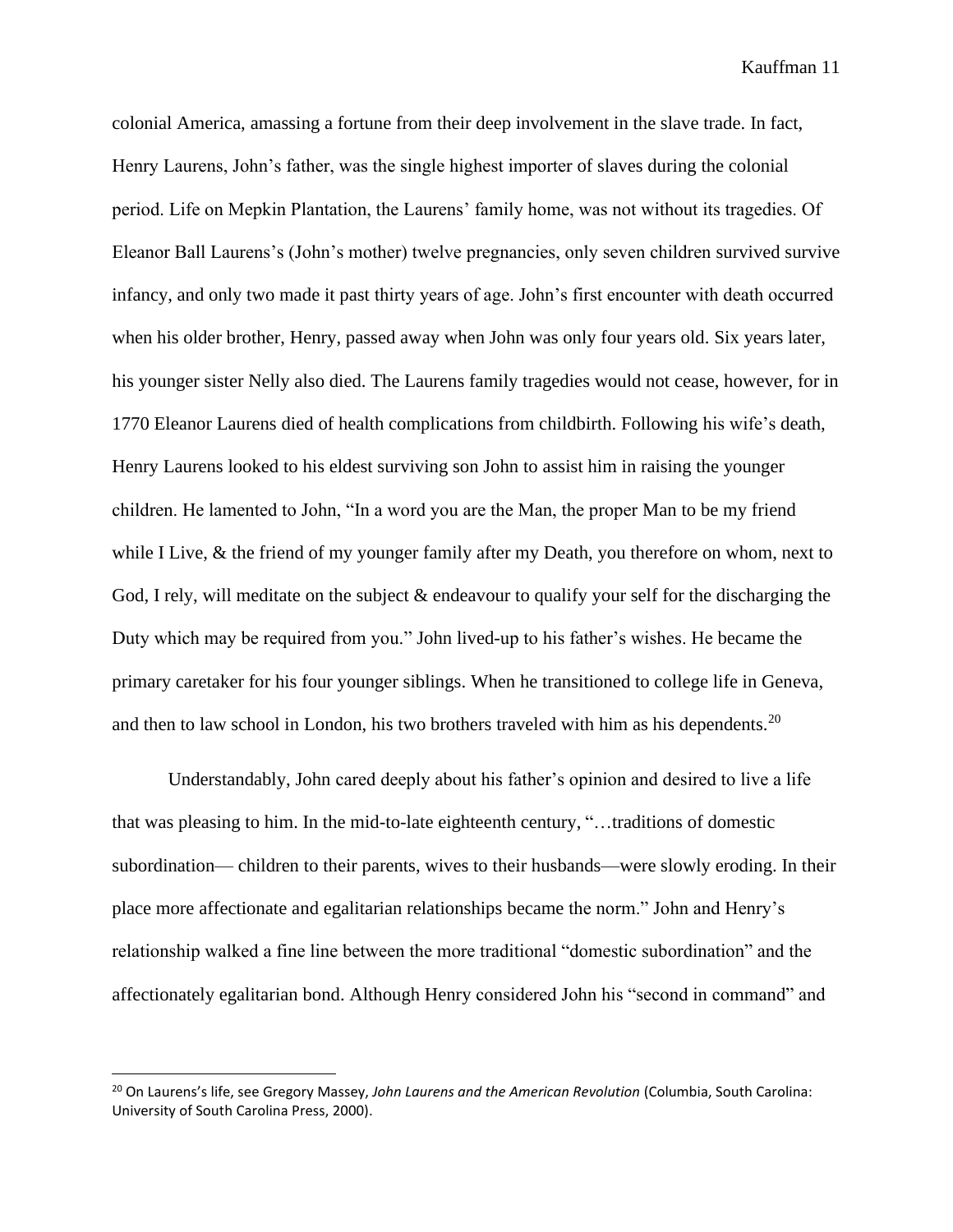his "Best Friend," he still expected the young man to conform to his instructions and values, especially prior to John's involvement in the war. Tensions emerged when John continually fell short of Henry's moral expectations of him– specifically, sexual virtue and the virtue of usefulness.<sup>21</sup>

Against Henry's wishes, John became an avid reader of pamphlets and literature such as Thomas Paine's *Common Sense*, telling his father that he had read it "more than once." He quickly became an ardent supporter of the American cause, arguing enthusiastically on its behalf to his friends and to his father. Henry feared that his son would want to join the American rebellion and insisted that he remain in his studies, to which John responded, "I labour to qualify myself for the Profession to which you have destined me." John's snide comment would not ring true for long, for on December  $27<sup>th</sup>$ , 1776, he began his journey back to America, having already informed the Middle Temple of his intention to forgo his remaining year of law studies – without parental permission. Instead, he sent Henry a letter informing him that he would be returning to South Carolina promptly, and due to the significant time it took for letters to be delivered overseas, Henry was only informed of John's decision shortly before he arrived in America.

In that same letter, John decided to let his father know of yet another circumstance of concern. Before leaving for the colonies, John fathered a daughter out of wedlock with Martha Manning. The Mannings were family friends of the Laurenses, and John often visited them while in England. William Manning, the father of the Manning girls, acted as a mentor and parental figure to John during his time in Europe. John was relatively close to all the Manning girls – Sarah, Elizabeth, and Martha--but a friend of the Mannings, John Baker, noted John's particular

<sup>21</sup> Richard Bell, *We Shall Be No More* (Cambridge, MA: Harvard University Press, 2012), 31.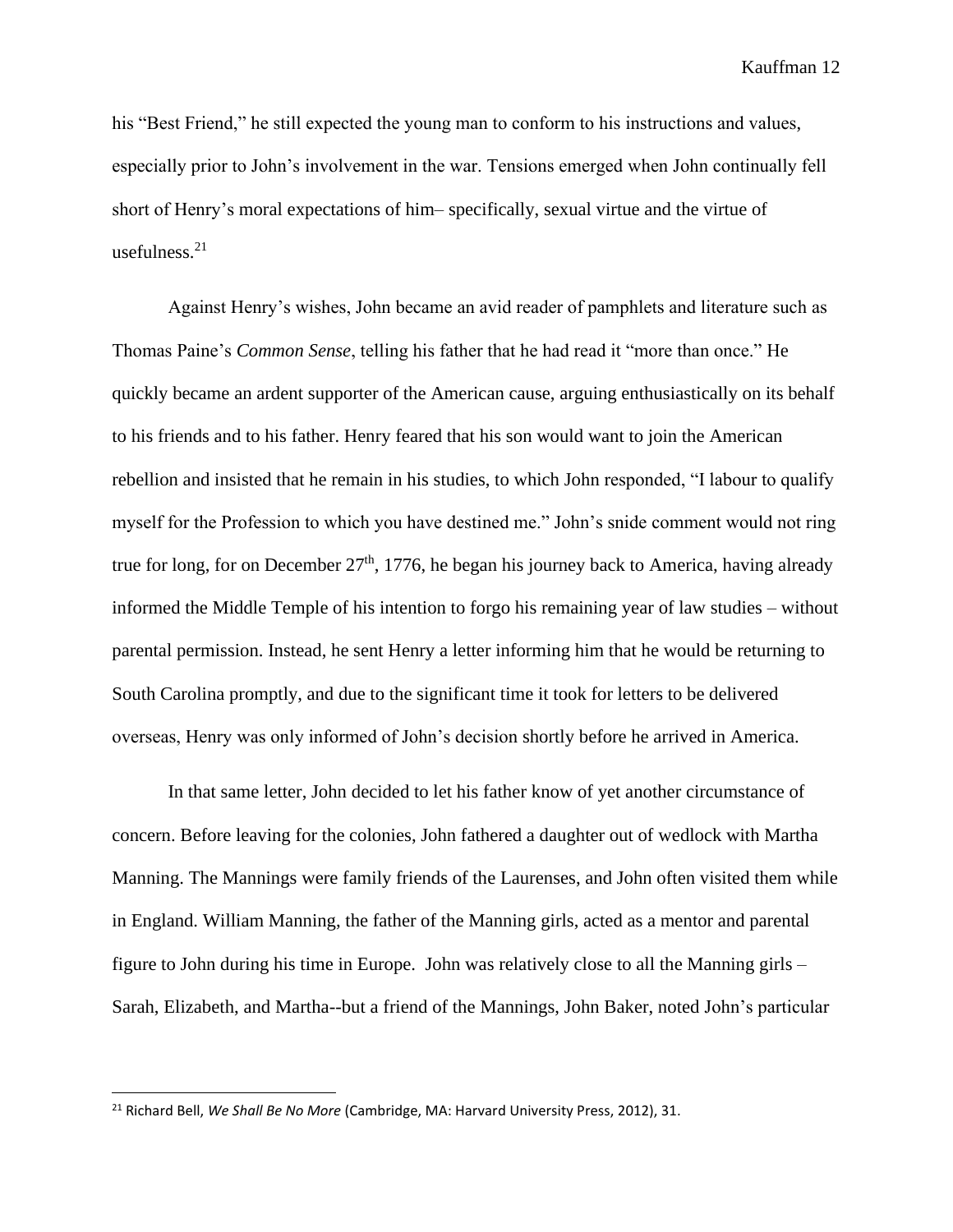affection for Martha in a November 1775 diary entry, However, John was notably quiet about his relationship with Martha to both his father and his friends. It thus came as a shock to Henry when John wrote him October 26, 1776, letting him know that he had married Martha Manning and that she was pregnant with their child. John wrote, "Will you forgive me Sir for adding a Daughter in Law to your Family without first asking your Consent. I must reserve particulars 'till I have the pleasure of seeing you. My Wife Mr Manning's youngest Daughter promises soon to give you a Grand Child." At the time of their marriage, Martha was about five months pregnant. John explained the situation more directly to his Uncle James, writing,

Pity has obliged me to marry. But a Consideration of the Duty which I owe to my Country made me choose a Clandestine Celebration lest the Father should insist upon my Stay in this Country as a Condition of the Marriage. The Matter has proceeded too far to be longer concealed and I have this morning disclosed the Affair to Mr Manning in plain terms, reserv[ing] to myself a Right of fulfilling the more important Engagements to my Country.

Obviously, John was much more concerned with pleading the cause of the Revolution than he was with Martha and his future child. Massey explains, "While John expressed pity, noticeably absent from this passage were any feelings of love for the young woman in question, Martha Manning." Even within his message to his Uncle James, John made it abundantly clear which issue had priority in his mind.<sup>22</sup>

Unfortunately, John would never see Martha again, and would never meet his daughter,

Frances Eleanor Laurens. Martha made several attempts to join John in America, and he did once attempt to secure her safe passage through her father. However, William Manning responded to

<sup>22</sup> Gregory Massey, *John Laurens and the American Revolution* (Columbia, South Carolina: University of South Carolina Press, 2000), 47; John Laurens to Henry Laurens, 26 October 1776, in *Laurens Papers*, 11: 227, quoted in Gregory Massey, *John Laurens and the American Revolution* (Columbia, South Carolina: University of South Carolina Press, 2000), 67, John Laurens to James Laurens, 25 October 1776, Kendall Collection, quoted in ibid, 68; Ibid.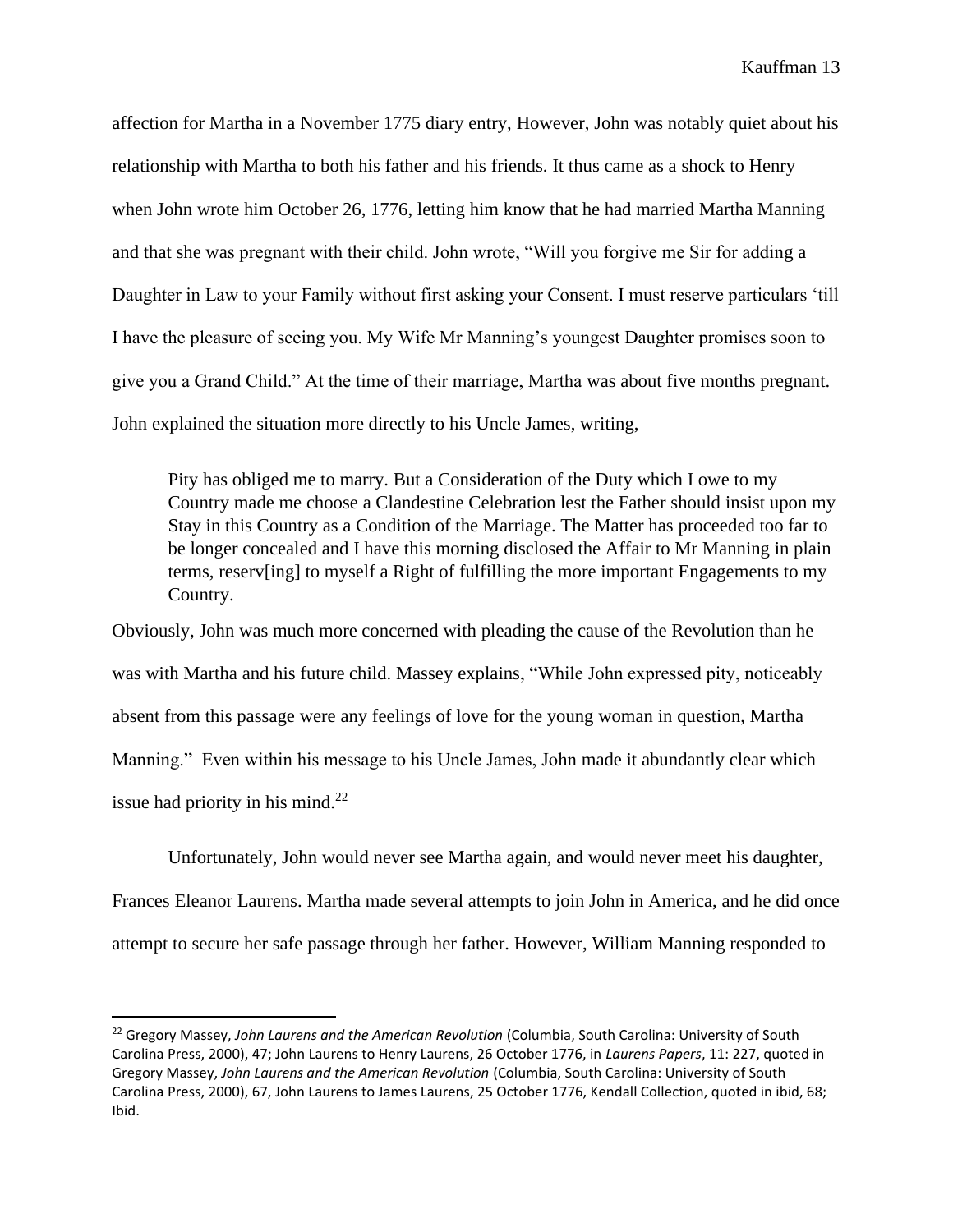his request by explaining the dangers of her travels from the Caribbean to Charleston, though he believed he could arrange safe travels from England to the West Indies. Ultimately, he told John that "I would by no means have her venture till peace is restored to us, & even then I should not think it prudent . . . without you come for her." There was no way John was going to leave his duty to his country, therefore, the final means for Martha to arrive in America would be through a family planning to return home from England. John wrote his wife,

However great our unhappiness be, in consequence of our Separation, I can never consent my dearest love, that you should expose yourself to all the dangers which now attend a Sea Voyage in a common Vessel and without the guardianship of a particular Friend. Reflect for a moment into how much misery we might both be plunged by your captivity, and say dear Girl whether it will not be better to endure the pain of absence patiently, 'till some eligible opportunity offer.

Martha eventually found such a possibility in William Blake, a native Carolinian who had plans to return to America. Laurens biographer Gregory Massey writes, "Showing more concern for Martha than did her husband, Henry worried about the young woman landing in Carolina without the benefit of family or friends to assist her." John had not yet arranged to meet her in South Carolina when the Blake family decided to maintain allegiance to England, thus staying there permanently. Therefore, Martha's final option to join John in America was removed.<sup>23</sup>

Later, in 1781, Martha would try once again to meet John and introduce him to their daughter. While he was on a diplomatic mission in France, Martha made the trip from England to meet him, unfortunately never crossing paths before John returned to America. Martha, already ill, would stay in France until her death in late 1781. Unfortunately, there is no record of John's reaction to her death. As Massey states, "From his [John's] perspective, it was a marriage born of

<sup>&</sup>lt;sup>23</sup> William Manning to John Laurens, 12 July 1777, John Laurens Papers, South Carolina Historical Society, quoted in ibid., 79; John Laurens to Martha Manning Laurens, 9 November 1777, London, Public Record Office, HCA 32/392, quoted in ibid.; Ibid.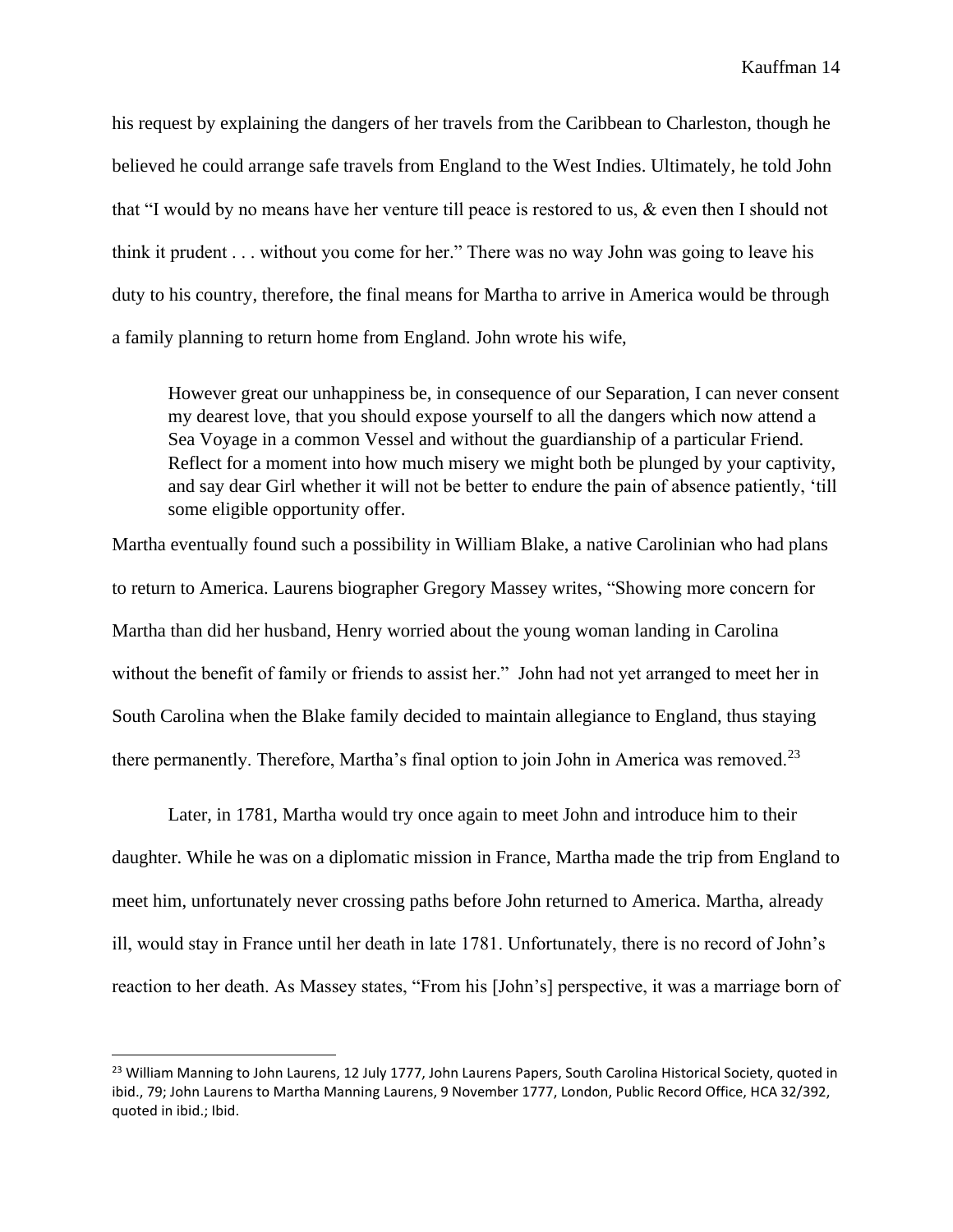duty and honor, not deep and abiding love." Massey followed this statement by raising questions pertaining to John's response to Martha's death. He writes, "Did Laurens feel guilt? Did he think of a five-year-old daughter he had never seen, who now became his charge? Did he reflect on his private foibles, such as the failure to resist sexual temptation, despite repeated warnings from his father, or his abandonment of his wife and child? The questions linger, the answers remain elusive." Yet again, John demonstrated how his wife and child occupied little space in his mind while he was in America.<sup>24</sup>

Without literal confirmation, scholars can only deliberate as to how John felt and why he had no apparent response to his wife's death. However, there is a possibility that was not raised in Massey's list of suggestions: Did John not truly love Martha not just because his duty to his country came first, but possibly because he was simply not attracted to women? It was painfully obvious, as Massey also acknowledges, that John did not marry Martha for love. During their marriage, he postponed her arrival to America numerous times, eluded meeting her in France, and wrote to her extremely infrequently. Throughout his life, John was rarely recorded to have spoken of any women, even writing about Martha on only a few rare occasions. Considering his apparent lack of interest in forming intimate relationships with women, it can be posited that Laurens may have only experienced same-sex attraction. In comparison to Hamilton, whose womanizing efforts were undoubtedly notorious, Laurens continued to surround himself with young men and almost never spoke of any woman in his day-to-day communication – including his own wife.

<sup>24</sup> Ibid, 215.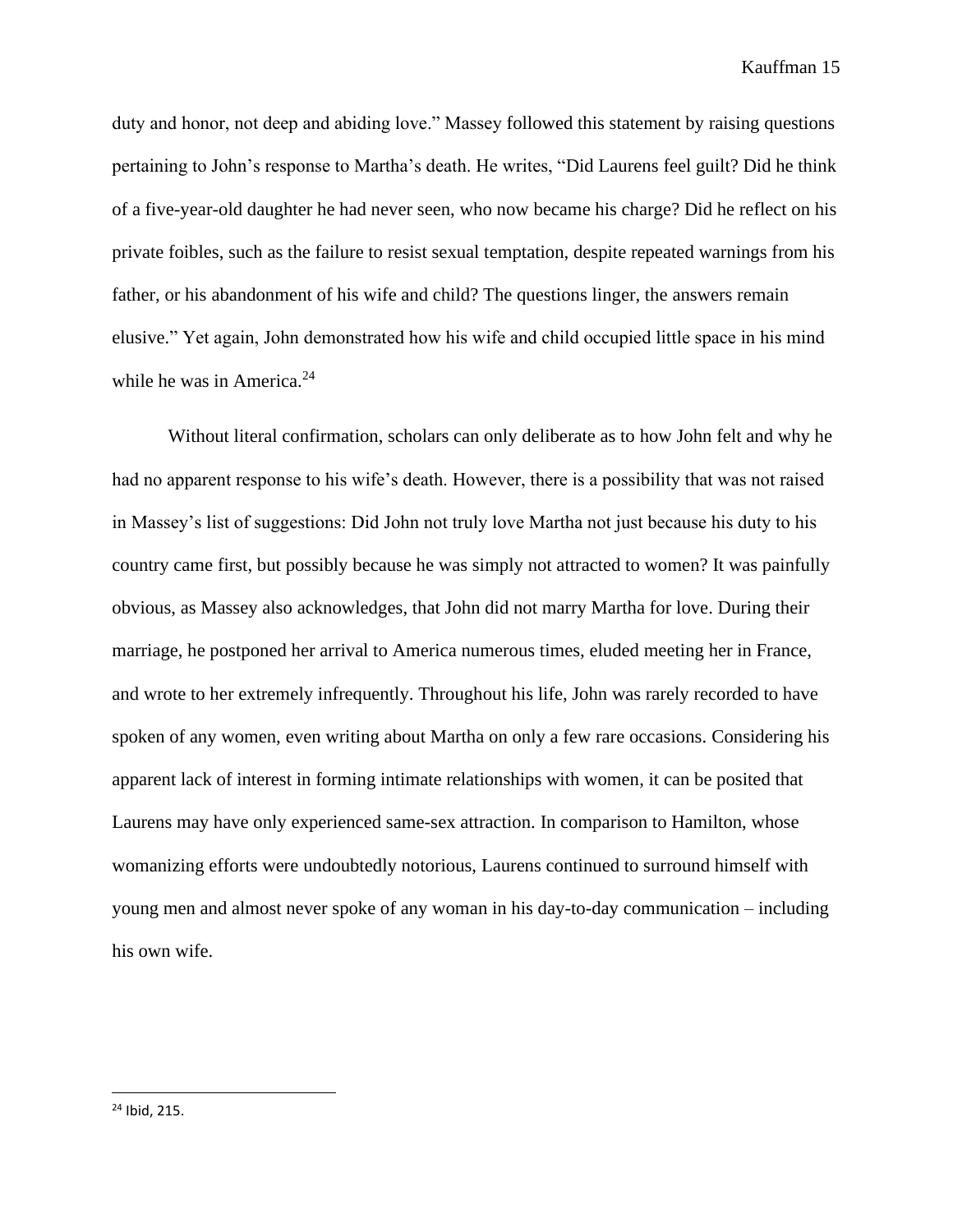While at Geneva for law school, John's two closest friends were South Carolina native Francis Kinloch and Swiss mathematics teacher Louis de Manoel de Vegobre. Laurens maintained an affectionate relationship with both men, but especially Francis Kinloch. Despite their friendship, however, Laurens and Kinloch came to odds when discussing the American Revolution: "You and I may differ my Dear Kinloch in our political Sentiments but I shall always love you from the Knowledge I have of your Heart," John wrote to him on April 16<sup>th</sup>, 1776. John, the ardent patriot, and Francis, the loyalist, quickly grew apart despite John's warm sentiments. Kinloch initiated the split in a response to John's letter, explaining, "…whatever may be your idea of my manner of thinking in political affairs, don't let that hinder you from telling me yours, and I promise to be as free with you: we hold too fast by one anothers hearts, my dear Laurens, to be afraid of exposing our several opinions to each other… Be certain that I never shall forget you." Despite the affection that was still clearly present, Laurens and Kinloch lost communication after this letter.<sup>25</sup> Arguably, Francis Kinloch was Laurens's first recorded heroic friendship, despite a lack of contextual material to discuss their relationship beyond the few letters available.

Although any evidence of a romantic relationship between Laurens and Kinloch is merely theoretical, Kinloch was closely associated with men who entertained homoerotic attachments to one another. After Laurens left for South Carolina, Francis moved into a house that he shared with three other men, Johannes von Muller, Charles Victor de Bonstetten, and Alleyne Fitzherbert. Fitzherbert never married, and Muller and Bonstetten appeared to be involved in an

<sup>&</sup>lt;sup>25</sup> Ibid, 40; John Laurens to Francis Kinloch, 12 April 1776. Transcription provided by Gregory Massey. Retrieved from [https://john-laurens.tumblr.com/post/158037536498/my-dear-kinloch-i-have-just-been-perusing-your,](https://john-laurens.tumblr.com/post/158037536498/my-dear-kinloch-i-have-just-been-perusing-your) Accessed 29 April 2021; Francis Kinloch to John Laurens, 28 April 1776, Retrieved from [https://archive.org/details/letterfirst4page00laur,](https://archive.org/details/letterfirst4page00laur) Accessed 29 April 2021.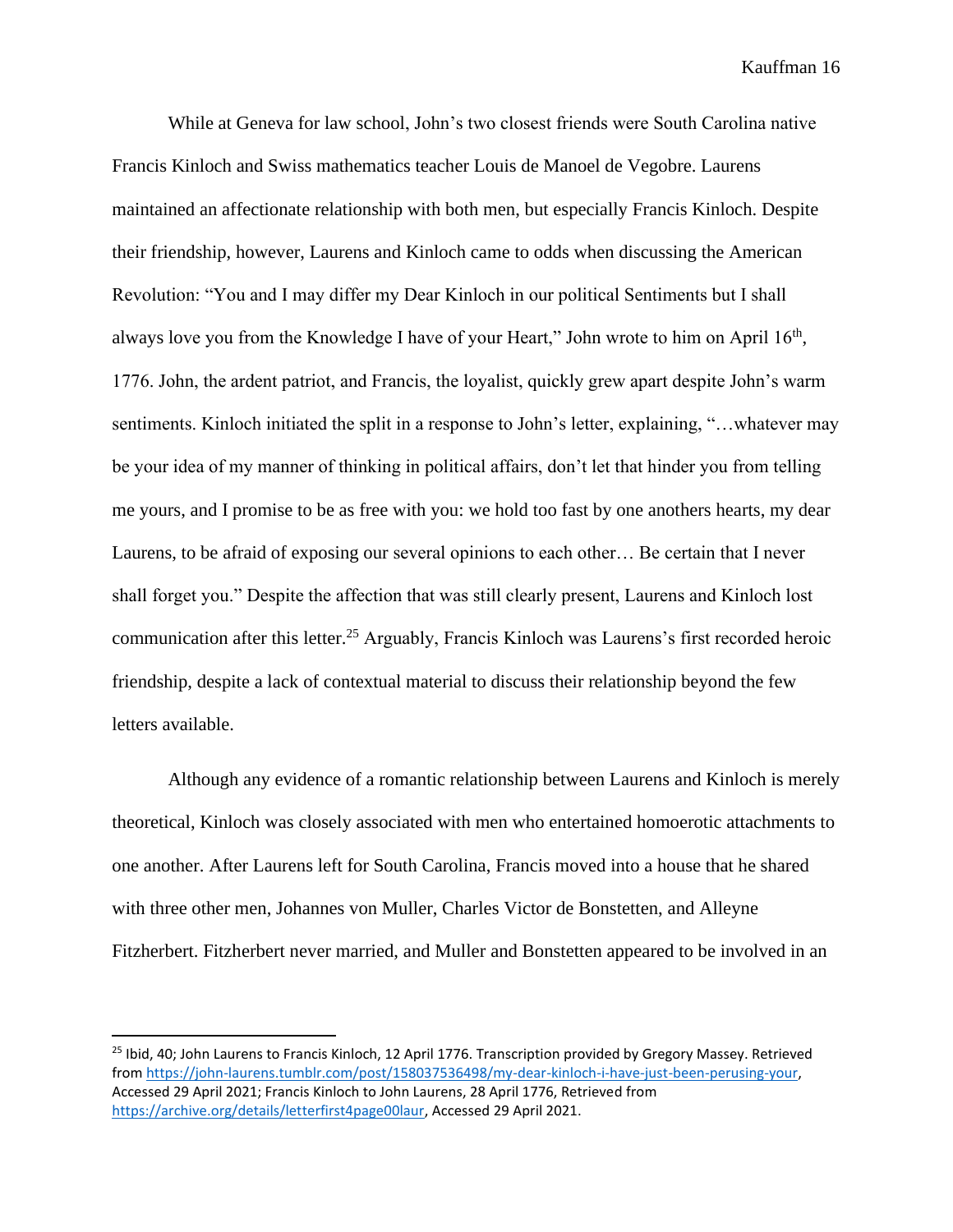intimate relationship while they lived at the house, as their effusive exchanges crossed beyond

even the language of intimate friendship. Muller wrote to Bonstetten on August  $8<sup>th</sup>$ , 1776,

Tell me why I love you more as time passes. You are now incessantly in me and around me. My dearest friend, how much better it is to think of you than to live with the others! How is it possible to desecrate a heart that is consecrated to you? I need you more than ever; over and above these immutable, laudable plans for a useful life and an immortal name I have forsworn everything that is considered to be pleasant and delightful – not only pleasure but love, not only revels, but good living, not only greed, but ambition. B. [Bonstetten] is everything to me, you make all my battles easy and all abstinence sweet. Thus you live in my mind and especially in my heart.<sup>26</sup>

Their relationship appeared to continue for decades. On May 20<sup>th</sup>, 1802, Bonstetten wrote

## to Muller,

Ah! Mully, Allow me still to call you by that sweet name. I wish to see you, I sigh for your friendship. Is it still alive, do you wish to keep our long-standing vow? Ah! you and my love are my consolation, my life. Do you still love me? Oh! what would I not give to embrace you! … I read your letters with a transport which I cannot describe to you. All my youth appears before my eyes, but with the bitter sentiment of my eternal uncertainty. I realise too late, alas, the route that I ought to have taken, the road along which your eloquence wished to lead me. $27$ 

Muller was also subject to a smear campaign intending to label him a homosexual.

One of [Müller's] former pupils (and perhaps lovers) invented a Hungarian Count Louis

von Batthyani and penned letters to Müller in which the Count expressed his love and

inclination. Müller responded with letters of unfettered passion and an awareness that this

friendship and its depiction in letters far exceeded his earlier relationship with Bonstetten,

possibly the purest expression of eighteenth-century homosocial desire that exists. After a year

and more than a hundred letters, when the fiction could no longer be sustained, Müller was

financially and psychologically destroyed.

<sup>&</sup>lt;sup>26</sup> Muller to Bonstetten, August 8, 1776, Retrieved from https://john-laurens.tumblr.com/post/155747168828/jve[been-doing-a-bit-of-research-on-francis,](https://john-laurens.tumblr.com/post/155747168828/ive-been-doing-a-bit-of-research-on-francis) Accessed 02 May 2022.

<sup>&</sup>lt;sup>27</sup> Bonstetten to Muller, 20 May 1802, Retrieved from ibid, Accessed 02 May 2022.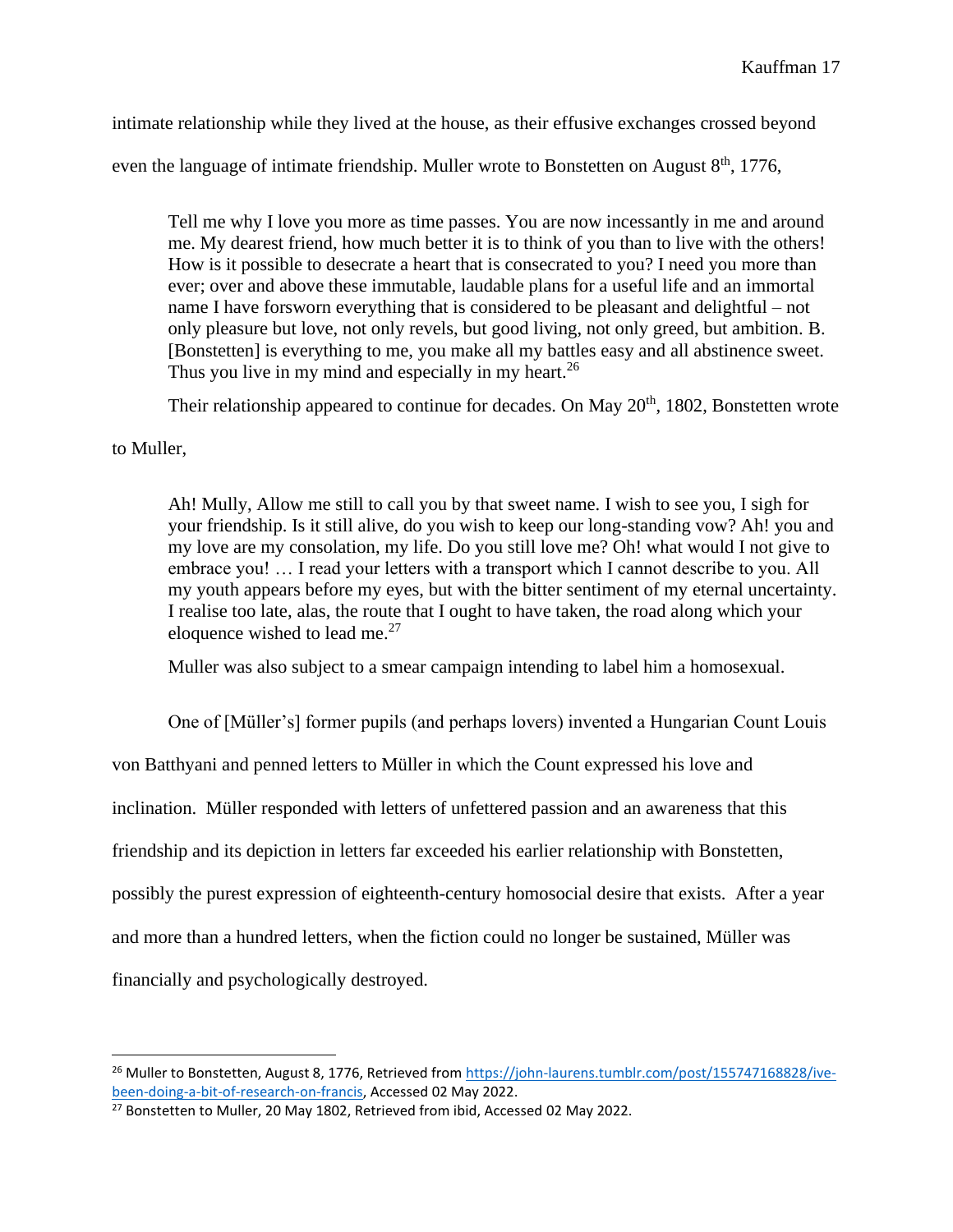Kinloch surrounded himself with men who relied on their homosocial (and likely homoerotic) attachments. While his direct romantic connections with these men were not as outright as Muller and Bonstetter's exchanges, he was often referred to as "Muller's Kinloch" in Bonsetter's letters, and also called "my Beloved" by Vegobre. Therefore, it is not a stretch to propose that if Kinloch was not homoerotically involved himself, he was quite familiar with same-sex attachment. By those measures, the potential for Laurens and Kinloch to have entertained a homoerotic attachment was not out of the realm of possibilities.<sup>28</sup>

Some historians believe that the heroic friendship should remain firmly situated in platonic love. David Halperin's book *How to Do the History of Homosexuality* surveys numerous elements of human sexuality that explains the path to the modern constructions of homosexuality. In his chapter on the history of male homosexuality, Halperin discusses the four dynamics he attributes to Western constructions of male-male sexuality. His four categories are: Effeminacy, Pederasty/ "Active Sodomy," Friendship/Love, and Homosexuality. For the purposes of this analysis, his category of Friendship/Love proves most useful, especially considering its specific location in the eighteenth century. The crux of Halperin's argument lies in the idea that romantic/heroic friendships were strictly sexless and platonic, but still integral to the eventual formation of homosexuality. Through their deep, intimate expressions of male love, heroic friendships represented some of the first realizations of what could later be considered homosexual love.

Halperin equivocates sexual love in the eighteenth century with power dynamics, relying on the superiority/inferiority complex that was essential to the common understanding of

<sup>28</sup> *The Gay & Lesbian Literary Heritage (*1995*)*, ed. Claude J. Summers, Retrieved from ibid, Accessed 29 April 2021.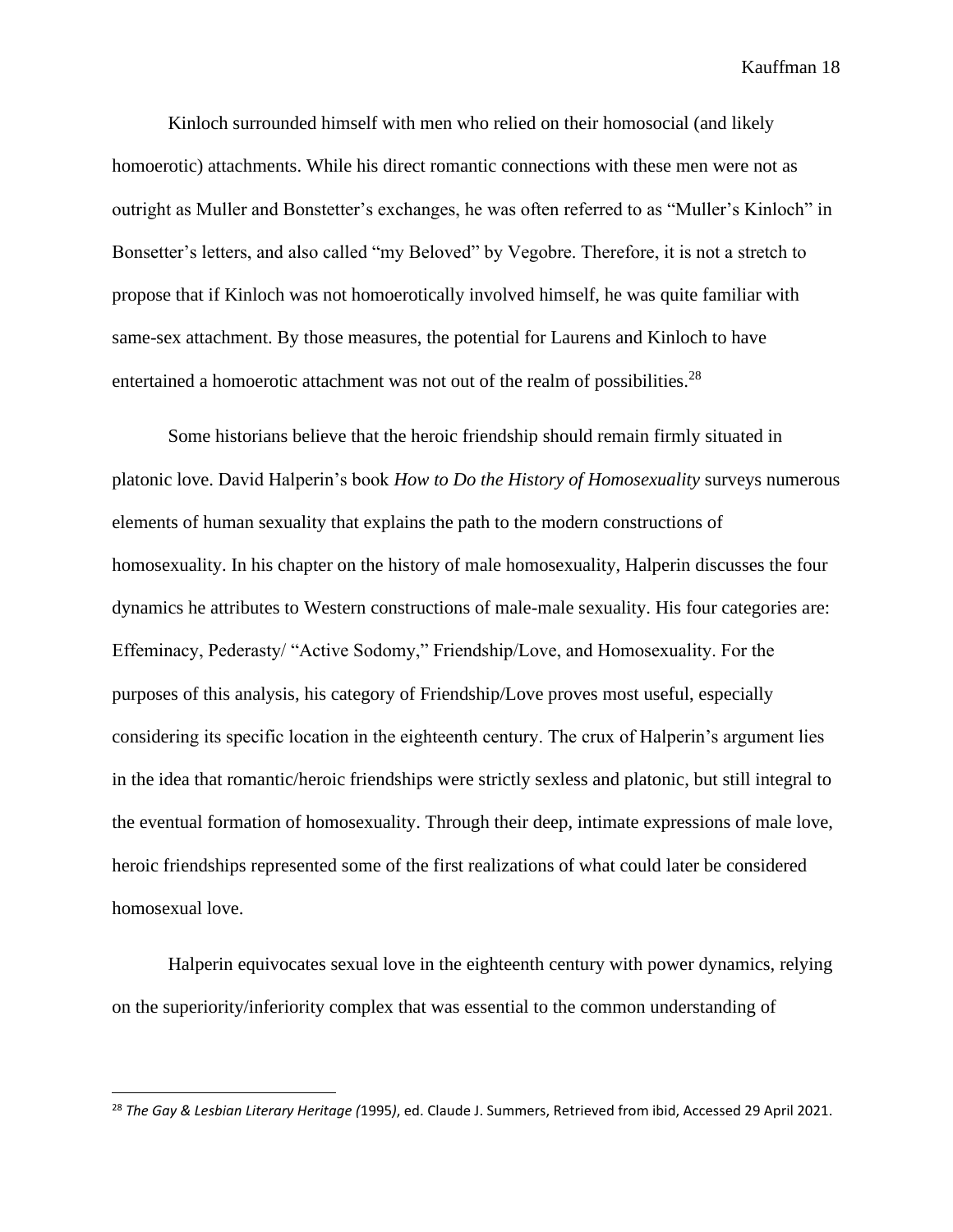sodomitical behavior at the time (an imbalance in age, status, wealth, etc.). Thus, as the heroic friendship was based in equality between two men in almost every element of life, the heroic friendship was separate from sexual love. Halperin explains, "It is this very emphasis on identity, similarity, and mutuality that distances the friendship tradition, in its original social and discursive context, from the world of sexual love."<sup>29</sup> Thus, Halperin asserts that the heroic friendship of the eighteenth century would have been innately sexless, as sex was seen solely as an expression of power imbalance in a relationship, and men of equal standing would not want to subordinate one or the other through sexual acts if they truly loved one another. Halperin does, however, emphasize the importance of what Lyons has called "heroic friendship" in his discussion of male homosexuality: "…the friendship tradition provided socially empowered men with an established discursive venue in which to express, without social reproach, sentiments of passionate and mutual love for one another… and such passionate, mutual love between persons of the same sex is an important component of what we now call homosexuality."<sup>30</sup> According to Halperin, the history of "male love," which embodies only close platonic friendship, is just as essential to the construction of homosexuality as romantic and sexual love. Thus, heroic friendships are the perfect model of this sexless male love, love that should be considered in the study of homosexuality, but still considered platonic when situated in the eighteenth century.

Halperin's theory is not uncommon – many scholars deem heroic friendships as innately sexless, and do not consider the love of heroic friends as intrinsically "romantic" or even foundational to the later constructions of homosexuality. However, to explicitly separate sex and love raises questions for the same-sex relationships as manifested in the eighteenth century. If

<sup>29</sup> Halperin, David M., *How to Do the History of Homosexuality* (United Kingdom: University of Chicago Press, 2002), 121.  $30$  Ibid.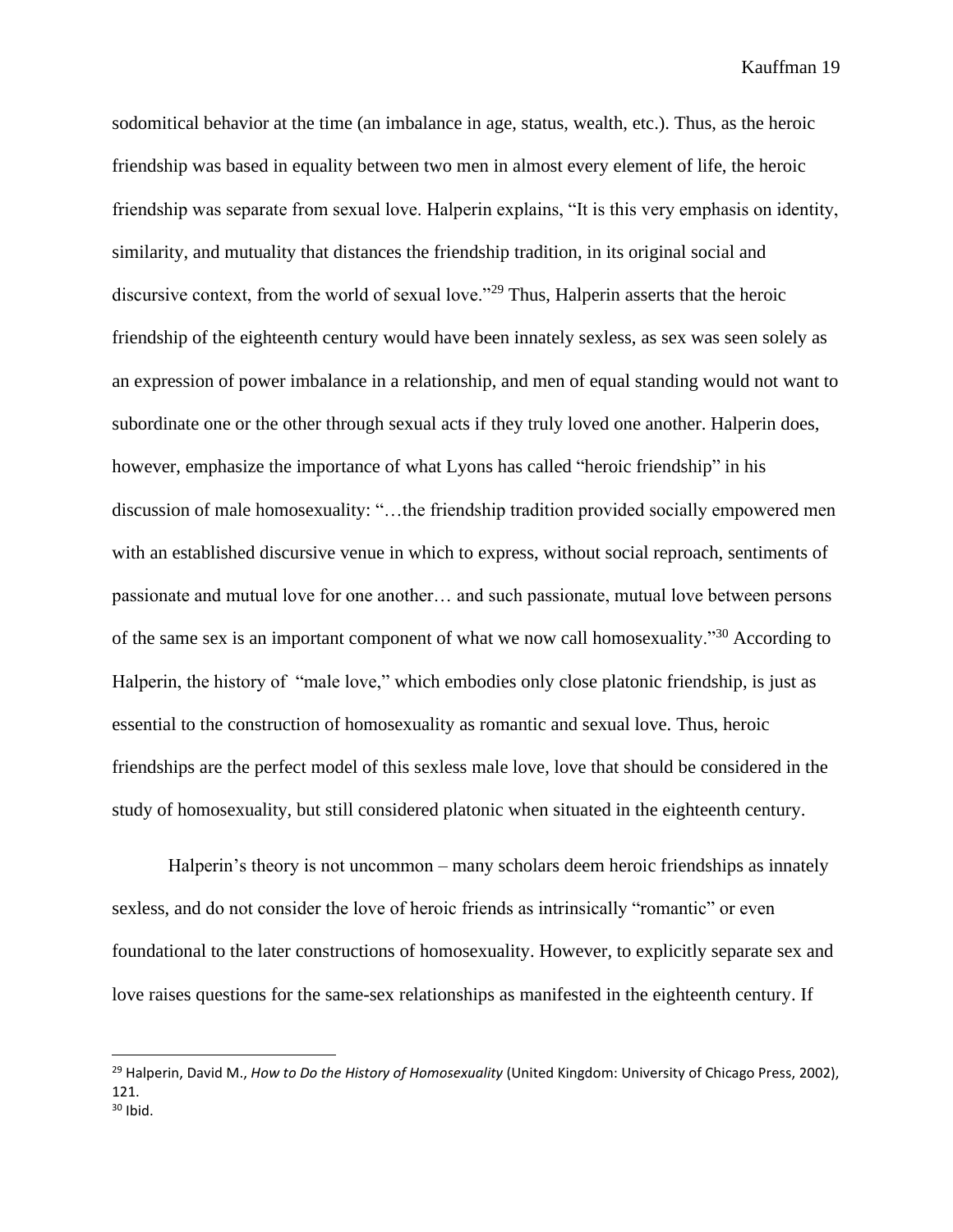sex was only a gender-based power dynamic in which the individual taking the submissive role was innately feminized and therefore subordinated, did sex in the eighteenth century ever align itself with love? In heterosexual relationships, was sex an expression of power, of love, or both? In other words, could sex be separated from power in a heterosexual relationship? If heterosexual sex was never separated from power in the eighteenth century, then it could be assumed that same-sex intimacy reflected the same dynamics. But did male love have to be sexless to maintain equality amongst participants? Such questions require further research, but Halperin's foundational statements still emphasize the importance of male friendship in the construction of homosexuality. There is no doubt that those involved in heroic friendships loved each other. So, does the question then become one of sex? Is sex necessary in studying the development of eighteenth-century same-sex sexuality? Like Halperin, historian Caleb Crain does not seem to think so, but other scholars, including Lyons and Foucault, place more emphasis on sexual action. While it is nearly impossible to determine if two individuals ever interacted sexually without direct confirmation, the concept of male same-sex sexuality in the context of heroic friendships still requires more research into the nuances of love and sex – and whether an analysis of such relationships necessitates a separation or combination of the two.

\*\*\*\*\*\*

Laurens and Hamilton were young aide-de-camps on General Washington's staff and quickly became close friends. The two men shared interests in politics, literature, economics, and history, and even developed a habit of gifting each other passages from their readings that reminded them of the other person. The model young revolutionaries, full of ardor for the cause and the intelligence to match it, Hamilton and Laurens quickly slid into a near-perfect representation of the "heroic friendship." But were they purely platonic representations of male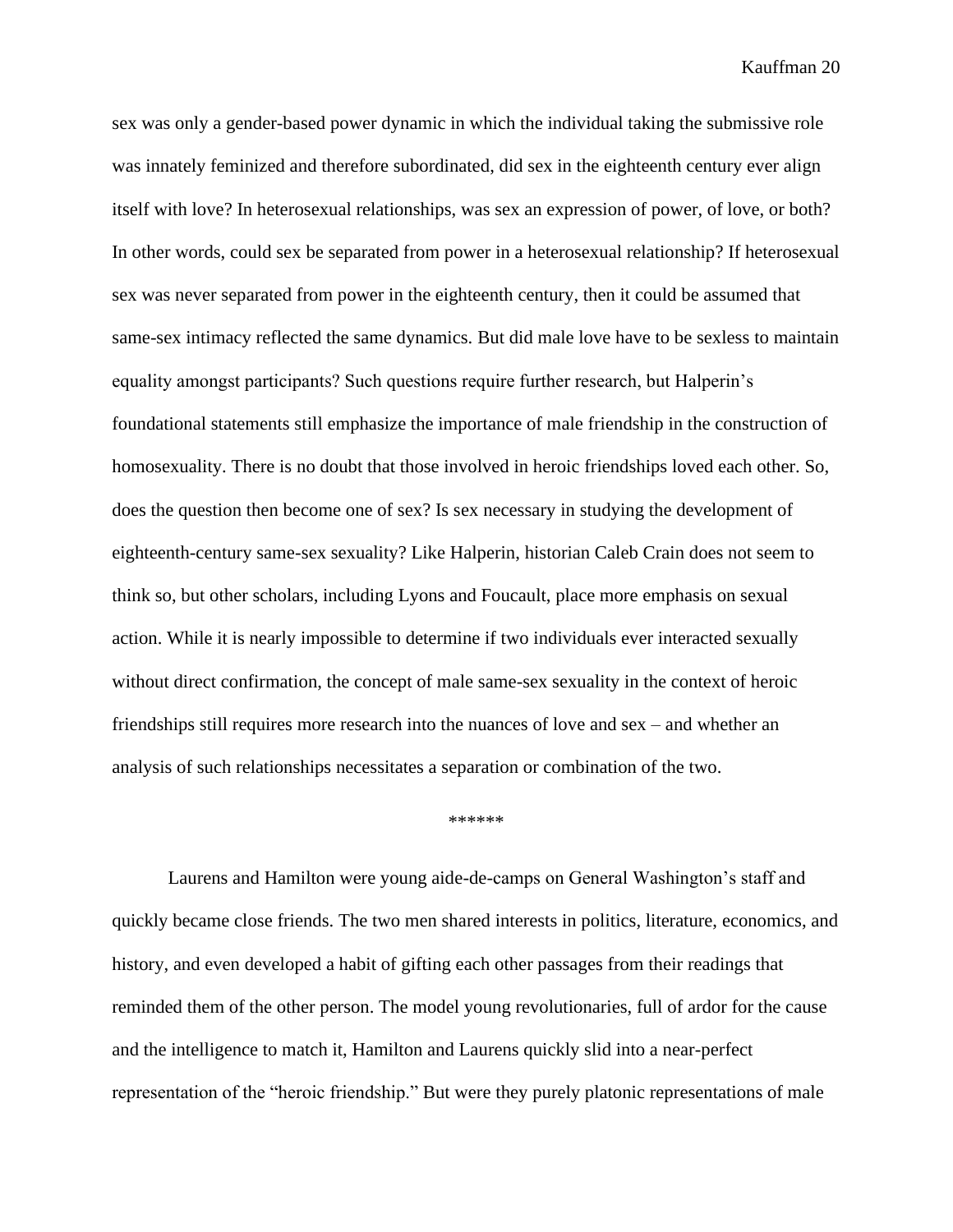love? Or did their friendship allow for further romantic and/or sexual expression, as Lyons posits? While no definitive answer can be reached using the sources available, a number of factors demand a deeper engagement with Lyons's theory of a romantically based heroic friendship. Using the correspondence and life experiences of Laurens and Hamilton, a case can be made that their relationship was a prime example of a heroic friendship that breached the Halperin's platonic boundaries.

In order to contextualize Hamilton and Laurens's relationship in the cultural climate of the mid-to-late eighteenth century, it is important to understand the value of civic contribution and social status to the early nation. Archivist and historian William Benemann emphasizes that those in the upper class may have been able to engage in same-sex intimacy without intense suspicion due to their higher socioeconomic status. He writes, "Almost by definition, it was impossible to be 'gay' in the early years of the eighteenth century without having substantial monetary resources (or without living beyond one's means)."<sup>31</sup> But as the eighteenth century continued, monetary value became less important, and one's place in the community too precedence Benemann uses the life of Baron von Steuben to illustrate this transition. While Von Steuben was not involved in a heroic friendship (thanks to the age difference between himself and his companions), his life in the new nation provides insight into how the culture of eighteenth-century America valued civic duty to the point in which it was willing to look past the "private sexual deviancy" of those who exercised such virtue

During Von Steuben's time assisting the Continental Army during the Revolutionary War, he developed a deep emotional attachments to two men – William North and Benjamin

<sup>31</sup> William Benemann, *Male-Male Intimacy in Early America: Beyond Romantic Friendships* (United Kingdom: Routledge, 2006), 55.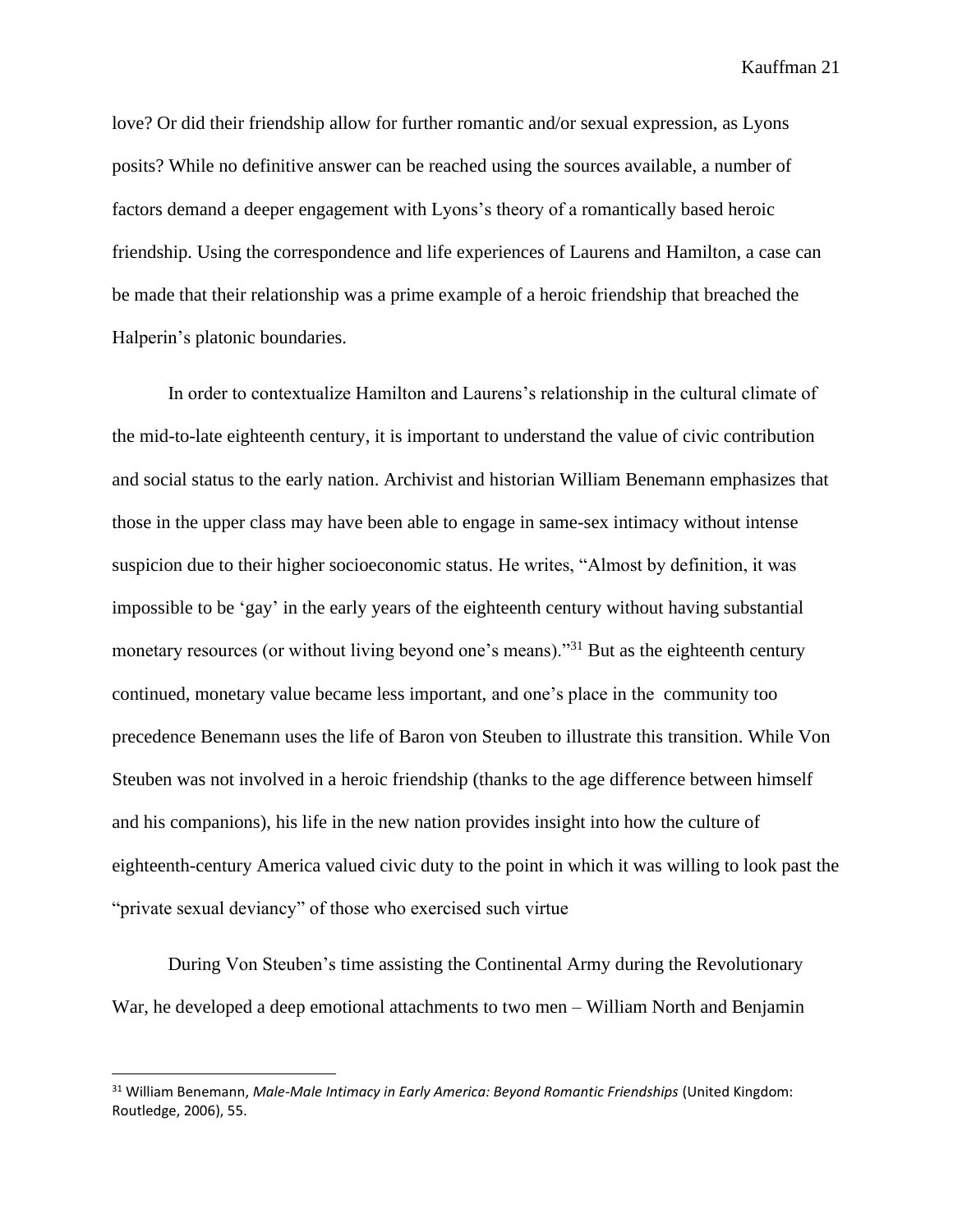Walker, the latter being his aide-de-camp and interpreter. His relationship with Walker and North appeared to be intimate, consensual, and potentially sexual, according to Benemann. In fact, upon his death, Von Steuben legally adopted both Walker and North so that he could leave them his estate, wealth, and belongings, a practice that was not unusual in early intimate samesex relationships.<sup>32</sup> Von Steuben's relationship with Walker and North emphasizes how the sexual lives of men were often shielded from public scrutiny because they played important roles in the war effort and contributed to building the republic in the war's wake.

Benemann is careful to avoid labeling individuals as "homosexual," following the scholarly understanding that the homosexuality as a pathologized identity category did not occur until the late nineteenth century. However, he does suggest that some people did recognize their own repeated desires for someone of the same sex. Benemann's argument is essential for positioning Hamilton and Laurens in their appropriate contexts. Both men, though originating from different social worlds, were of great value to the Revolution and the new nation's civic agenda. Both men were wealthy, powerful, and influential. By nature of their lot in life, they were afforded more safety to enter into an intimate heroic friendship than others. As evidenced by the life of Baron von Steuben, while apparent "sexual deviancy" was scandalous, it was not enough to distance a person if they served larger and more important cause of the nation. Hamilton and Laurens easily fell into this category. As long as they exercised a significant amount of discretion, any noticeable elements of a relationship that exceeded platonic boundaries was unlikely to rouse intense suspicion.

<sup>32</sup> Ibid, 94-113.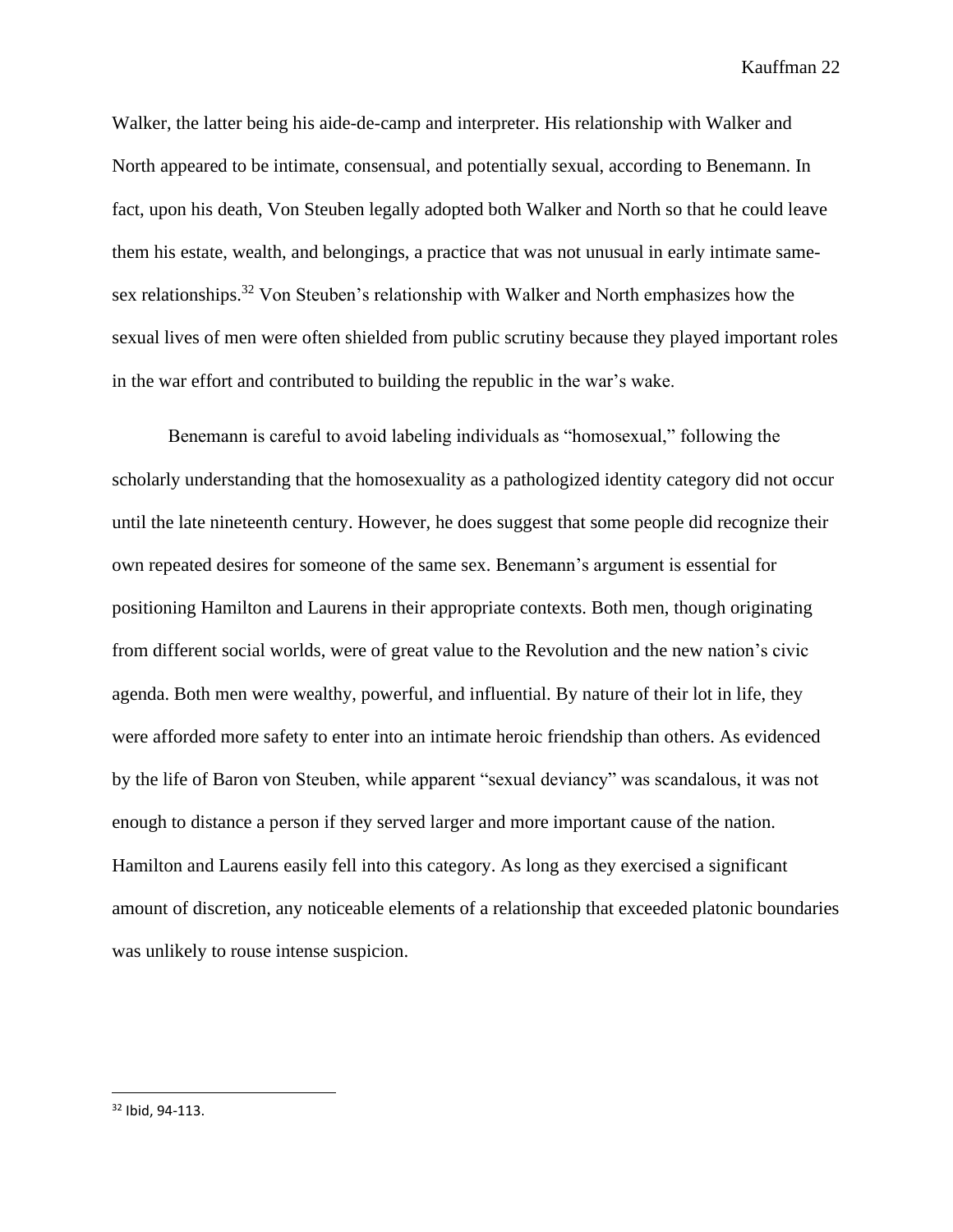Language was significantly more flowery and expressive than present-day communications, especially between men. However, there is reason to believe that much of the correspondence between Hamilton and Laurens exceeded even the most emotionally charged language of the time. Hamilton was ever the effusive writer. To friends and loved ones, he had no shortage of words to express his affection for Laurens He begins his April 1779 letter to Laurens – easily the most important letter for examining their relationship – with a particularly dramatic spiel about his love for him, even noting his apparent distaste for most of humanity, John Laurens excepted. Hamilton playfully teases Laurens, "You sh⟨ould⟩ not have taken advantage of my sensibility to ste⟨al⟩ into my affections without my consent. But as you have done it and as we are generally indulgent to those we love, I shall not scruple to pardon the fraud you have committed…." <sup>33</sup> Despite the air of indulgent warmth in his writing, his ardor alone is not cause to believe that any relationship existed beyond platonic sentiments. As mentioned previously, Hamilton was particularly unrestrained with his emotions, and though his most fervent writings were reserved for the likes of John and Eliza Schuyler Hamilton, passionate written expressions of male love were not uncommon in the eighteenth century.

Yes, despite such commonalities, Hamilton does appear to move beyond platonic boundaries in his letter-writing. While seemingly insignificant, the use of the term of endearment "My Dear" offers a wealth of insight into Hamilton's perception of his relationship with Laurens. As famously mentioned in Lin-Manuel Miranda's smash-hit musical adaptation, *Hamilton*, the term "my dear" is embedded with meaning. In Miranda's song "Take a Break," Angelica

<sup>33</sup> Alexander Hamilton to John Laurens, April 1779, *Founders Online,* National Archives, accessed May 02, 2022, https://founders.archives.gov/documents/Hamilton/01-02-02-0100. [Original source: *The Papers of Alexander Hamilton*, vol. 2, *1779–1781*, ed. Harold C. Syrett. New York: Columbia University Press, 1961, pp. 34–38.].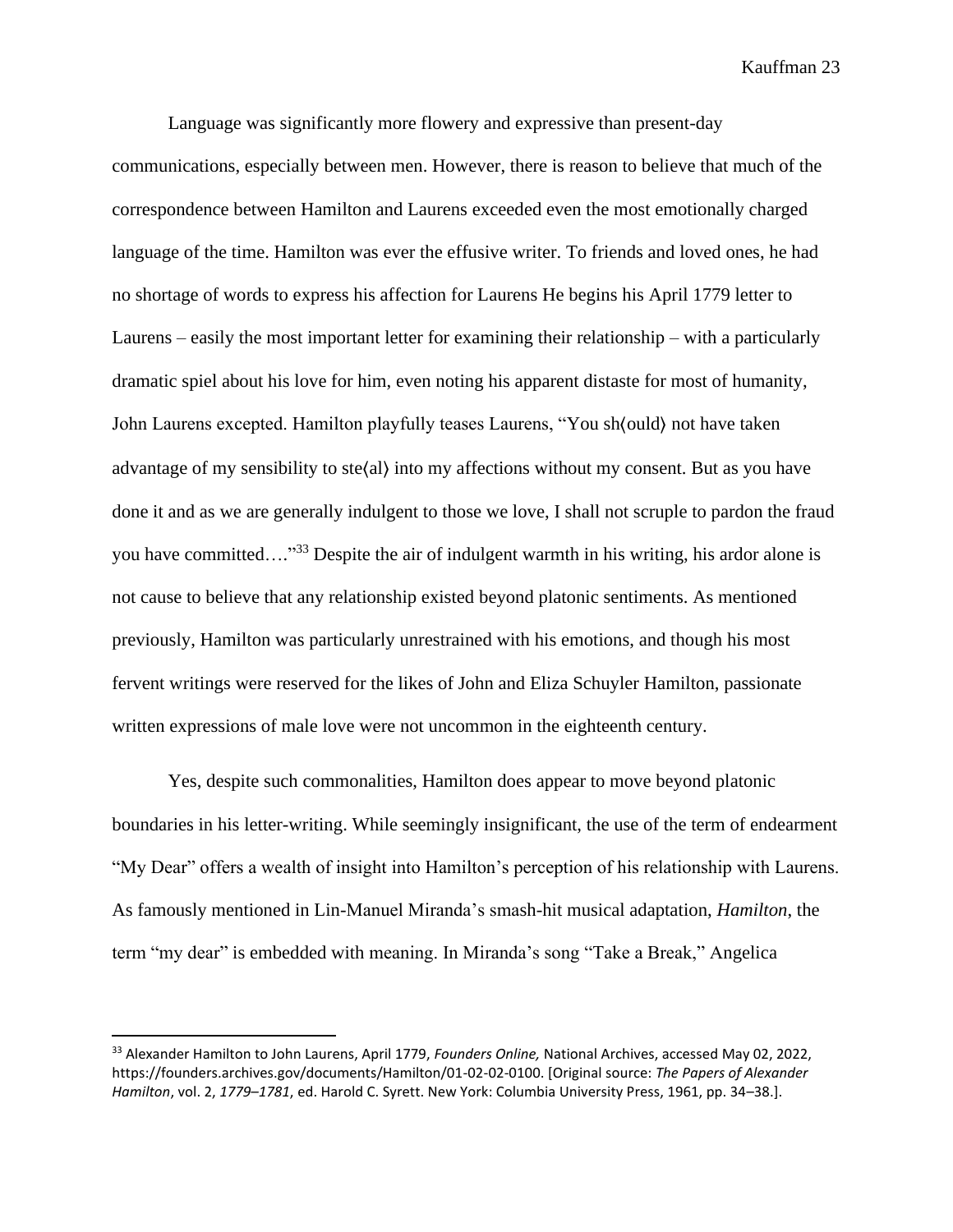(Schuyler) Church, Hamilton's sister-in-law, sings about how the simple placement of a comma has changed the intention of the endearment: "In a letter I received from you two weeks ago, I noticed a comma in the middle of a phrase… It changed the meaning; did you intend this… One stroke and you've consumed my waking days, it says: My dearest Angelica… With a comma after dearest, you've written: My dearest, Angelica…".<sup>34</sup> The shift that Angelica mentions is the changing of "dear" from an adjective to a noun, suggesting a romantic connotation instead of platonic, brotherly affection. When used as an adjective noting fondness in an address ("my Dear Laurens"), the use of "dear" follows a typical eighteenth-century greeting. However, the use of "dear" as a noun ("My Dear") proves to insinuate a romantic turn to the phrase.

While Miranda's creative interpretation accessibly explains the circumstance to his audience, it was actually Hamilton who noticed that Angelica had changed the placement of a comma in a letter written to him. She had written on October 2, 1787, "Indeed my dear, Sir if my path was strewed with as many roses, as you have filled your letter with compliments, I should not now lament my absence from America: but even Hope is weary of doing any thing for so assiduous a votary as myself."<sup>35</sup> Her placement of the comma after "my dear" changes the word into a noun, which Hamilton recognized in turn. He wrote back to her on December 6, 1787, teasing, "You ladies despise the pedantry of punctuation. There was a most critical *comma* in your last letter. It is my interest that it should have been designed; but I presume it was accidental. Unriddle this if you can. The proof that you do it rightly may be given by the

<sup>34</sup> Original Broadway Cast of *Hamilton*, "Take a Break," track 3.2 on *Hamilton (Original Broadway Cast Recording)*, Hamilton Uptown LLC, 2015, digital download.

<sup>35</sup> Angelica Church to Alexander Hamilton, October 2, 1787, *Founders Online,* National Archives, accessed May 02, 2022, https://founders.archives.gov/documents/Hamilton/01-04-02-0144. [Original source: *The Papers of Alexander Hamilton*, vol. 4, *January 1787 – May 1788*, ed. Harold C. Syrett. New York: Columbia University Press, 1962, pp. 279–280.].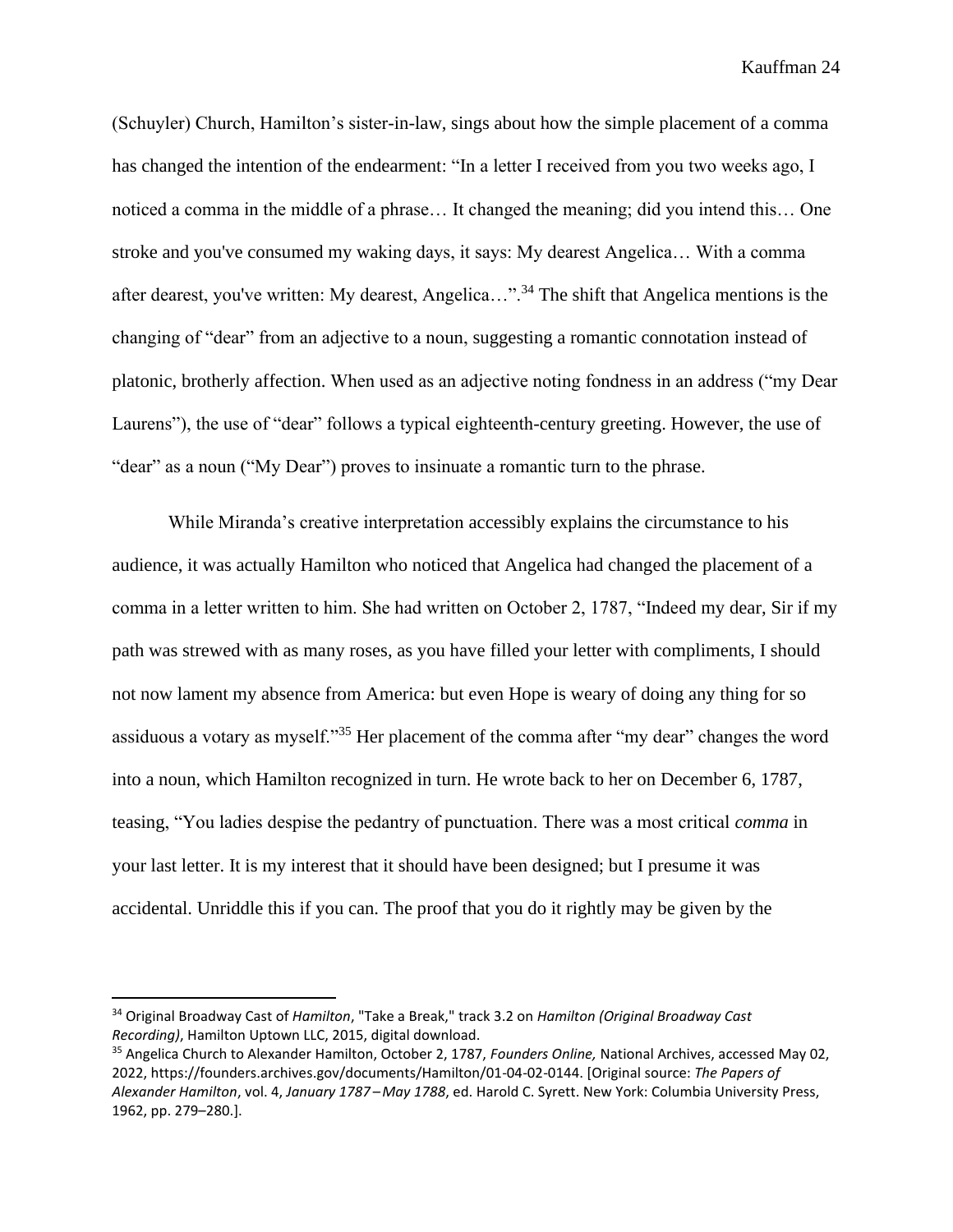omission or repetition of the same mistake in your next."<sup>36</sup> Hamilton noticing even the slight change in the nuances of "my dear" further solidifies the intentionality behind every use of that term of endearment. Writing "my dear" or "dearest" as an adjective indicates a general fondness commonly found in both platonic and romantic exchanges in the eighteenth century. It expresses a congeniality that can be used in professional and intimate contexts, and Hamilton uses the adjective form of "my dear" in almost all of his writings and correspondences.<sup>37</sup> In most of his letters to Laurens, he uses the phrase "my dear" as an adjective, often writing it as "my dear Laurens" or "my dear friend" However, there are a few instances where he changes the phrase. At the beginning of the fifth paragraph of the April 1779 letter, Hamilton writes, "And now my Dear," using the word as a noun. While this instance is the only one of its kind in this letter, Hamilton repeats his usage of "my dear" as a noun in other letters to Laurens, otherwise only using it in that manner in his letters to Eliza. In using "my Dear" as a stand-alone noun phrase, Hamilton is noting intimate affection removed from platonic meaning. The phrase becomes a term of endearment that indicates that the receiver of such words is his most dear one, implying not simply a friendly greeting, but a specific figure of Hamilton's affection. Such a difference is why Hamilton reacted so coyly to Angelica Church's presumed grammatical error, as her misplaced comma quickly changed what was likely supposed to be a platonic salutation of "my dear Sir," into a suggestive address of "my dear, Sir." Again, as evidenced by Hamilton's commentary in his letter to his sister-in-law, the placement of the comma was essential to two mutually understood, vastly different definitions of the phrase "my dear." By these standards,

<sup>36</sup> Alexander Hamilton to Angelica Church, December 6, 1787, *Founders Online,* National Archives, accessed May 02, 2022, https://founders.archives.gov/documents/Hamilton/01-04-02-0172. [Original source: *The Papers of Alexander Hamilton*, vol. 4, *January 1787 – May 1788*, ed. Harold C. Syrett. New York: Columbia University Press, 1962, pp. 374–376.].

<sup>37</sup> For example, "my dear sir," in *The Farmer Refuted*; "my dear Marquis" in letters to the Marquis de Lafayette; "my dear Baron" in letters to Baron von Steuben; and more.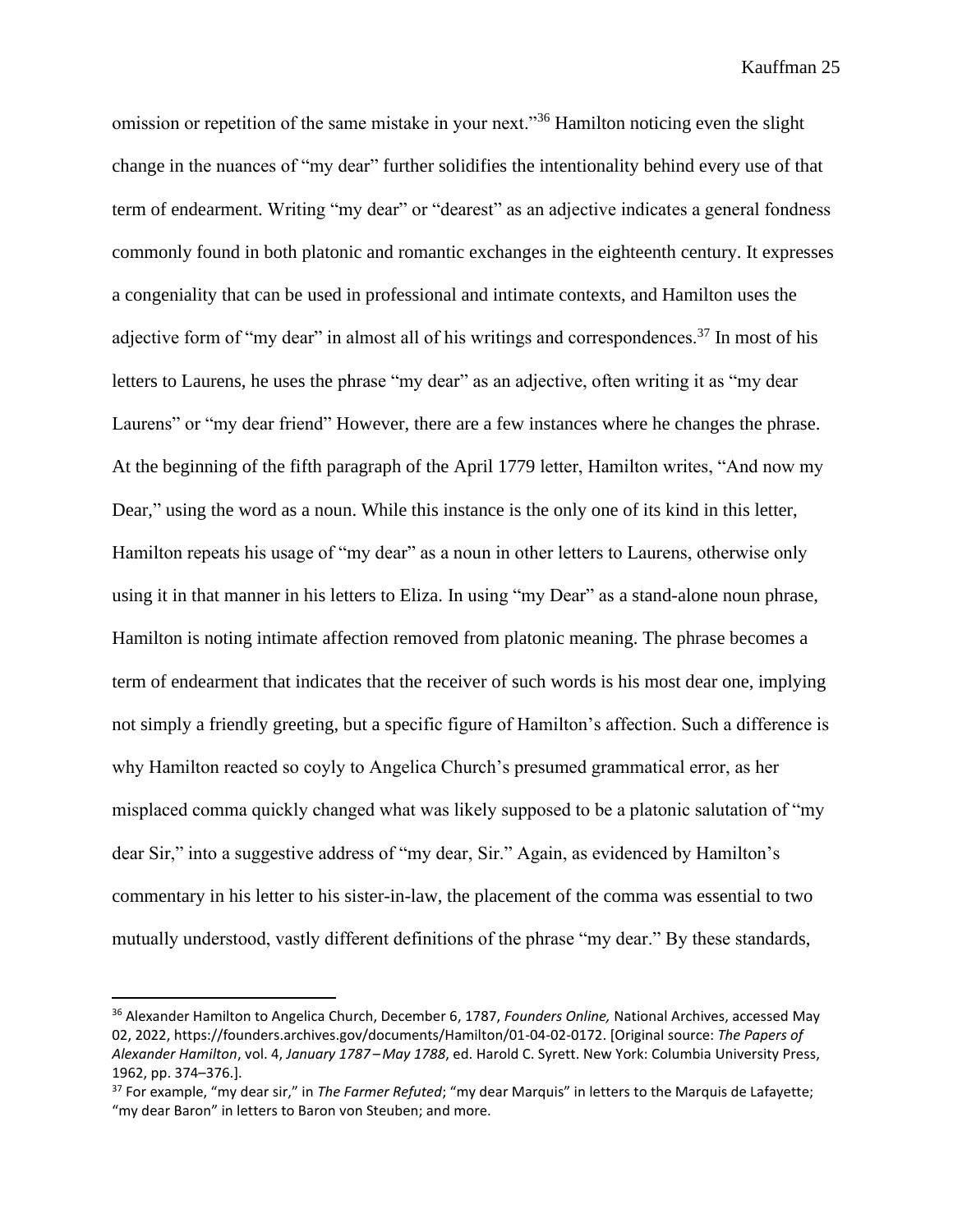Hamilton's specific and targeted use of "My Dear" as a noun phrase adds a unique consideration to the nature of his and John Laurens's relationship.

But the most revealing aspect of this letter begins three paragraphs later. It is important to note that alongside Hamilton's letter to Laurens, he also encloses a letter intended for John, one that did not make it to him before he left Headquarters. Here, Hamilton describes the letters that were to be passed along to Laurens: "I anticipate by sympathy the pleasure you must feel from the sweet converse of your dearer self in the inclosed letters. I hope they may be recent. They were brought out of New York by General Thompson delivered to him there by a Mrs. Moore not long from England, *soi-disante parente de Madame votre épouse*. She speaks of a daughter of yours, well when she left England, perhaps  $\langle --- \rangle$ ."<sup>38</sup> As Hamilton notes, the letters were from "a so-called relative of your [Laurens's] wife," and "…speak[s] of a daughter of yours." Although it is impossible to confirm if Hamilton knew about Laurens's wife and daughter before passing along these letters, his tone indicates that may have been in the dark about John's daughter. While this may appear to be a passing statement, Hamilton's brief note sets the tone for the rest of the letter.

Hamilton continues to a section of incessant teasing – he entreats John, "And Now my Dear as we are upon the subject of wife, I empower and command you to get me one in Carolina."<sup>39</sup> He then writes at length about the qualities his wife must encompass, from physical beauty to fortune, to religion. Situating Hamilton and Laurens's relationship in the context of a heroic friendship, his intention behind this paragraph is twofold. On one hand, Hamilton is

<sup>38</sup> Alexander Hamilton to John Laurens, April 1779, *Founders Online,* National Archives, accessed May 02, 2022, https://founders.archives.gov/documents/Hamilton/01-02-02-0100. [Original source: *The Papers of Alexander Hamilton*, vol. 2, *1779–1781*, ed. Harold C. Syrett. New York: Columbia University Press, 1961, pp. 34–38.].  $39$  Ibid.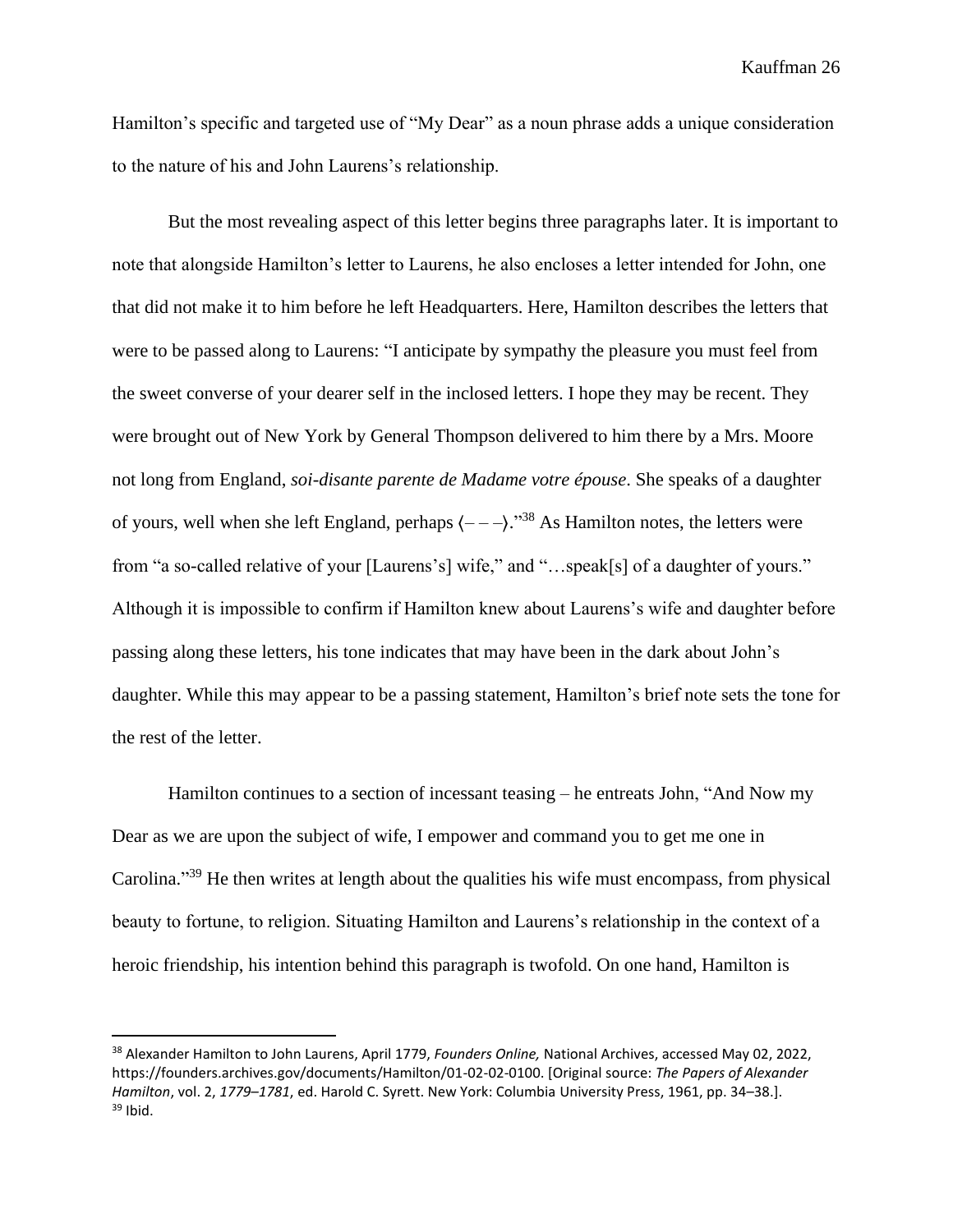joking with Laurens about needing to find a wife; essential to the idea of the heroic friendship is balance – a single man and an unmarried man offset the equality embedded in such a relationship. Heroic friendships were fostered in young, unmarried men, and then continued if both were married. If one party remained unmarried, it disrupted the social expectations that were crucial to the discreet nature of the relationship. While two close unmarried men would not raise any concern, as would not the relationship of two close married men, the intimate relationship of a married and unmarried man would become suspicious to outsiders. Again, balance was essential to the maintenance of a heroic friendship, which Hamilton innately understood. Thus, while he is joking with John, if this was, in fact, the first time he had learned about Laurens's wife and daughter, he is also making a statement rooted in concern – he is bringing the sudden imbalance of their relationship to John's attention, and therefore urging him to find him a wife in order to restore equilibrium.

On the other hand, Hamilton is also potentially playing on a classic literary technique often appearing in the correspondence of intimate same-sex relationships. In his article "Leander, Lorenzo, and Castalio: An Early American Romance," Caleb Crain follows the intimate friendship of John Fishbourne Mifflin (nicknamed Leander) and James Gibson (nicknamed Lorenzo) as a window into eighteenth-century effusive communication between men. Crain emphasizes the use of literary "cognomens," the characters that Mifflin and Gibson used in writing to one another, describing how the literary device allowed for them to express their love for one another through the language of the Age of Sensibility.<sup>40</sup>

<sup>40</sup> Caleb Crain. "Leander, Lorenzo, and Castalio: An Early American Romance." *Early American Literature* 33, no. 1 (1998): 217-218. Found in *Long Before Stonewall: Histories of Same-Sex Sexuality in Early America* (United States: NYU Press, 2007).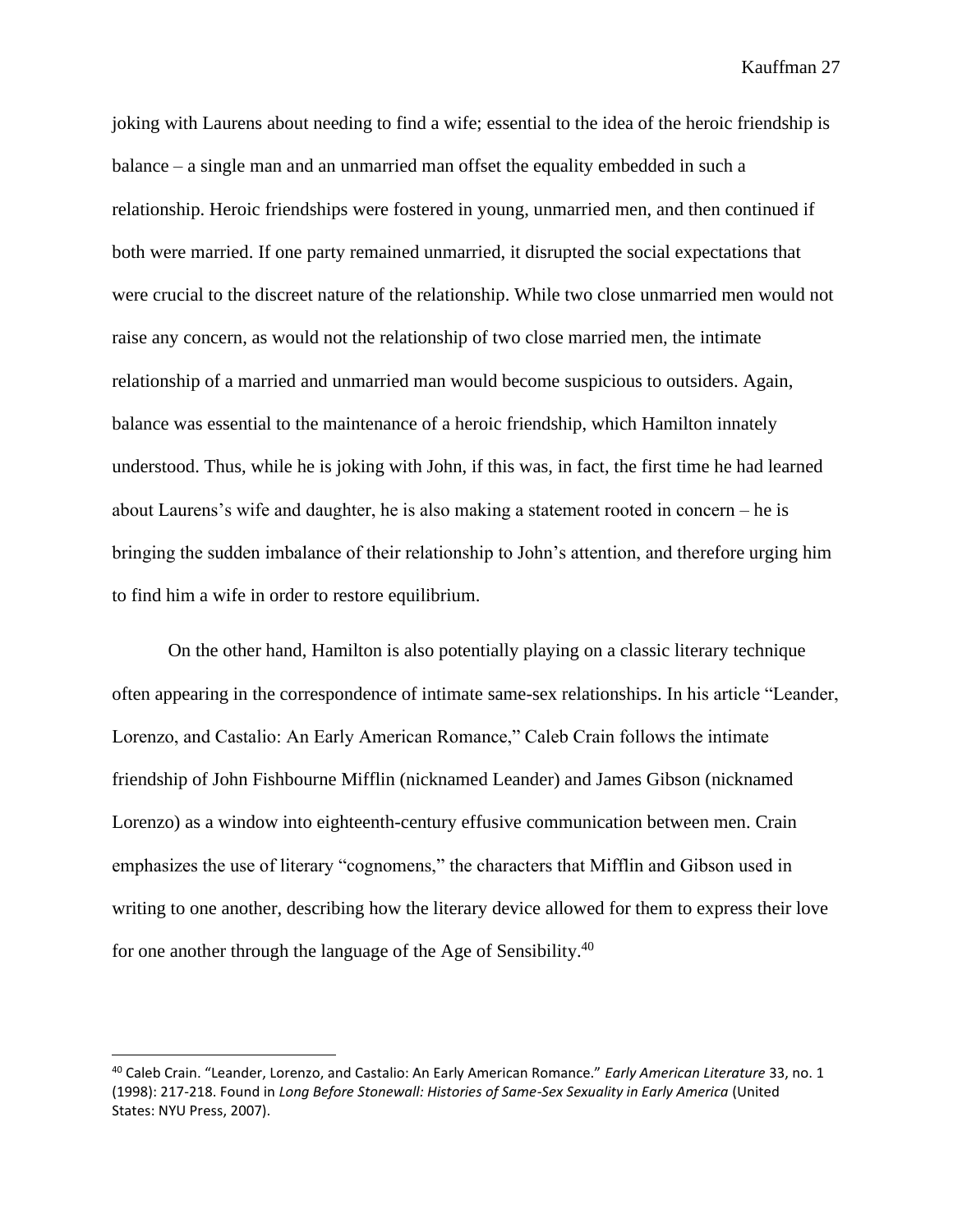Crain first discusses the literary game that Mifflin and Gibson engage in throughout their correspondence. He notes that the cognomens represented "… 'fixed personae' that helped to define a space of cultural play. They 'aestheticized conversation by distancing it from the mundane talk of familiars."<sup>41</sup> By using aliases, Mifflin and Gibson expressed both their friendship and their literary knowledge, cementing themselves in a cultured group of welleducated individuals. Crain notes the potential for misapplication in reading the emotional letters and journals of male friends in the eighteenth-century, arguing that when men entered into these heroic friendships, they were "...striking a pose: the passionate young hero of the republic."<sup>42</sup>

What makes the heroic friendship unique, in both comparison to the other three accepted categories of same-sex sexuality and in light of the American sociopolitical climate, is that the young republic provides the very basis of the heroic friendship. Its meaning is evidenced in its name – "heroic" friendships were modeled after the young male heroes of Antiquity, spaces in which two young, nobly-minded men could share in intellectual interests as they strive together to serve the republic. Unlike most of the world of eighteenth-century sexuality, heroic friendships were situated in the public sphere, as both parties typically were engaged in politics, the economy, or even the war effort. Hamilton and Laurens understood their positions as young revolutionaries and quasi-politicians, and such roles united them in their heroic friendship. In his last letter to Laurens months after the British surrender at Yorktown, Hamilton pleas for his friend to transition their friendship from the battlefield to politics, writing, "Quit your sword my friend, put on the toga, come to Congress. We know each others sentiments, our views are the same: we have fought side by side to make America free, let us hand in hand struggle to make

<sup>41</sup> Ibid, 222.

<sup>42</sup> Ibid, 230.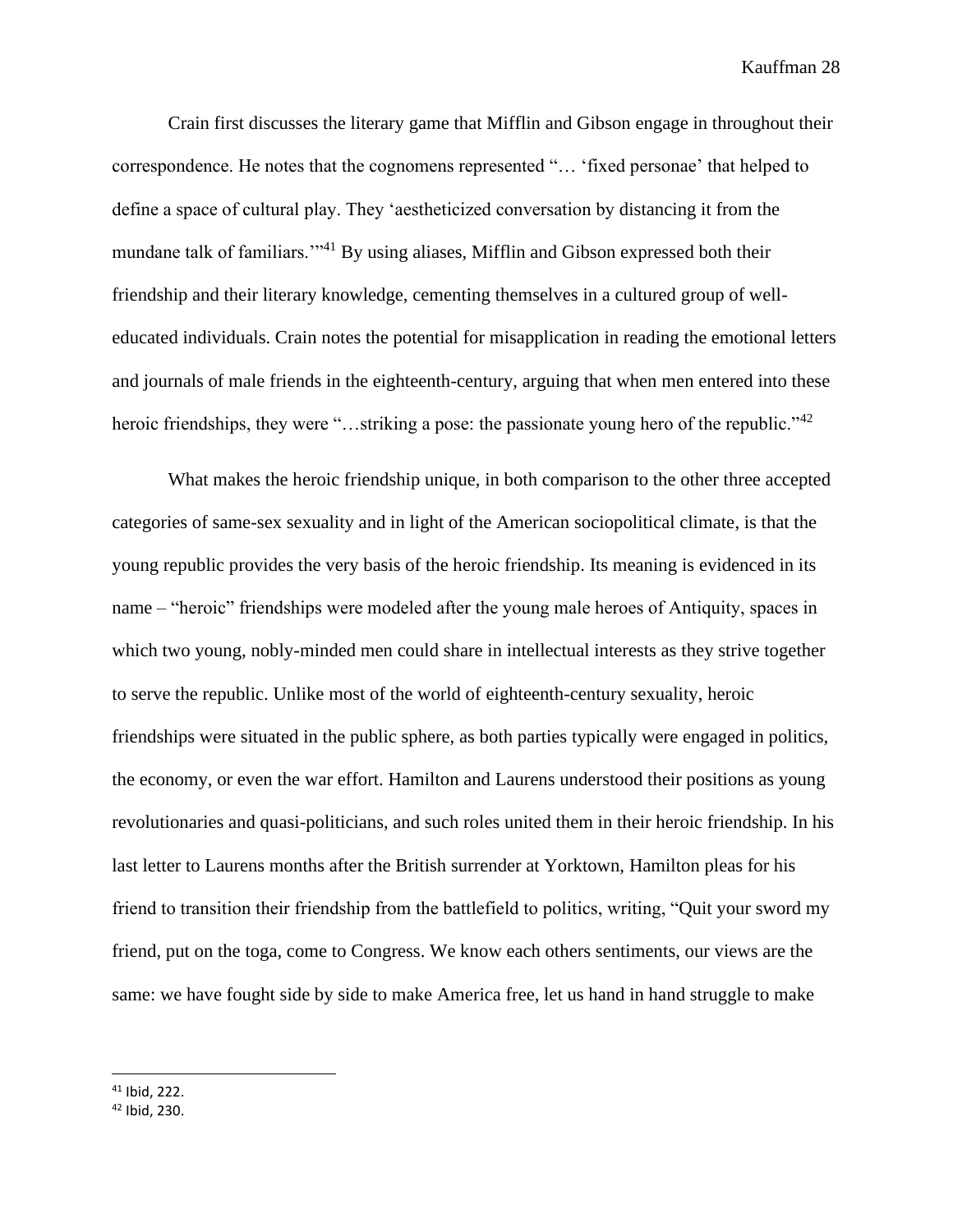her happy."<sup>43</sup> Tragically, it is unclear if Hamilton's letter reached Laurens before he was killed in a skirmish less than two weeks later. However, Hamilton's message still demonstrates his attempts to transition their friendship alongside the country's changes, but still solidly situate it within the public sphere. As Benemann noted previously, the value to the country held by many of the young men in heroic friendships allowed for increased discretion in their private actions – in essence, they could hide in plain sight, as their emotional and intellectual intimacy was not only on display, but even considered an asset to the republic.

In a common demonstration of calling upon the heroes of Antiquity, Hamilton and Laurens were no strangers to embodying aliases in their writing to one another. In a letter to Hamilton on July 14, 1779, Laurens writes, "Oh that I were a Demosthenes—the Athenians never deserved more bitter exprobration than my Countrymen."<sup>44</sup> Frustrated with the lack of support he received for his plan to raise an all-Black regiment to fight in the war, he expressed to Hamilton his desire to be a better orator in order to convince his fellow statesmen, just as Demosthenes had done in Ancient Greece. Hamilton later responds to his anger, writing, "Even the animated and persuasive eloquence of my young Demosthenes will not be able to r⟨ouse⟩ his countrymen from the lethargy of volup⟨tuous⟩ indolence, or dissolve the fascinating cha⟨racter⟩ of self interest, to inspire them with th $\langle e \rangle$   $\langle \rangle$  and wisdom of legislators and with the n $\langle$ atural $\rangle$ 

<sup>43</sup> "From Alexander Hamilton to Lieutenant Colonel John Laurens, [15 August 1782]," *Founders Online,* National Archives, https://founders.archives.gov/documents/Hamilton/01-03-02-0058. [Original source: *The Papers of Alexander Hamilton*, vol. 3, *1782–1786*, ed. Harold C. Syrett. New York: Columbia University Press, 1962, pp. 144– 146.].

<sup>44</sup> "To Alexander Hamilton from Lieutenant Colonel John Laurens, 14 July 1779," *Founders Online,* National Archives, https://founders.archives.gov/documents/Hamilton/01-02-02-0321. [Original source: *The Papers of Alexander Hamilton*, vol. 2, *1779–1781*, ed. Harold C. Syrett. New York: Columbia University Press, 1961, pp. 102– 104.].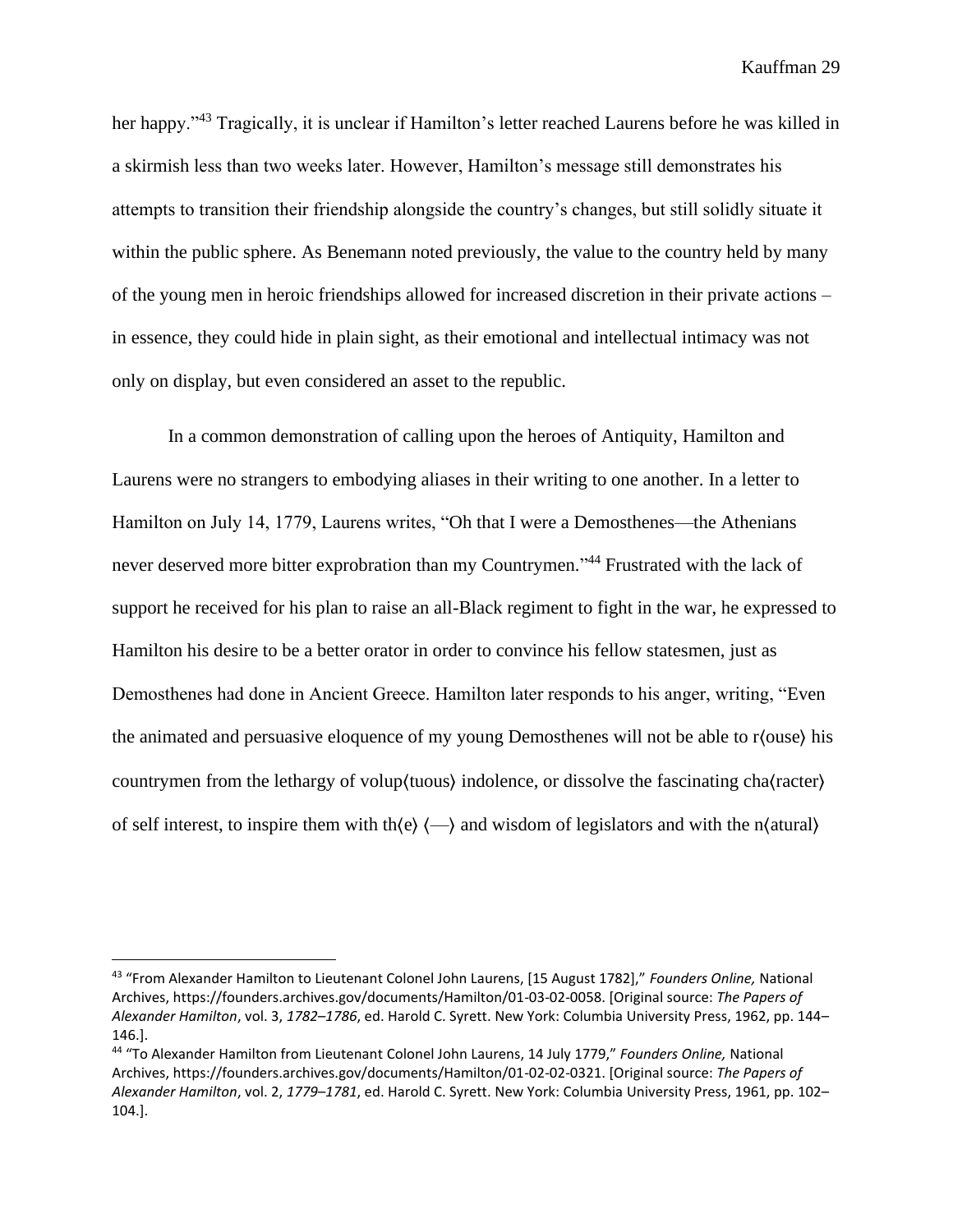enthusiasm of republicans!"<sup>45</sup> Here, Hamilton consoles Laurens, his "young Demosthenes" and sympathizes with his displeasure, using these cognomens in friendly discourse.

In light of Crain's analysis, it could be theorized that Hamilton was engaging in a watered-down play of cognomens in his April 1779 letter to Laurens. While Hamilton did not directly pose himself and Laurens in this letter as characters with assigned aliases, he echoes the technique in describing his ideal wife. Incidentally, despite his assurances that a wife matching his description will be incredibly hard to find, Hamilton describes a woman who directly aligns with characteristics that John also embodies. To name a few specific examples, one of Hamilton's requirements is for his wife to be "…well bred (but she must have an aversion to the word *ton*)."<sup>46</sup> Although Hamilton's desire for a wife of high status is not unusual, especially considering his longing to raise his social status, his use of the word "ton" connotes a deeper meaning. "*Ton*" is the abbreviated form of "*le bon ton*," or the upper class. In essence, his wife would, despite being a part of the upper class herself, "have an aversion to" the higher social strata. John Laurens, despite being part of the upper class, notoriously disliked the wealthy. Lauren's biography NAME Massey describes Laurens's desire for a more balanced distribution of wealth by noting a letter that John sent to his father on February 24, 1778 after receiving word that over 300 homes had been destroyed in a fire in Charleston. John writes, "I deplore the misfortune of Charles Town if it has fallen upon Individuals of moderate fortune; if it affects

<sup>45</sup> "From Alexander Hamilton to Lieutenant Colonel John Laurens, [11 September 1779]," *Founders Online,* National Archives, https://founders.archives.gov/documents/Hamilton/01-02-02-0446. [Original source: *The Papers of Alexander Hamilton*, vol. 2, *1779–1781*, ed. Harold C. Syrett. New York: Columbia University Press, 1961, pp. 165– 169.].

<sup>46</sup> "From Alexander Hamilton to Lieutenant Colonel John Laurens, [April 1779]," *Founders Online,* National Archives, https://founders.archives.gov/documents/Hamilton/01-02-02-0100. [Original source: *The Papers of Alexander Hamilton*, vol. 2, *1779–1781*, ed. Harold C. Syrett. New York: Columbia University Press, 1961, pp. 34– 38.].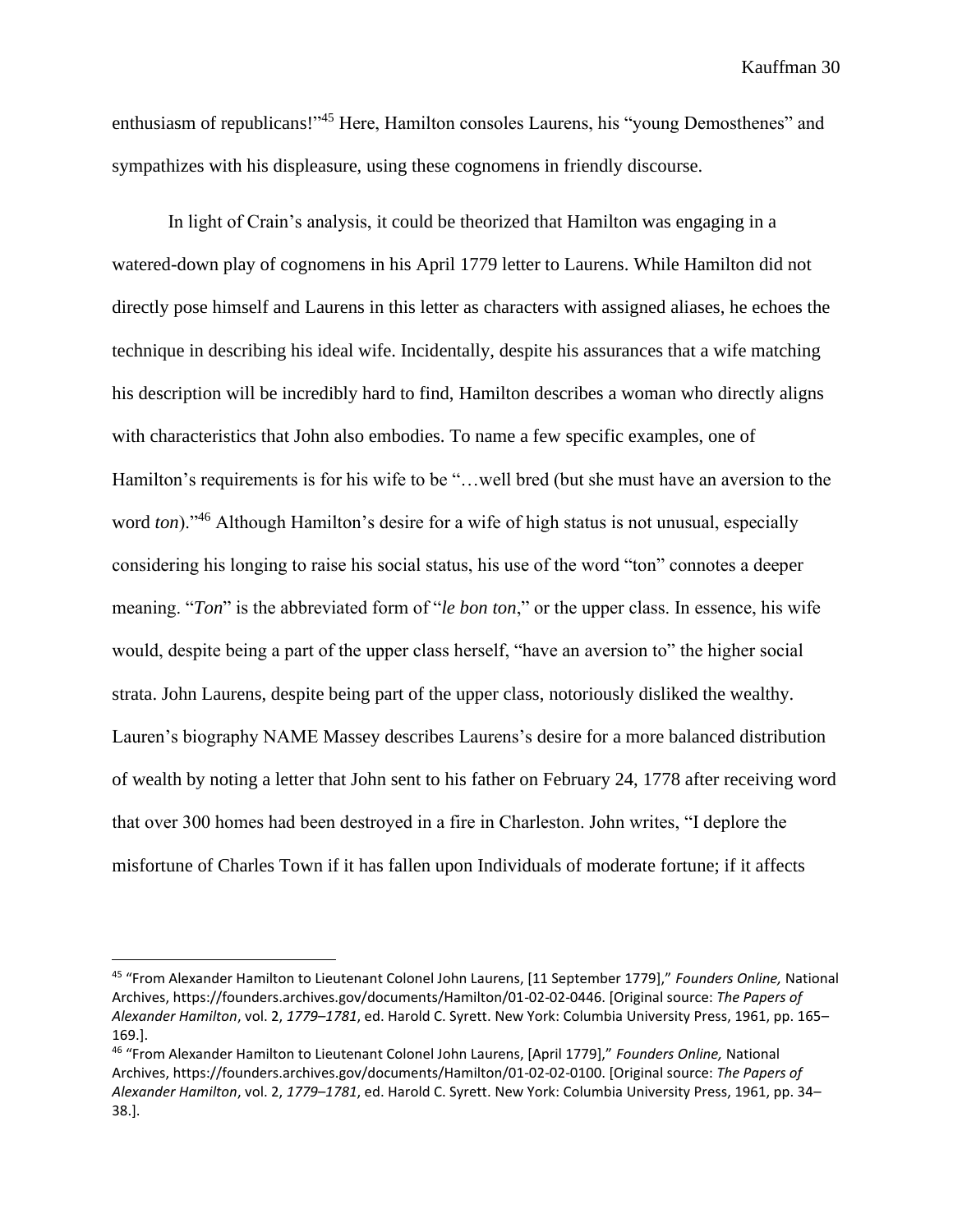only a number of rich men & will contribute to equalizing estates I shall not regret it."<sup>47</sup> Additionally, Hamilton continues to recommend that his wife have a significant fortune, and more specifically, "…bring at least a sufficiency to administer to her own extravagancies."<sup>48</sup> As mentioned previously, Laurens hailed from one of the wealthiest families in the American colonies, and despite his hatred of the upper class, he was not without his own extravagancies. Massey notes that Laurens wrote of his father while at Valley Forge, explaining that he "…required the best clothes and accessories, so, as he put it, 'I may not disgrace the relation in which I stand to the President of Congress, and the Commander in Chief of the Armies of the United States, by an unworthy appearance.<sup>'"49</sup> While Hamilton's teasing is apparent in this passage, his complete intention cannot be determined exactly. Whether or not Hamilton was intending to describe John in his description of a wife, he was still referencing the balance necessary to a heroic friendship in a joking fashion.

In Hamilton's penultimate paragraph, he imbibes his teasing with blatant innuendo. He continues to playfully tease Laurens about finding him a wife, writing, "If you should not readily meet with a lady that you think answers my description you can only advertise in the public papers and doub[t]less you will hear of many competitors for most of the qualifications required, who will be glad to become candidates for such a prize as I am."<sup>50</sup> He follows his flagrant

<sup>47</sup> Gregory Massey, *John Laurens and the American Revolution* (Columbia, South Carolina: University of South Carolina Press, 2000), 101.

<sup>48</sup> "From Alexander Hamilton to Lieutenant Colonel John Laurens, [April 1779]," *Founders Online,* National Archives, https://founders.archives.gov/documents/Hamilton/01-02-02-0100. [Original source: *The Papers of Alexander Hamilton*, vol. 2, *1779–1781*, ed. Harold C. Syrett. New York: Columbia University Press, 1961, pp. 34– 38.].

<sup>49</sup> Gregory Massey, *John Laurens and the American Revolution* (Columbia, South Carolina: University of South Carolina Press, 2000), 88.

<sup>50</sup> "From Alexander Hamilton to Lieutenant Colonel John Laurens, [April 1779]," *Founders Online,* National Archives, https://founders.archives.gov/documents/Hamilton/01-02-02-0100. [Original source: *The Papers of Alexander Hamilton*, vol. 2, *1779–1781*, ed. Harold C. Syrett. New York: Columbia University Press, 1961, pp. 34– 38.].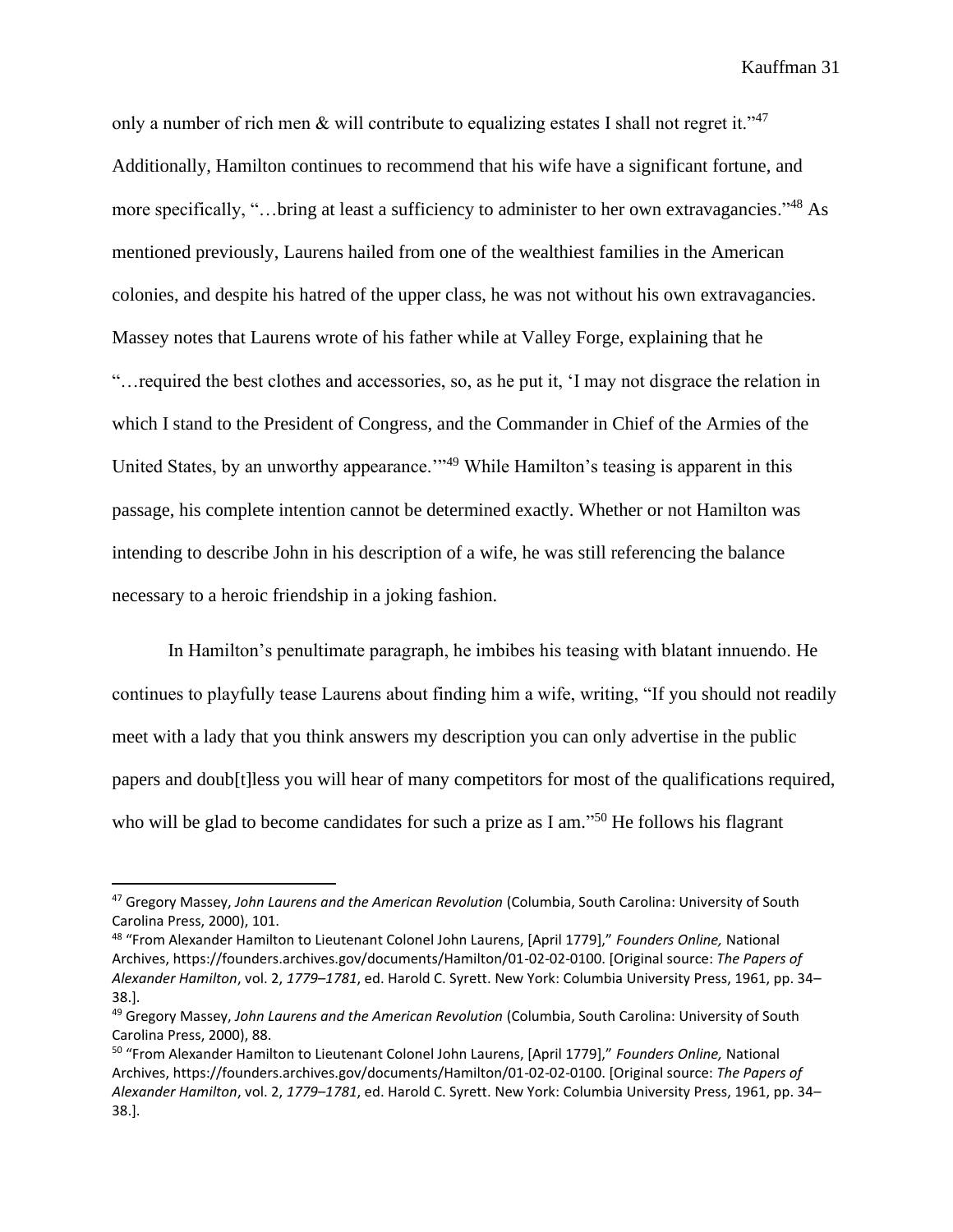jocularity with two sentences rife with innuendo, saying, "To excite their emulation, it will be necessary for you to give an account of the lover—his *size*, make, quality of mind and *body*, achievements, expectations, fortune, &c. In drawing my picture, you will no doubt be civil to your friend; mind you do justice to the length of my nose and don't forget, that I  $\langle --- \rangle$ ."<sup>51</sup> Referencing John's significant artistic ability, Hamilton asks him to draw his portrait for any woman worthy of being his wife, paying special attention to his physique. He further expounds on this point by utilizing a popular Shakespearean innuendo referencing the "length of my nose," suggesting that John take care in drawing his genitalia. Here, Hamilton borders on the "*fortiori sexual*" Crain discusses in his interpretation of Mifflin and Gibson's relationship.<sup>52</sup> While innuendo is not uncommon in letters between male friends, Hamilton's letters have a uniquely personal bent in reference to Laurens's role in the suggestion. Even more interestingly, the final phrase of the paragraph – five words, specifically – have been made illegible with excessive markings. Most scholars agree that the redaction was done by Alexander Hamilton's son, John Church Hamilton, who reviewed and compiled all his father's personal correspondence years after his death. John C. Hamilton not only rendered this phrase unreadable, but he also wrote "I must not publish the whole of this" at the top of the manuscript, in turn only publishing the first three paragraphs of the seven-paragraph letter. The entire letter was not published until 1904, where the complete manuscript can be found in Henry Cabot Lodge's biography of Alexander Hamilton, *The Works of Alexander Hamilton* (though he misdates this letter as December 1779).<sup>53</sup>

 $51$  Ibid.

<sup>52</sup> Caleb Crain, "Leander, Lorenzo, and Castalio: An Early American Romance." *Early American Literature* 33, no. 1 (1998): 217-218. Found in *Long Before Stonewall: Histories of Same-Sex Sexuality in Early America* (United States: NYU Press, 2007).

<sup>53</sup> Alexander Hamilton, *The Works of Alexander Hamilton*, ed. Henry Cabot Lodge (New York: G.P. Putnam's Sons, 1904), 184-188. See Appendix A for full April 1779 letter from Hamilton to Laurens.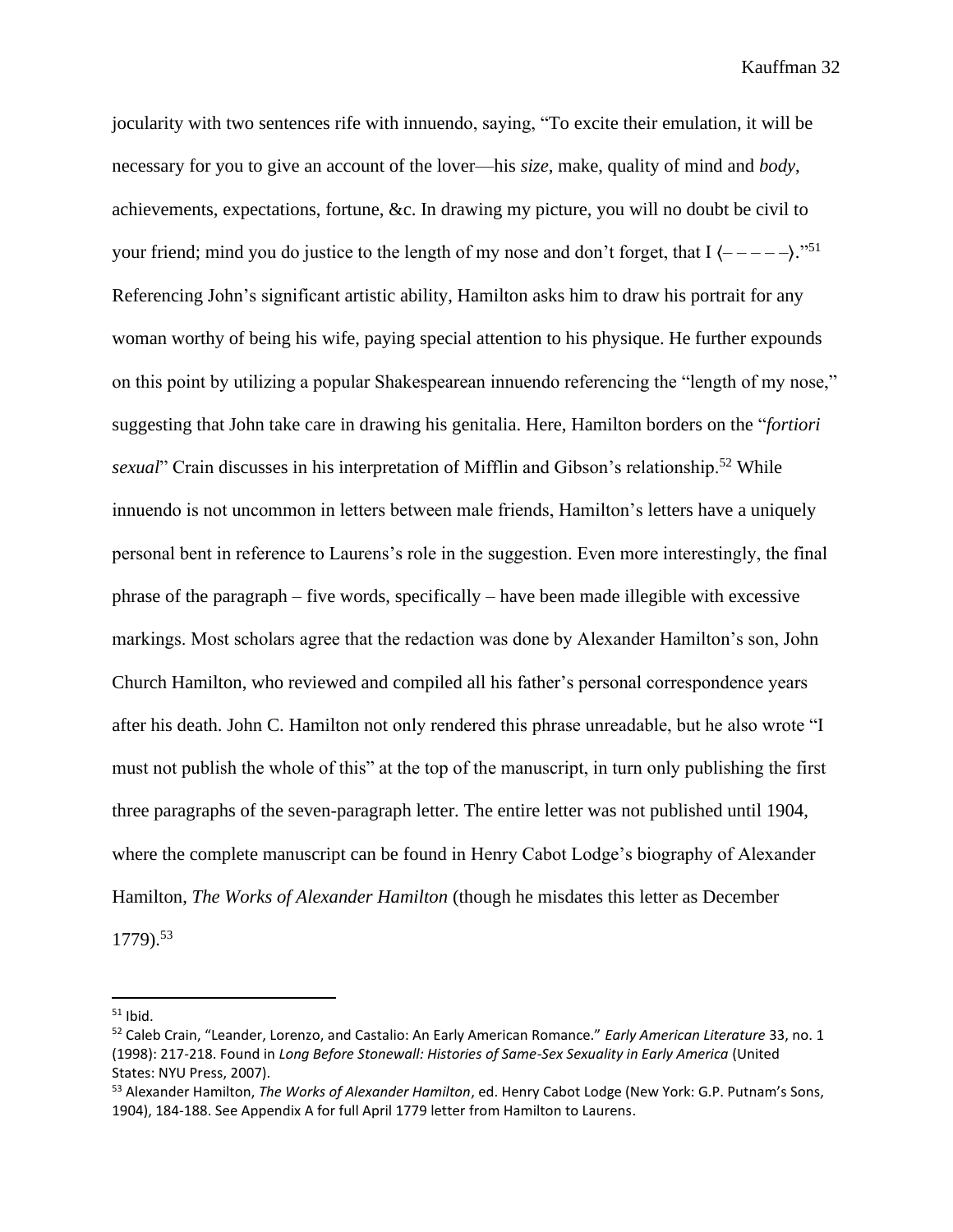Hamilton's April 1779 letter to Laurens is not the only instance of John C. Hamilton's heavy-handed edits. Work on the letters conducted at the Library of Congress shows that he also censored sexually charged sections of letters between his own parents.<sup>54</sup> In the case of obscuring his father's messages to his mother, it can be assumed that he was embarrassed at the words his father wrote, considering that he was directing them towards his mother. As a mortified son,, he crossed out the more revealing aspects of the letter. Did you do the same selective editing to Hamilton's April 1779 letter to Laurens?? Why would John Hamilton cross out a phrase and explicitly note his plan not to publish the latter half of the letter if not for his own embarrassment and concern for the image of both his father and John Laurens? Not only was J.C. Hamilton in the position of the embarrassed child, but he was also concerned with the reputation and legacy of John Laurens, a person he clearly admired. In his biographies of his father, John Church always spoke highly of Laurens, writing praise such as "[Laurens] added grace to every circle in which he moved, and interest to every subject on which he spoke."<sup>55</sup> Additionally, it is likely that J.C. Hamilton was Laurens's namesake – while "John Church" was clearly named in honor of Angelica Schuyler's husband, Hamilton's brother-in-law, John Church could also have easily encompassed John Laurens in the overall reference. Such a theory is further corroborated by the naming of John Church Hamilton's son – Laurens Hamilton. It is obvious that John Laurens was a figure of admiration to a young John Church, and he likely would have wanted to include him in his overall protection and concern regarding the contents of the April 1779 letter.

<sup>54</sup> Wendi Maloney, "Technology at the Library: Long-Hidden Text Is Uncovered in Alexander Hamilton Letter," Library of Congress Blog, Library Congress, January 11, 2018, accessed May 02, 2022,

https://blogs.loc.gov/loc/2018/01/technology-at-the-library-long-hidden-text-is-uncovered-in-alexander-hamiltonletter/.

<sup>55</sup> John Church Hamilton, *The Life of Alexander Hamilton* (Boston: D. Appleton, 1840), 231.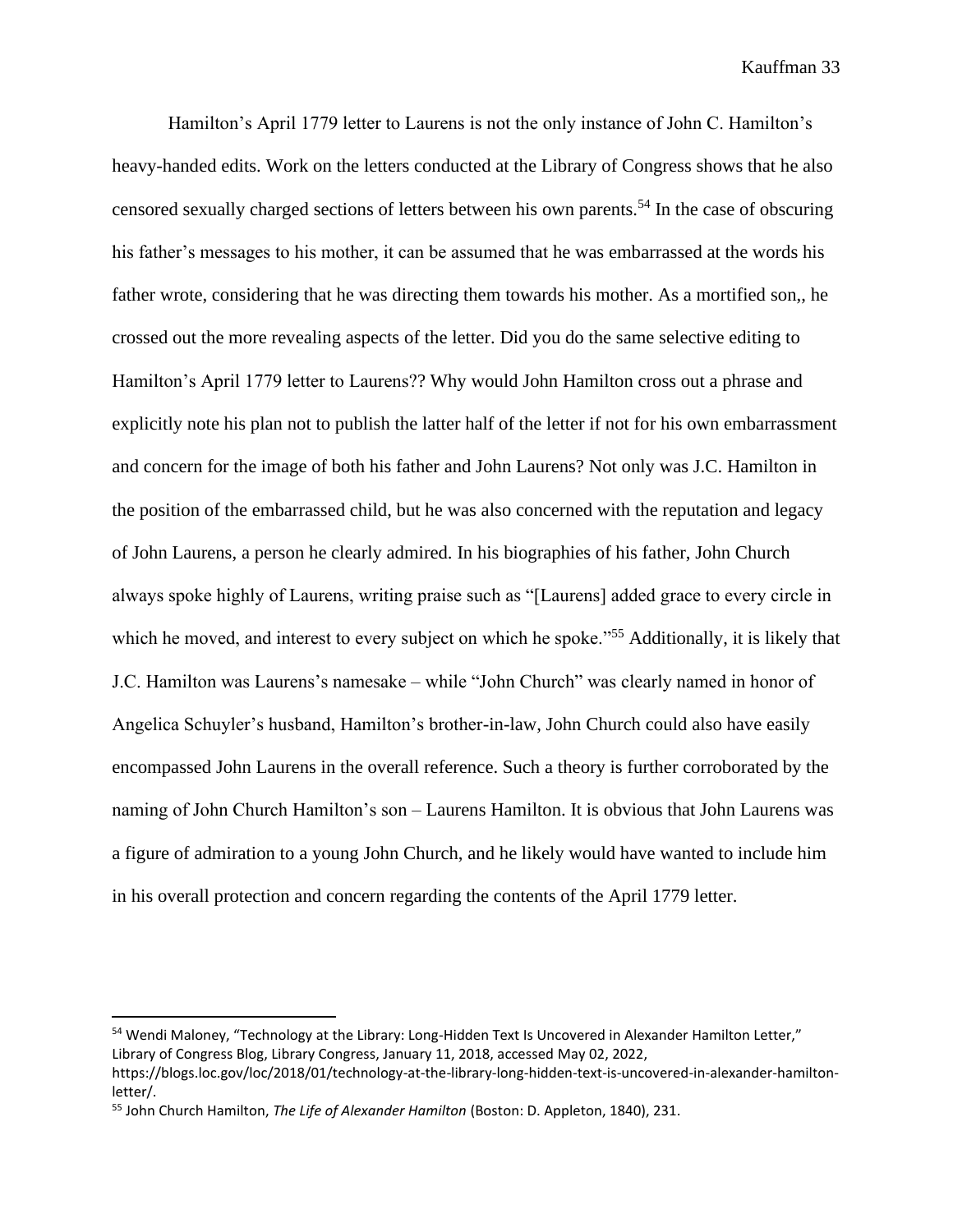Interestingly, the practice of naming one's children after a male lover was common amongst men involved in heroic friendships during the eighteenth century. Just as naming a child after a family member or close friend was a way to demonstrate love, respect, and honor for that person, men who were either once romantically involved with another man or those who were continuing a relationship while being married often named their children after their lovers to honor them. Benemann explains a similar situation between two men, William Wirt and Dabney Carr, both of whom were romantically involved, though eventually both married to women. Benemann remarks:

William Wirt and Dabney Carr entered into a type of surrogate parenthood: Carr named one of his sons William, and Wirt in turn named one of his sons Dabney. Wirt writes in very specific terms of his desire to use the ritual naming of their sons as a method of propagating their relationship, of extending it into the future through the lives of the next generation. For Wirt the reciprocal exchange of names was an intentional simulation of a married couple's ability to incarnate their love through the creation of children, and to project that love into the future through the lives of succeeding generations. "Our children will learn to know and love each other as their fathers have done before them." William Wirt and Dabney Carr would in a sense become William Carr and Dabney Wirt in a type of double-helix intertwining of identities.<sup>56</sup>

Although Hamilton and Laurens's naming choices could be borne of platonic admiration,

Benemann's theory is worth considering. By these standards, it is also important to notice the name of John Laurens's daughter – Frances Eleanor Laurens. John wasn't present for Frances's birth, but he clearly assisted in deciding his daughter's name, as her middle name pays homage to his late mother. Her first name, while certainly a popular female name at the time, is the feminine version of "Francis," coincidentally the name of Laurens's former friend and half of his first recorded heroic friendship, Francis Kinloch. Regardless of namesake, John Church

<sup>56</sup> William Benemann, *Male-Male Intimacy in Early America: Beyond Romantic Friendships* (New York: Harrington Park Press, 2006), 19.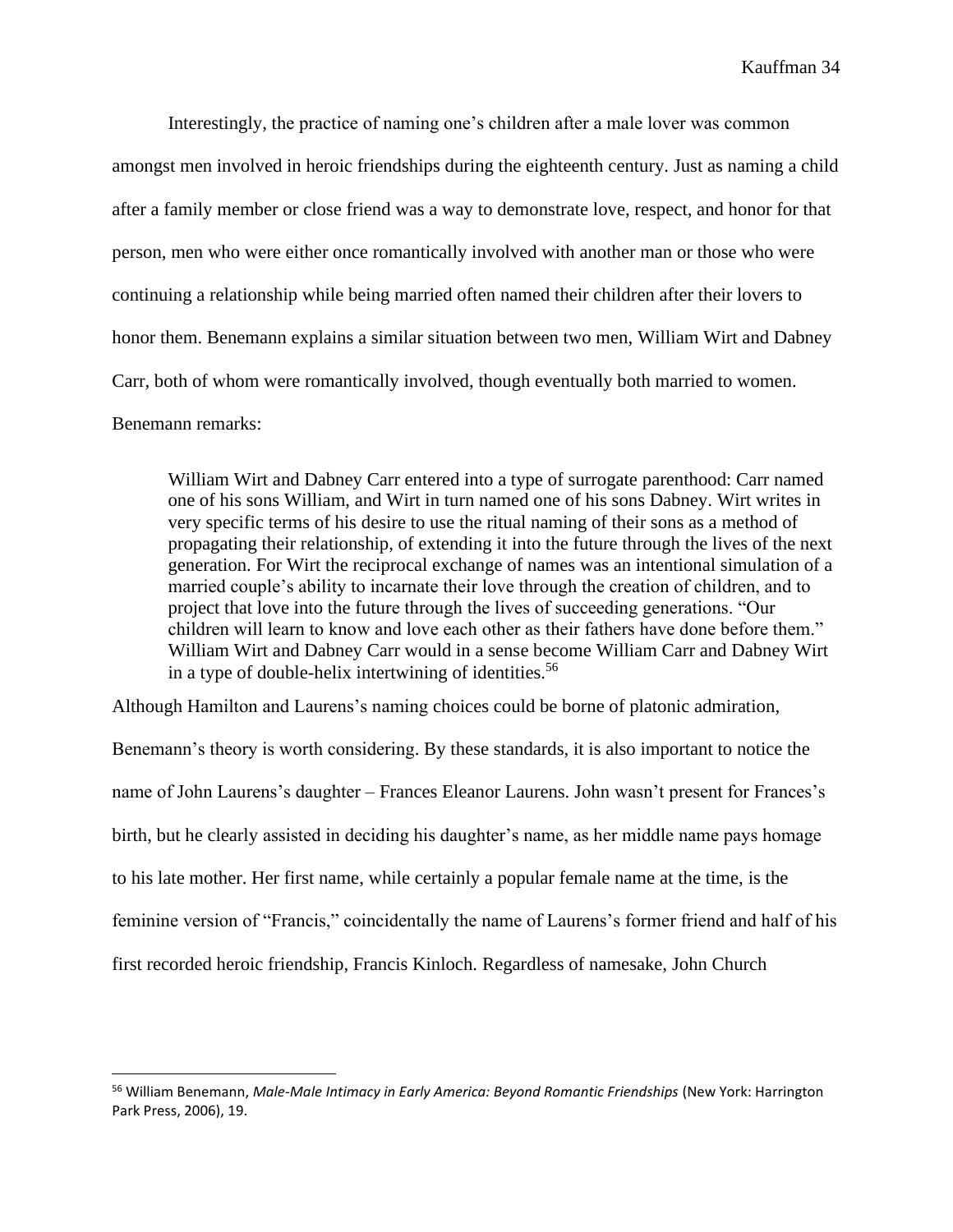Hamilton's censorship raises more questions than answers, but certainly makes a case for the letter's nuanced meanings.

Hamilton concludes his letter by cementing that his writing has all been in good fun. He confirms that he does not actually want a wife, and that he was simply joking about the idea. Hamilton explains, "After reviewing what I have written, I am ready to ask myself what could have put it into my head to hazard this *Jeu de follie* [silly game]. Do I want a wife? No—I have plagues enough without desiring to add to the number that *greatest of all*; and if I were silly enough to do it, I should take care how I employ a proxy."<sup>57</sup> Hamilton's quick dismissal of his effort to find a wife further demonstrates how his ramblings were more for the benefit of teasing John about the sudden imbalance in their relationship after he learned of John's marital status. Hamilton continues, "Did I mean to show my wit? If I did, I am sure I have missed my aim. Did I only intend to ⟨frisk⟩? In this I have succeeded, but I have done more. I have gratified my feelings, by lengthening out the only kind of intercourse now in my power with my friend."<sup>58</sup> Here he self-reflects, noting that his letter, albeit meant to be joking in nature, may have missed its mark. He has, however, succeeded in teasing, but also "gratified his feelings." Again, Hamilton cements that his letter had more than just a frivolous, playful purpose – instead, he has also explained and satisfied his feelings on the matter his relationship with John and the imbalance that has occurred. His final statements aptly summarize how this letter offers the clearest look into the calculated relationship of the heroic friendship while also providing clues that suggest that the nature of the relationship may not have simply been platonic.

<sup>57</sup> "From Alexander Hamilton to Lieutenant Colonel John Laurens, [April 1779]," *Founders Online,* National Archives, https://founders.archives.gov/documents/Hamilton/01-02-02-0100. [Original source: *The Papers of Alexander Hamilton*, vol. 2, *1779–1781*, ed. Harold C. Syrett. New York: Columbia University Press, 1961, pp. 34– 38.].

<sup>58</sup> Ibid.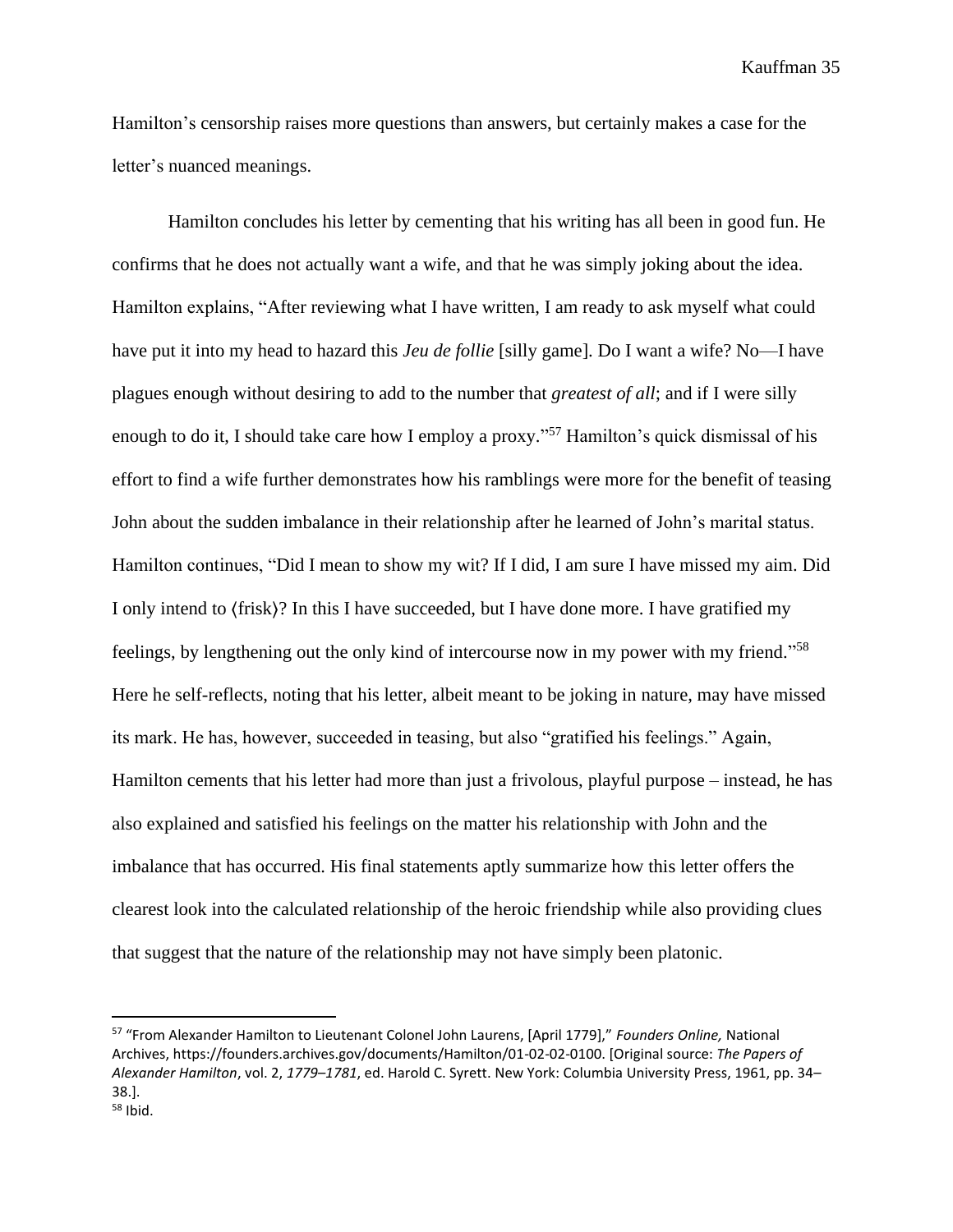Between Hamilton and Laurens, Hamilton was the more prolific writer and correspondent. John's letters were notably shorter in length, less expressive, and lesser in overall number – although, Hamilton mentions numerous letters of Laurens that have since been lost to time. Additionally, much of their time during the war was spent together as aide-de-camps to General Washington, so the correspondence available today only spans the brief periods in which they were apart. When they were separated, Hamilton wrote Laurens rather excessively, even commenting on his lack of communication:

I acknowlege but one letter from you, since you left us, of the 14th of July which just arrived in time to appease a violent conflict between my friendship and my pride. I have written you five or six letters since you left Philadelphia and I should have written you more had you made proper return. But like a jealous lover, when I thought you slighted my caresses, my affection was alarmed and my vanity piqued. I had almost resolved to lavish no more of them upon you and to reject you as an inconstant and an ungrateful — —. But you have now disarmed my resentment and by a single mark of attention made up the quarrel. You must at least allow me a large stock of good nature.<sup>59</sup>

Thus, the overall picture of their relationship is derived from a rather one-sided perspective. However, it is important to consider the lapses in their communication as well – while John was a sporadic responder, the letters to which he appears to not respond also give insight into the nature of their relationship.

Again, as Hamilton expressed in the April 1779 letter, balance in marital status was also essential to the maintenance of the heroic friendship. When Hamilton discovered that Laurens was married, his jokes had an air of concern and annoyance. In order to restore the balance in their relationship, Hamilton must uphold his side of the agreement and find a wife – which he finds in Eliza Schuyler, just months later in early 1780. Their meeting was actually the

<sup>59</sup> "From Alexander Hamilton to Lieutenant Colonel John Laurens, [11 September 1779]," *Founders Online,* National Archives, https://founders.archives.gov/documents/Hamilton/01-02-02-0446. [Original source: *The Papers of Alexander Hamilton*, vol. 2, *1779–1781*, ed. Harold C. Syrett. New York: Columbia University Press, 1961, pp. 165– 169.].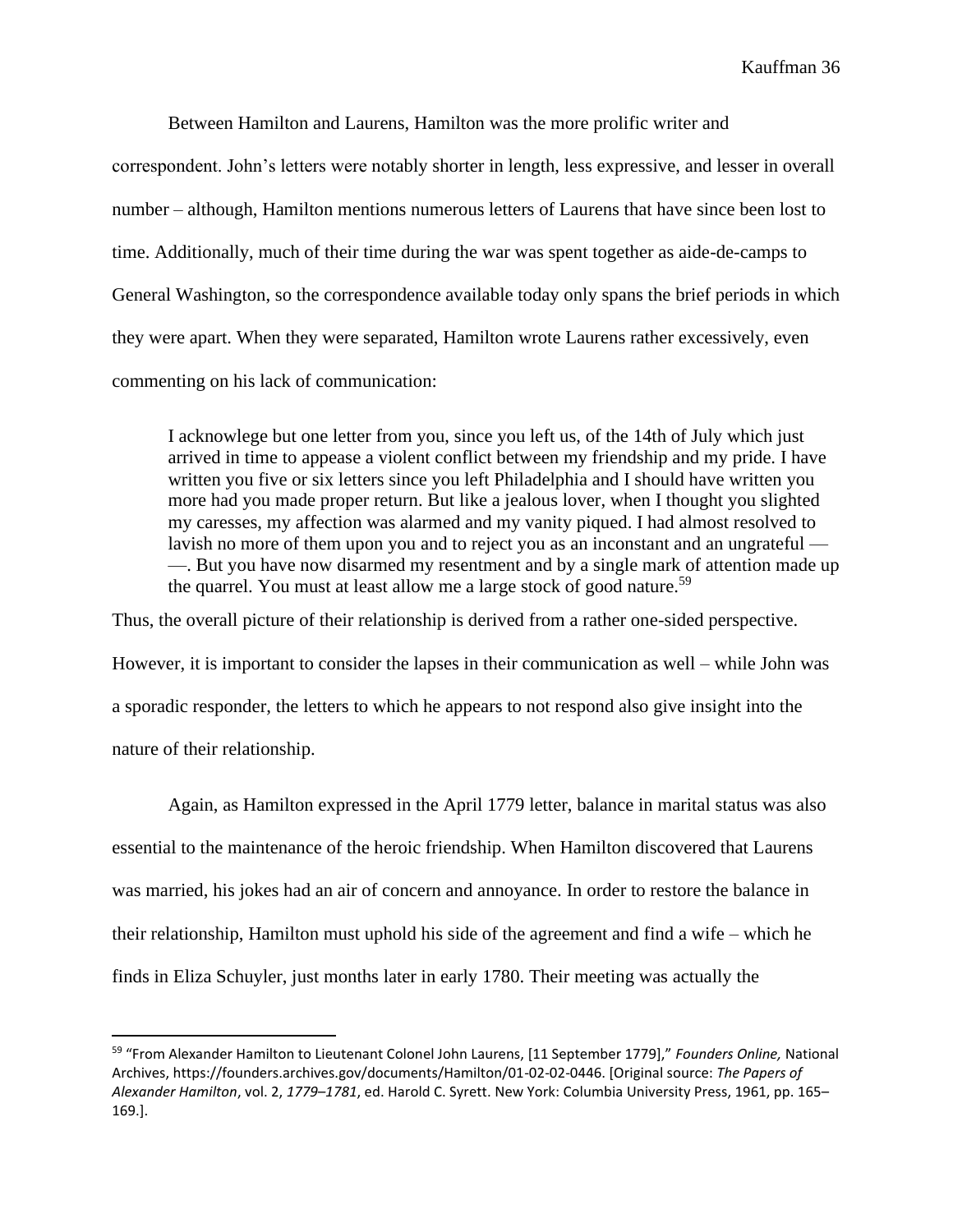coincidental result of Washington denying Hamilton's pleas to join Laurens in the Southern campaign of the war, a decision with which he was exceedingly unhappy:

I have strongly sollicited leave to go to the Southward. It could not be refused; but arguments have been used to dissuade me from it, which however little weight they may have had in my judgment gave law to my feelings. I am chagrined and unhappy but I submit. In short Laurens I am disgusted with every thing in this world but yourself and very few more honest fellows and I have no other wish than as soon as possible to make a brilliant exit. 'Tis a weakness; but I feel I am not fit for this terrestreal Country.<sup>60</sup>

Very soon after their first meeting, in early April of 1780, Alexander and Eliza were engaged. Interestingly, as Chernow notes, "Hamilton neglected to mention either Schuyler or his abrupt decision to marry her..." in his March 30th letter to John Laurens.<sup>61</sup> As Chernow describes, Hamilton's omission was a "curious lack of candor" in comparison to how intimately he shared with John prior to his engagement.<sup>62</sup> In fact, Hamilton ends his letter with an intimately sentimental few phrases, saying, "Adieu my Dear; I am sure you will exert yourself to save your country; but do not unnecessarily risk one of its most valuable sons. Take as much care of yourself as you ought for the public sake and for the sake of Yr. affectionate A. Hamilton."<sup>63</sup> Again, Hamilton addresses Laurens with the overtly affectionate "My Dear," reminding Laurens to stay safe – if not for the public, then for him. Much like Laurens had omitted his marital status just a half year prior, Hamilton neglects to inform Laurens of his engagement. Why he does so is not entirely uncertain, as evidenced by the next few letters exchanged between the two men.

<sup>60</sup> "From Alexander Hamilton to Lieutenant Colonel John Laurens, 8 January [1780]," *Founders Online,* National Archives, https://founders.archives.gov/documents/Hamilton/01-02-02-0568. [Original source: *The Papers of Alexander Hamilton*, vol. 2, *1779–1781*, ed. Harold C. Syrett. New York: Columbia University Press, 1961, pp. 254– 255.].

<sup>61</sup> Ron Chernow, *Alexander Hamilton* (New York: Penguin Press, 2004), 132.

 $62$  Ibid.

<sup>63</sup> "From Alexander Hamilton to Lieutenant Colonel John Laurens, [30 March 1780]," *Founders Online,* National Archives, https://founders.archives.gov/documents/Hamilton/01-02-02-0634. [Original source: *The Papers of Alexander Hamilton*, vol. 2, *1779–1781*, ed. Harold C. Syrett. New York: Columbia University Press, 1961, pp. 303– 304.].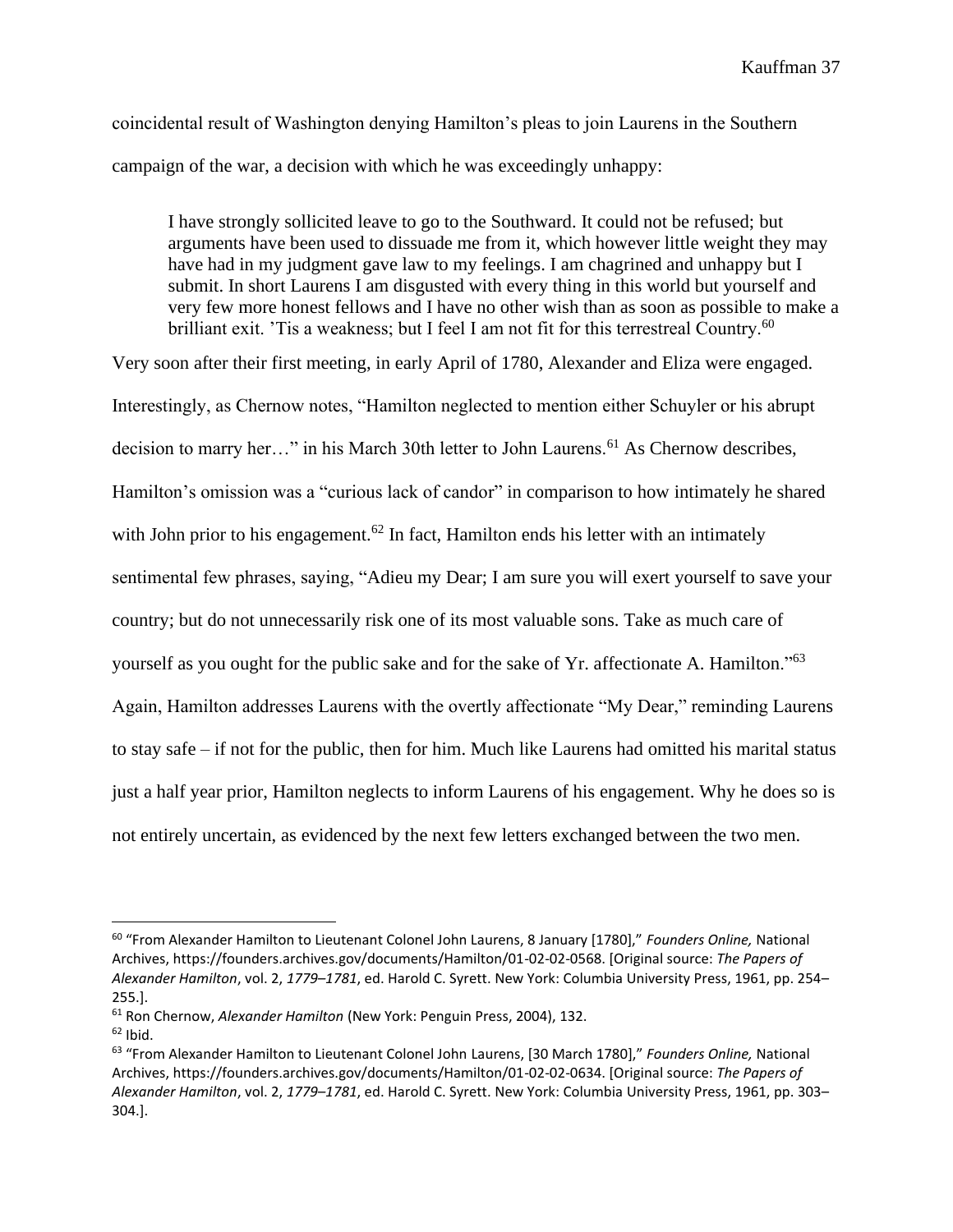While Hamilton's marriage would equate a restored balance to his and Laurens's romantic friendship on paper, it is likely that Laurens, who had married only out of pity and duty, did not socially consider himself to be married. His marriage did not occupy a significant portion of his mind or identity. Hamilton, however, was clearly and truly in love with Eliza, their shockingly quick courtship (even by eighteenth century standards) aside. Hamilton may have been concerned that John would realize that his marriage was not born out of duty, and therefore might become upset at the notion of his engagement. Platonic or romantic notions aside, Hamilton was Laurens's first personal priority, and Hamilton's engagement meant that Laurens would likely not be his any longer. In that sense, the equality in their relationship was thrown out of balance relationally, despite being restored in technicality.

Eventually, Alexander does inform John of his engagement. While Hamilton had no shortage of ravings to describe his bride-to-be to other people, his long-overdue message to Laurens exudes attempted – and failed – nonchalance and dismissal. On June 30, almost three months after his engagement, Hamilton writes to John,

Have you not heard that I am on the point of becoming a benedict? I confess my sins. I am guilty. Next fall completes my doom. I give up my liberty to Miss Schuyler. She is a good hearted girl who I am sure will never play the termagant; though not a genius she has good sense enough to be agreeable, and though not a beauty, she has fine black eyes—is rather handsome and has every other requisite of the exterior to make a lover happy. And believe me, I am lover in earnest, though I do not speak of the perfections of my Mistress in the enthusiasm of Chivalry.<sup>64</sup>

<sup>64</sup> "From Alexander Hamilton to Lieutenant Colonel John Laurens, [30 June 1780]," *Founders Online,* National Archives, https://founders.archives.gov/documents/Hamilton/01-02-02-0742. [Original source: *The Papers of Alexander Hamilton*, vol. 2, *1779–1781*, ed. Harold C. Syrett. New York: Columbia University Press, 1961, pp. 347– 349.].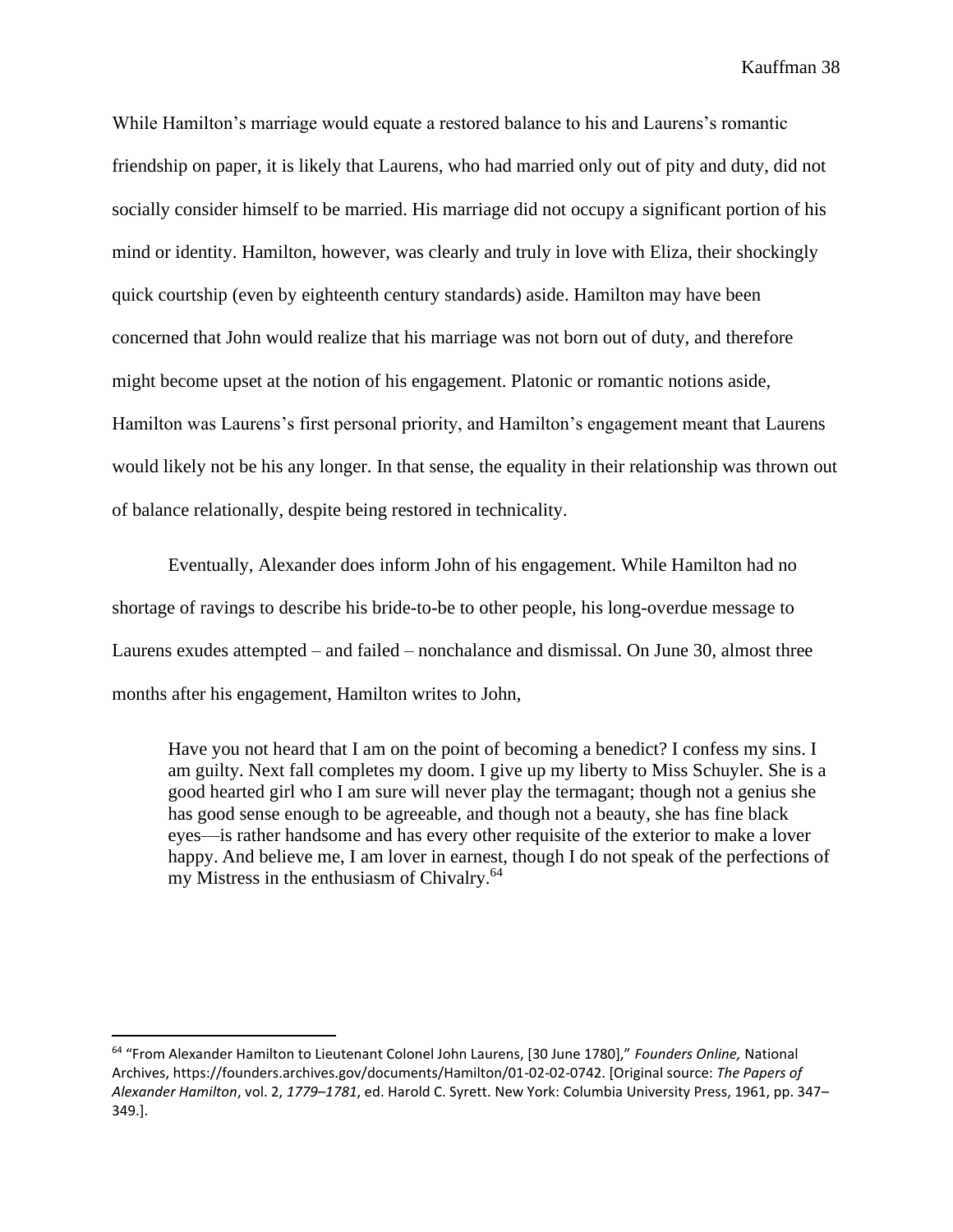His message is situated at the end of his letter, offering no more than a few sentences to inform John of his engagement before he signs off with one of his more formal addresses to John – a simple "Adieu God bless you. A Hamilton."<sup>65</sup>

While there are a few lost letters sent between June 30 and their next correspondence (one attributed to each man), Hamilton does not revisit any conversation about Eliza until a letter dated September 16, 1780. While he wrote admittedly infrequently to Laurens since June 30, most of his writings consisted of updates on the war effort (as Laurens was held as a prisoner of war in Pennsylvania for most of 1780) and outbursts of emotion regarding such topics.<sup>66</sup> Unfortunately, Laurens's response – if he had any – to Hamilton's engagement has since been lost. However, Hamilton's September 16<sup>th</sup> letter indicates that he likely had words about the subject, as Hamilton reassures him of their relationship's strength in light of his impending marriage. He writes,

In spite of Schuylers black eyes, I have still a part for the public and another for you; so your impatience to have me married is misplaced; a strange cure by the way, as if after matrimony I was to be less devoted than I am now. Let me tell you, that I intend to restore the empire of Hymen and that Cupid is to be his prime Minister. I wish you were at liberty to *transgress* the bounds of Pensylvania. I would invite you after the fall to Albany to be witness to the *final consummation*. My Mistress is a good girl, and already loves you because I have told her you are a clever fellow and my friend; but mind, she loves you *a l'americaine* not *a la françoise*. 67

Riddled with Hamilton's usual Laurens-directed affection, the letter begins with an audacious

statement: Alexander had previously noted the beauty of Eliza's black eyes but sets such value

 $65$  Ibid.

<sup>&</sup>lt;sup>66</sup> Hamilton writes in a letter dated September 12, 1780, that "The truth is I am an unlucky honest man, that speak my sentiments to all and with emphasis. I say this to you because you know it and will not charge me with vanity. I hate Congress—I hate the army—I hate the world—I hate myself. The whole is a mass of fools and knaves; I could almost except you and Meade. Adieu. A Hamilton. My ravings are for your own bosom."

<sup>67</sup> "From Alexander Hamilton to Lieutenant Colonel John Laurens, [16 September 1780]," *Founders Online,* National Archives, https://founders.archives.gov/documents/Hamilton/01-02-02-0860. [Original source: *The Papers of Alexander Hamilton*, vol. 2, *1779–1781*, ed. Harold C. Syrett. New York: Columbia University Press, 1961, pp. 431– 432.].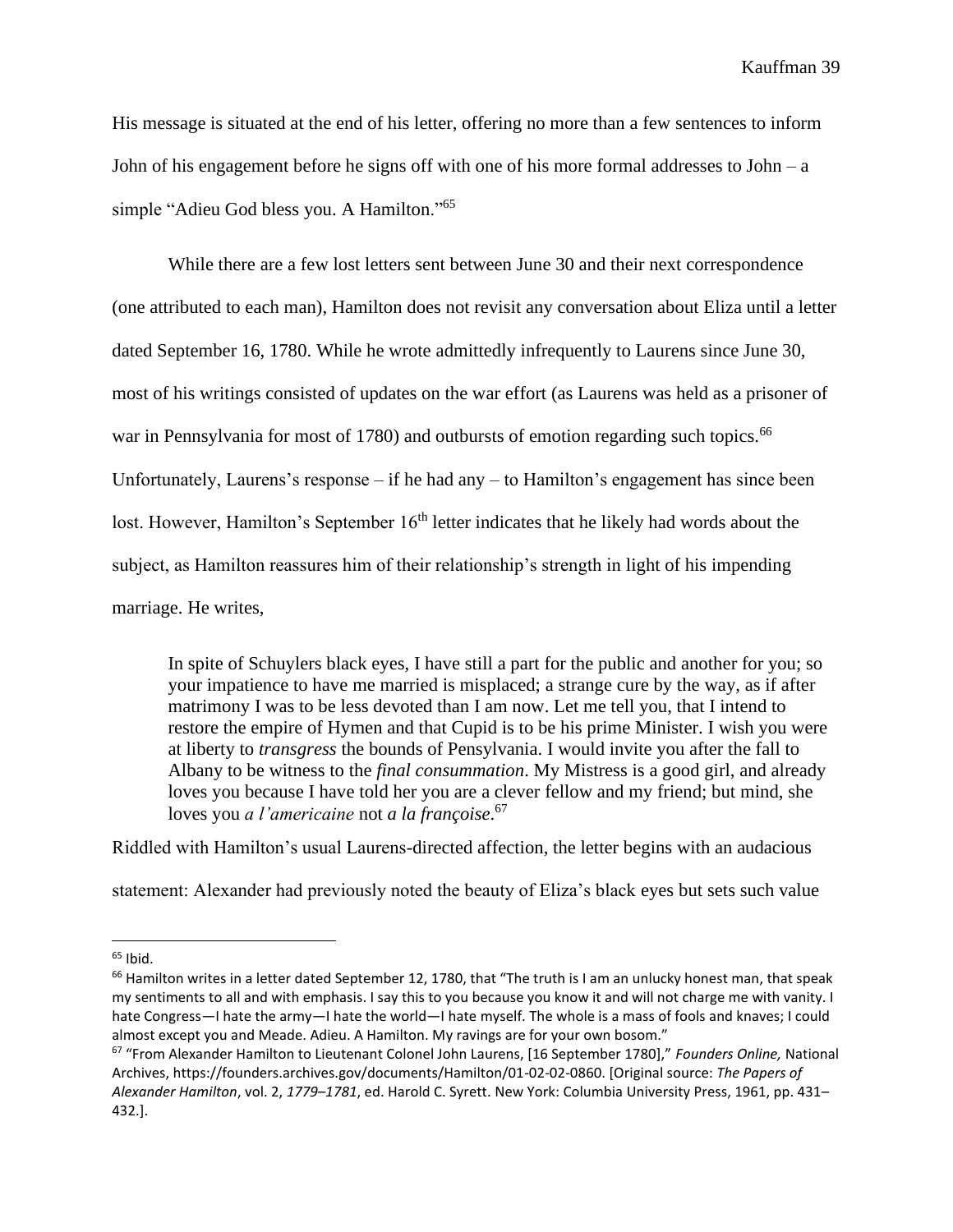and feelings aside to reassure John that there is not only a part of himself set apart from the public, but also from Betsey herself, that is, in turn, wholly devoted to him. He then follows with the most important part of the letter when considering both Hamilton's intentions with this paragraph and Laurens's now-unknown response to Hamilton's engagement. When reading the word "impatience" with a twenty-first century understanding of the definition, readers assume that Hamilton is using it in the sense of an urgency or excitement towards him getting married. However, in Samuel Johnson's *A Dictionary of the English language in which the Words are deduced from their Originals, explained in their Different Meanings, the word "impatience"* actually has a different primary definition. In fact, the most common modern definition of the word is listed as its third and final definition. The first two definitions are "Inability to suffer pain; rage under suffering." and "Vehemence of temper; heat of passion."<sup>68</sup> Using specifically the first definition, Laurens' emotions are expressed differently – he is no longer urging Hamilton to get married, instead, he is angry and suffering at the thought of him being married. Thus, Hamilton would be responding to his lamenting by saying that he should not have these feelings of resentment or anger at his impending marriage, because he is still maintaining the part of himself that is only for Laurens – even within the bonds of marriage.

Hamilton then writes, "…a strange cure by the way, as if after matrimony I was to be less devoted than I am now."<sup>69</sup> His use of the word "cure" potentially references the expectations for same-sex sexuality at the time – heterosexual marriage was seen as a "cure" for extended bachelordom, especially in cases involving two intimately involved men that raised suspicion in

<sup>68</sup> Samuel Johnson, "Impatience," in *A Dictionary of the English Language in Which the Words Are Deduced from Their Originals, Explained in Their Different Meanings* (London: W. Strahan, 1755).

<sup>69</sup> "From Alexander Hamilton to Lieutenant Colonel John Laurens, [16 September 1780]," *Founders Online,* National Archives, https://founders.archives.gov/documents/Hamilton/01-02-02-0860. [Original source: *The Papers of Alexander Hamilton*, vol. 2, *1779–1781*, ed. Harold C. Syrett. New York: Columbia University Press, 1961, pp. 431– 432.].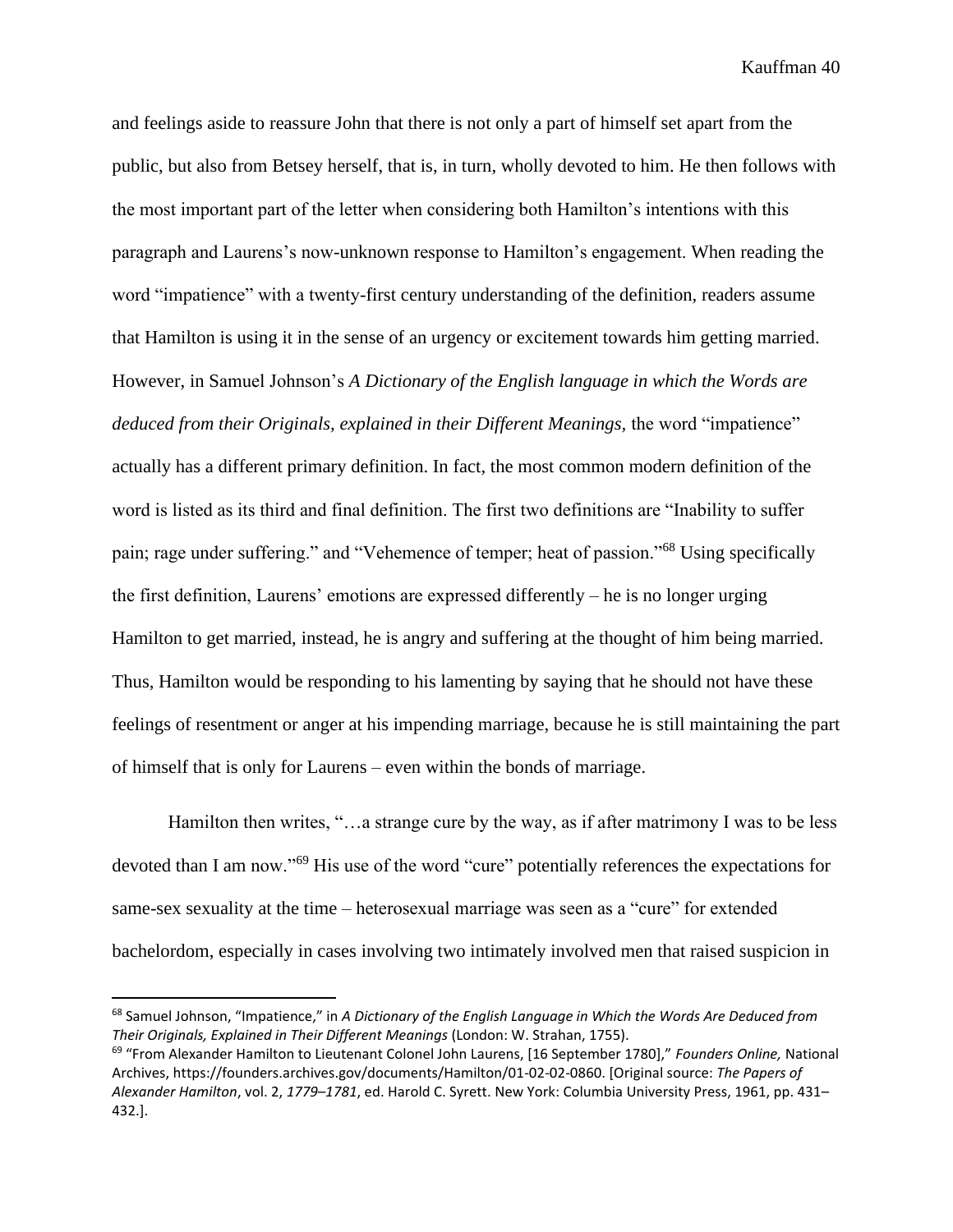the community. Additionally, the mid-to-late eighteenth century provided the first medicalized theories of same-sex sexuality, both in cause and in cure.<sup>70</sup> Hamilton understands that since they will soon both be married, their relationship could continue without suspicion, while also making a half-hearted joke about matrimony "curing" his feelings for John.

The next few sentences of Hamilton's letter are rich with innuendo. Hamilton, as seen previously, marked his more sexual statements with handwritten underlines, translated into type using italics. First, Hamilton assures Laurens that in his marriage (overseen by the god of marriage, Hymen), erotic love and sex will still have a place (as explained by his reference to Cupid, the Greek god of love and sex). He writes, "Let me tell you, that I intend to restore the empire of Hymen and that Cupid is to be his prime Minister."<sup>71</sup> Hymen and Cupid were often depicted as being at odds with one another, as Cupid could easily destroy Hymen's intents to uphold marital values and fidelity. While Hamilton is making a statement about the nature of his marriage, he could also be making a statement about his extramarital relations – despite Hymen's empire being restored with his marriage to Betsey, Cupid is to still remain important in his life, and potentially in his relationship with John. With John still being held as a prisoner of war in Pennsylvania, Hamilton then expresses how he wishes to see John again, and notes that he wants to invite him to his winter wedding in Albany. What is interesting is what he next insinuates:

I wish you were at liberty to *transgress* the bounds of Pensylvania. I would invite you after the fall to Albany to be witness to the *final consummation*. My Mistress is a good girl, and already loves you because I have told her you are a clever fellow and my friend; but mind, she loves you *a l'americaine* not *a la françoise*. 72

<sup>70</sup> William Benemann, *Male-Male Intimacy in Early America: Beyond Romantic Friendships* (United Kingdom: Routledge, 2006).

<sup>71</sup> "From Alexander Hamilton to Lieutenant Colonel John Laurens, [16 September 1780]," *Founders Online,* National Archives, https://founders.archives.gov/documents/Hamilton/01-02-02-0860. [Original source: *The Papers of Alexander Hamilton*, vol. 2, *1779–1781*, ed. Harold C. Syrett. New York: Columbia University Press, 1961, pp. 431– 432.].

 $72$  Ibid.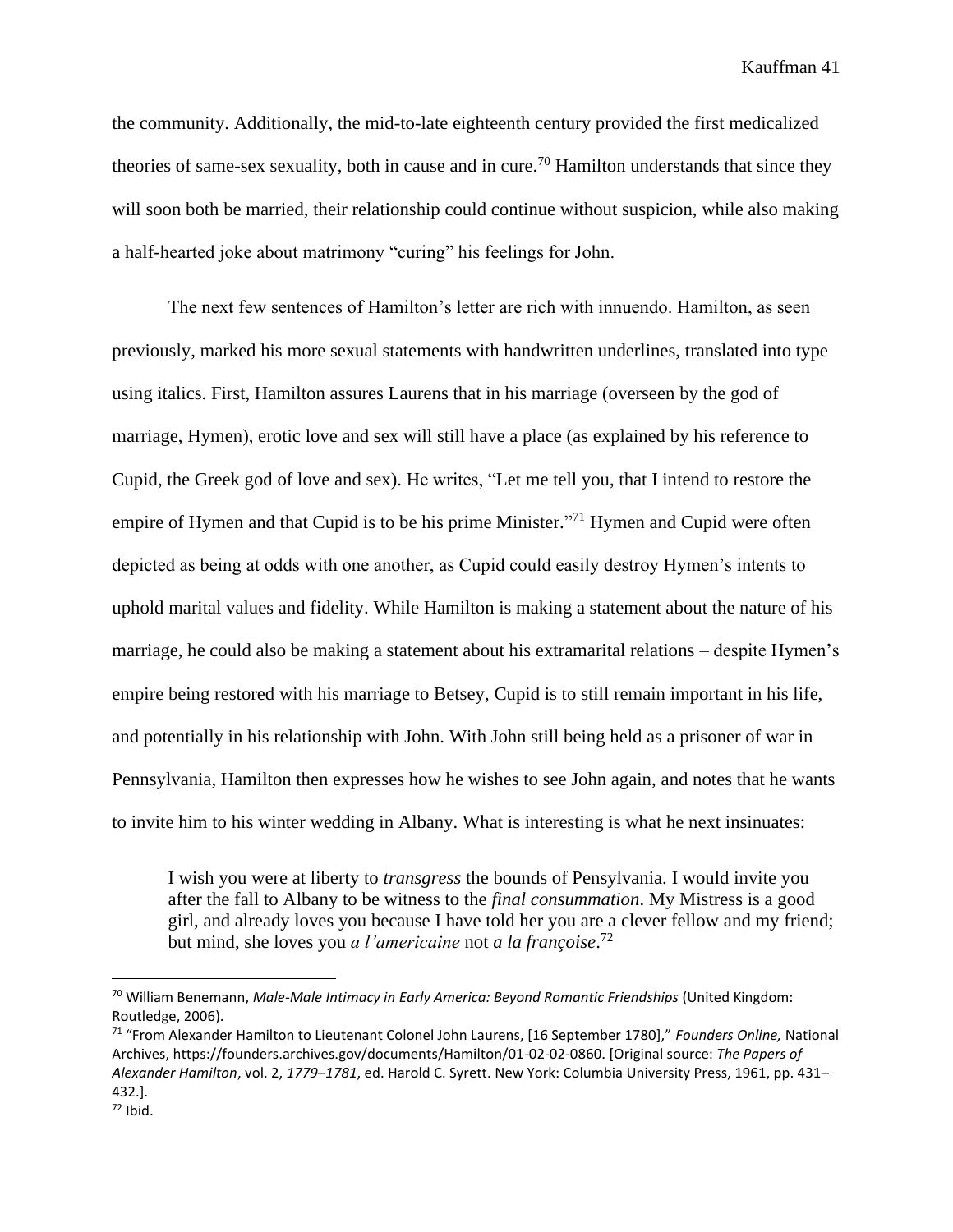Although the exact meaning behind Hamilton's words is not clear, he is obviously making a joke about his upcoming wedding night – the "*final consummation*." What he means by inviting Laurens to "witness" said event is, ultimately, unclear. However, he mentions that Eliza loves him "*a l'americaine*" not "*a la françoise*," essentially stating that his wife only loves John platonically, and not in a romantic or sexual manner. Do those statements imply that while Eliza loves Laurens only as a friend, Hamilton does not? Again, nothing about this passage is able to be deciphered in any certainty but should be mentioned nonetheless.

From this letter forward, Hamilton and Laurens's letters to one another become more sporadic, though still relatively consistent, and relatively less affectionate. Hamilton still routinely reassures Laurens of his love in short snippets scattered throughout his correspondence, such as: "Adieu ⟨my⟩ beloved friend. Do justice to my ⟨regard⟩ for you. Assure yourself that ⟨it is⟩ impossible more a[r]dently to wis⟨h for your⟩ health safety pleasure and success ⟨than⟩ I do. God send you speedily back to us."<sup>73</sup> There is a significant loss of documentation on John's front, as most of his letters from late 1780 and 1781 have been lost to time. As the war was ending, John and Alexander were kept separately busy with various jobs, including Hamilton's new life as a husband and eventual father. In the final two letters Hamilton and Laurens exchanged, some of the fondness of their younger years seeps back into the messages. In July of 1782, still deeply entrenched in the dwindling Southern campaign of the war, Laurens writes to Hamilton,

I was flattered with an account of your being elected a delegate from N. York, and am much mortified not to hear it confirmed by yourself. I must confess to you, that, at the present state of the War, I shd. prefer your going into Congress, and from thence,

<sup>73</sup> "From Alexander Hamilton to Lieutenant Colonel John Laurens, [4 February 1781]," *Founders Online,* National Archives, https://founders.archives.gov/documents/Hamilton/01-02-02-1059. [Original source: *The Papers of Alexander Hamilton*, vol. 2, *1779–1781*, ed. Harold C. Syrett. New York: Columbia University Press, 1961, pp. 549– 551.].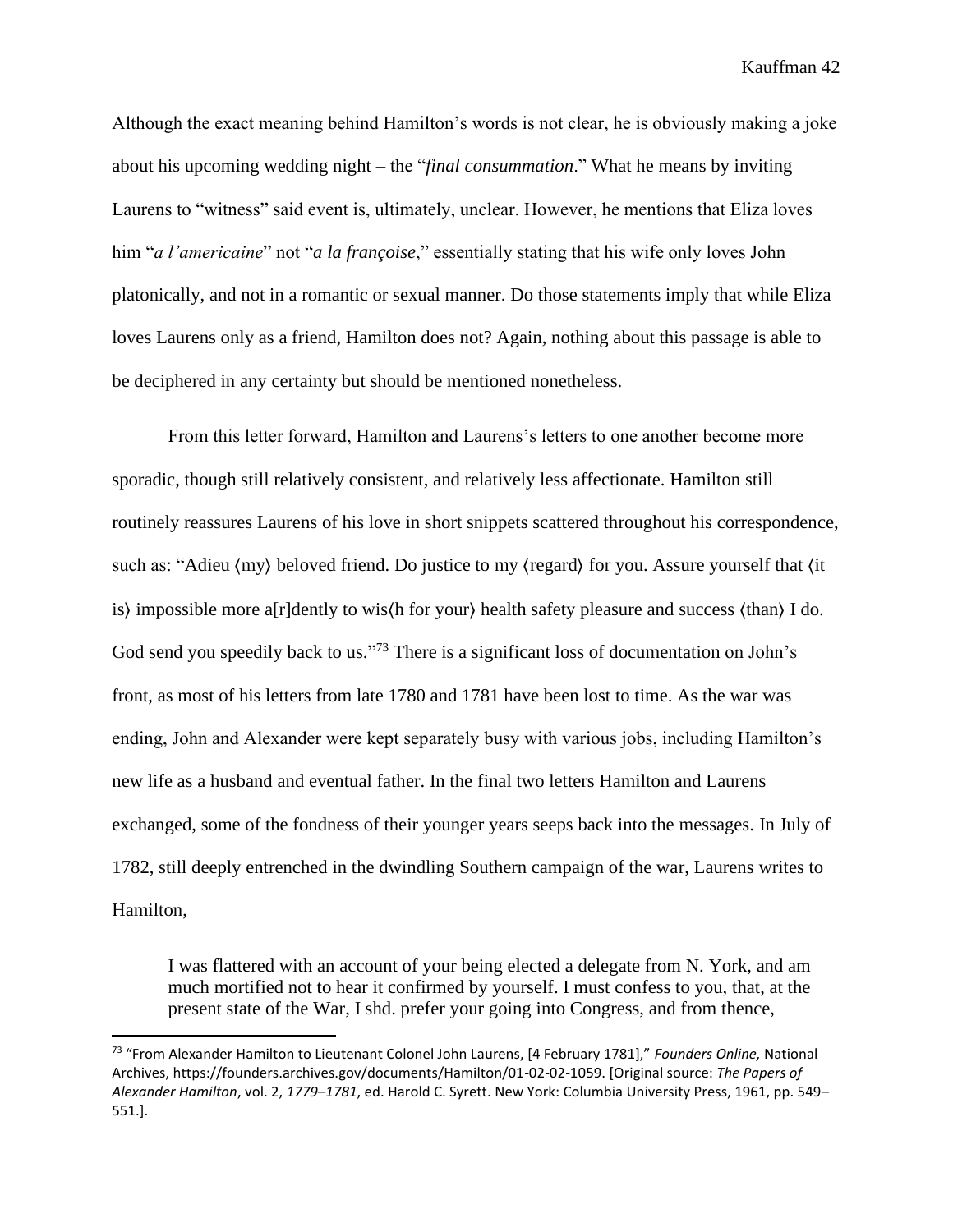becoming a Minister plenipotentiary for peace, to your remaining in the Army, where the dull System of seniority and the Tableau would prevent you from having the important commands to which you are entitled; but at any rate I wd. not have you renounce your rank in the Army, unless you entered the career above-mentioned. Your private affairs cannot require such immediate and close attention; you speak like a *pater familias* surrounded with a numerous progeny.<sup>74</sup>

Clearly, Hamilton had mentioned his career transitions, citing his growing family as part of the reason for the change. While Hamilton's letter has since been lost, John seems to be teasing him about how much he speaks of his wife and children. Whether the words were said with a positive or sarcastic tone is uncertain, but they represent a vast difference between Hamilton and Laurens – Hamilton wholeheartedly threw himself into the role of husband and father, while Laurens fled from it entirely. Nonetheless, Laurens concludes his letter with exceedingly affectionate words in comparison to his usual writing – normally, Hamilton was the more emotive of the two. He writes, "Adieu, my dear friend; while circumstances place so great a distance between us, I entreat you not to withdraw the consolation of your letters. You know the unalterable sentiments of your affectionate Laurens." <sup>75</sup> Hamilton responds to this letter with equally affectionate expressions, writing, "It requires all the virtue and all the abilities of the Country. Quit your sword my friend, put on the toga, come to Congress. We know each others sentiments, our views are the same: we have fought side by side to make America free, let us hand in hand struggle to make her happy. Yrs for ever, A Hamilton."<sup>76</sup> It is unlikely that this final letter even reached John before he was killed in a paltry skirmish in South Carolina on August 27, 1782. However,

<sup>74</sup> "To Alexander Hamilton from Lieutenant Colonel John Laurens, July 1782," *Founders Online,* National Archives, https://founders.archives.gov/documents/Hamilton/01-03-02-0045. [Original source: *The Papers of Alexander Hamilton*, vol. 3, *1782–1786*, ed. Harold C. Syrett. New York: Columbia University Press, 1962, pp. 121–122.].  $75$  Ibid.

<sup>76</sup> "From Alexander Hamilton to Lieutenant Colonel John Laurens, [15 August 1782]," *Founders Online,* National Archives, https://founders.archives.gov/documents/Hamilton/01-03-02-0058. [Original source: *The Papers of Alexander Hamilton*, vol. 3, *1782–1786*, ed. Harold C. Syrett. New York: Columbia University Press, 1962, pp. 144– 146.].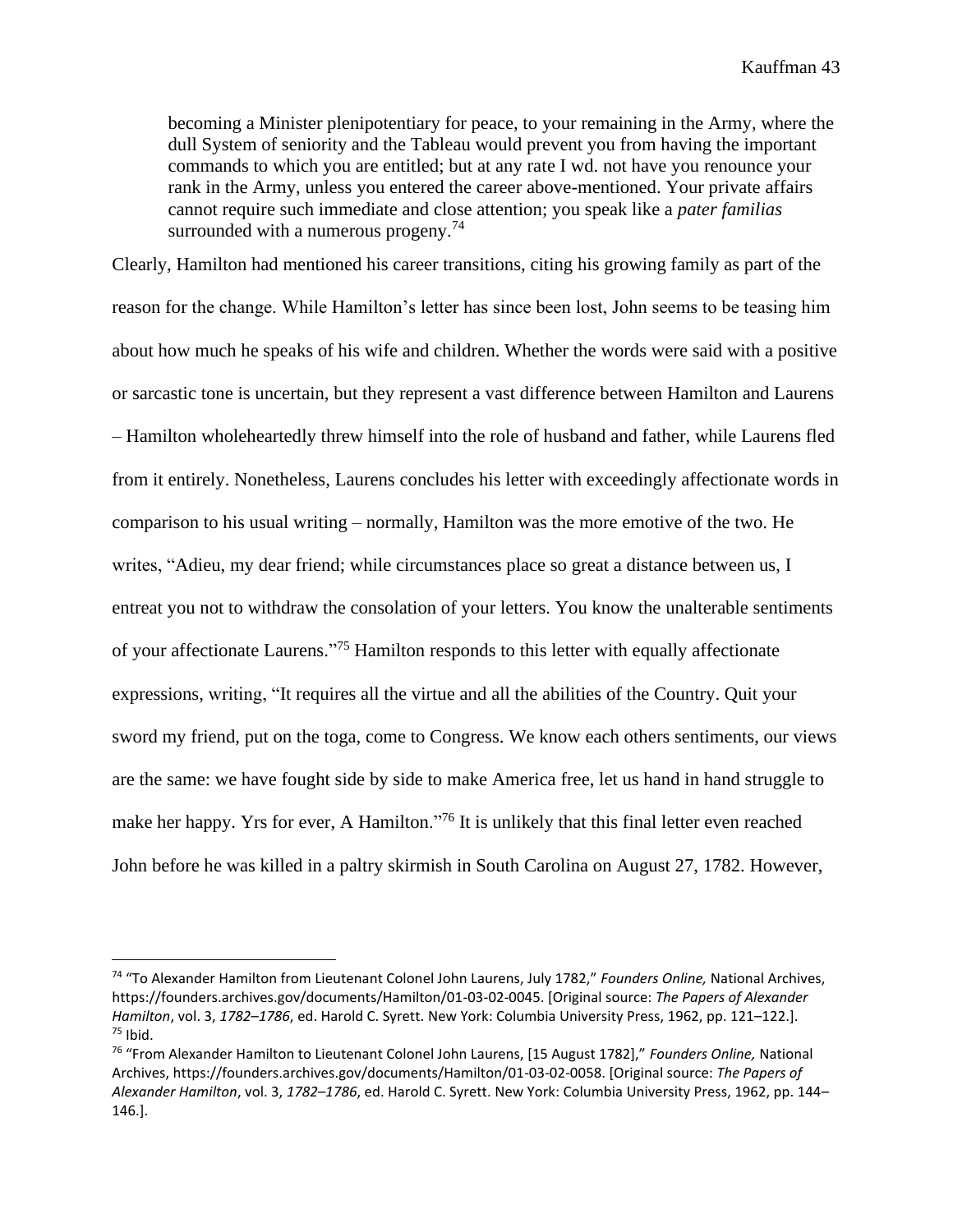despite their distance, the two friends remained close in contact and fondness in John's final months.

Because of John's untimely death, Hamilton and Laurens's heroic friendship ended abruptly. There is no record of how Hamilton found out about Laurens's death, as the first reference he made to it in any correspondence was in a letter to General Nathanael Greene in October of 1782.<sup>77</sup> However, scholars almost unanimously maintain that regardless of the nature of Hamilton and Laurens's relationship, Hamilton's heroic friendship with Laurens was one of the most intimate and profound relationships of his life, second only to that of his relationship with Eliza. Had John and Alexander had more time together after the war and into adulthood, who knows how their relationship would have fizzled out or flourished – both patterns can be seen in other heroic friendships of the same period. Unfortunately, ambiguity is the only definitive result of their relationship – there are more potentials than certainties. What can be certain, however, is that, in Ron Chernow's words, "After the death of John Laurens, Hamilton shut off some compartment of his emotions and never reopened it."<sup>78</sup> Yet what is known of their relationship is still worth studying in the context of a classical heroic/romantic friendship of the eighteenth century, especially as a study of Lyons's theory of heroic friendships as a category of same-sex intimacy in America.

While Hamilton would not have another heroic friendship, , one instance in his later life raises questions about his sexuality. Again, sexuality in the eighteenth century was not understood in terms of identity but was still an element of human life and interaction. Thus,

<sup>77</sup> "From Alexander Hamilton to Major General Nathanael Greene, [12 October 1782]," *Founders Online,* National Archives, https://founders.archives.gov/documents/Hamilton/01-03-02-0090. [Original source: *The Papers of Alexander Hamilton*, vol. 3, *1782–1786*, ed. Harold C. Syrett. New York: Columbia University Press, 1962, pp. 183– 184.].

<sup>78</sup> Ron Chernow, *Alexander Hamilton* (New York: Penguin Press, 2004), 173.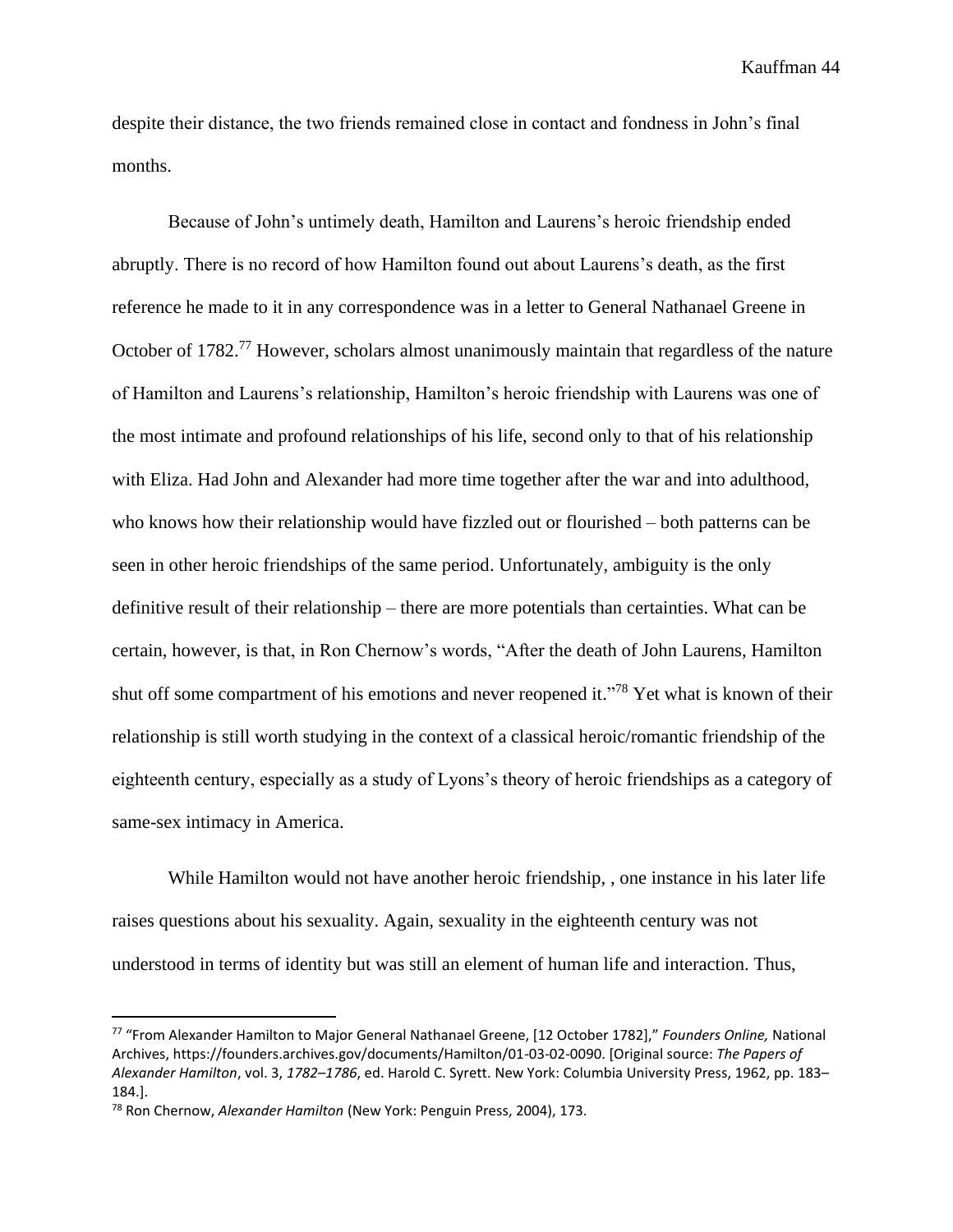while a person would not conceive of the modern-day labels present for describing a sexual orientation, they still could experience same-sex attraction on a routine basis. On January 31, 1799, Charles Adams wrote his father, John Adams, a brief letter detailing a dinner conversation between himself, Hamilton, and "Church" (presumably John Church, Hamilton's brother-in-law, or Philip Church, Hamilton's nephew). Charles had worked for Hamilton's law office since after graduation from Harvard in 1789, and he remained friends with him until his death on November 30, 1800.<sup>79</sup> In this letter, Charles mentions a short exchange between Hamilton and Church. He writes,

Nay he [Hamilton] even went so far as to say at his own Table when I was present; that he had, in his own words "*Been that day appointing* a Son of the *Notorious* Bill Livingston's a Midshipman in our Navy." This modest speech was addressed to Church whose reply was you have then I find weaknesses not confined to the female sex: which produced a laugh and perhaps was not thought of by any person but myself afterwards.<sup>80</sup>

In summary, Church implied that Hamilton had appointed a young man as a Midshipman simply because he found him attractive, remarking that Hamilton had weaknesses not only for women, but for men as well. In response, Hamilton merely laughed. Charles appeared to have been taken aback at such a question and response – he noted that he seemed to be the only person who thought anything of such an exchange. For context, a question like the one Church asked Hamilton was not out of left field – the entire letter is essentially Charles discussing how Hamilton's appointments to the Navy were increasingly offered to young and attractive men. In the previous paragraph, Charles wrote,

<sup>79</sup> Fred Kaplan, *John Quincy Adams: American Visionary* (New York, NY: Harper Perennial, 2015), 100.

<sup>80</sup> "Charles Adams to John Adams, 31 January 1799," *Founders Online,* National Archives,

https://founders.archives.gov/documents/Adams/04-13-02-0196. [Original source: *The Adams Papers*, Adams Family Correspondence, vol. 13, *May 1798 – September 1799*, ed. Sara Martin, Hobson Woodward, Christopher F. Minty, Amanda A. Mathews, Neal E. Millikan, Emily Ross, Sara B. Sikes, and Sara Georgini. Cambridge, MA: Harvard University Press, 2017, pp. 385–386.].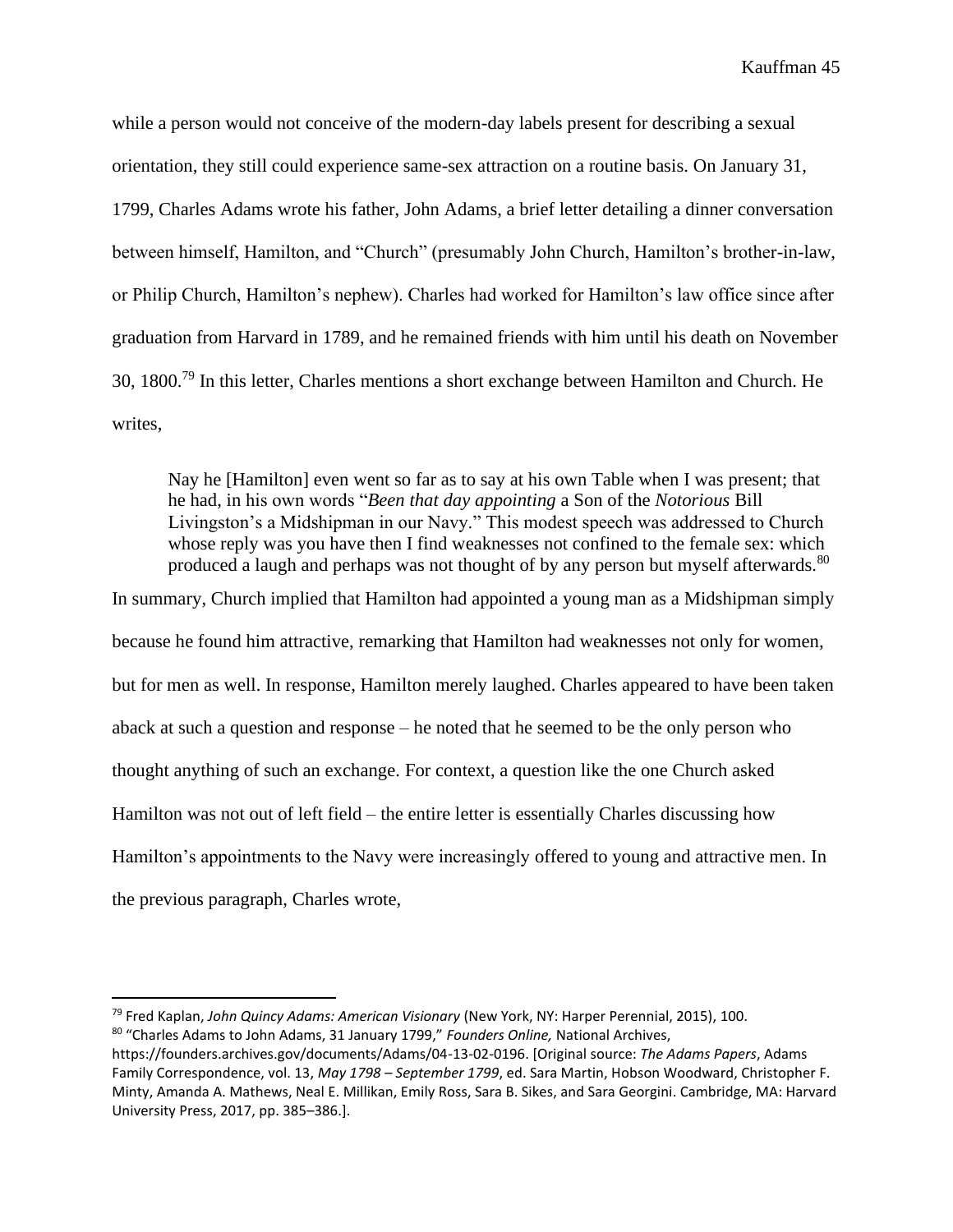I should err with respect to my sentiments of what are here called Hamilton's appointments... He has become the Universal Recommendator. Many of the appointments made as I have reason to believe at his request are spoken of as extremely improper. I could mention many. Daubeny for instance as first Leutt of the Navy when there is not a single Merchant who would trust him with the Command of a Sloop of Twenty tons.<sup>81</sup>

Evidently, Hamilton appointed Daubeny to the Navy while Charles noted the supposed lack of skill: a sloop was a common sailboat, which makes Charles' argument read that "not even a merchant would trust Daubeny with even the smallest sailboat." Why, then, would he be appointed a first Lieutenant, a rank of decent stature, in the Navy? The answer may lie in the next letter Charles sends to his father. In a letter dated February 19, 1799, Charles references the same Daubeny, saying: "Your hopes with respect to Daubeny are or may be fulfilled. I know him to be well attached to Government but I also know he is an unskilful Sailor. I know he is a Fop and as such regarded by all men of Maritime knowledge."<sup>82</sup> The eighteenth century "fop," as noted above, was a blatantly effeminate man who expressed interest in other men by taking upon the characteristics of a woman and exuding "womanly desires."<sup>83</sup> It appears as if John Church recognized the pattern in Hamilton's appointments, commented on it, and Hamilton's nonchalant response drew Charles's attention. Nonetheless, while Hamilton's days of intimate heroic friendships were long gone, his sexual practices and inclinations still raised questions to people both in the past and present.

Hamilton and Laurens's relationship is one heroic friendship out of a generation of countless others. Thanks to Hamilton's prolific hand and the prominence of Laurens's family, a

<sup>82</sup> "Charles Adams to John Adams, 19 February 1799," *Founders Online,* National Archives,

 $81$  Ibid.

https://founders.archives.gov/documents/Adams/04-13-02-0214. [Original source: *The Adams Papers*, Adams Family Correspondence, vol. 13, *May 1798 – September 1799*, ed. Sara Martin, Hobson Woodward, Christopher F. Minty, Amanda A. Mathews, Neal E. Millikan, Emily Ross, Sara B. Sikes, and Sara Georgini. Cambridge, MA: Harvard University Press, 2017, pp. 411–412.].

<sup>&</sup>lt;sup>83</sup> Clare Lyons, "Mapping an Atlantic Sexual Culture: Homoeroticism in Eighteenth-Century Philadelphia." The William and Mary Quarterly 63, no. 1 (Jan., 2003).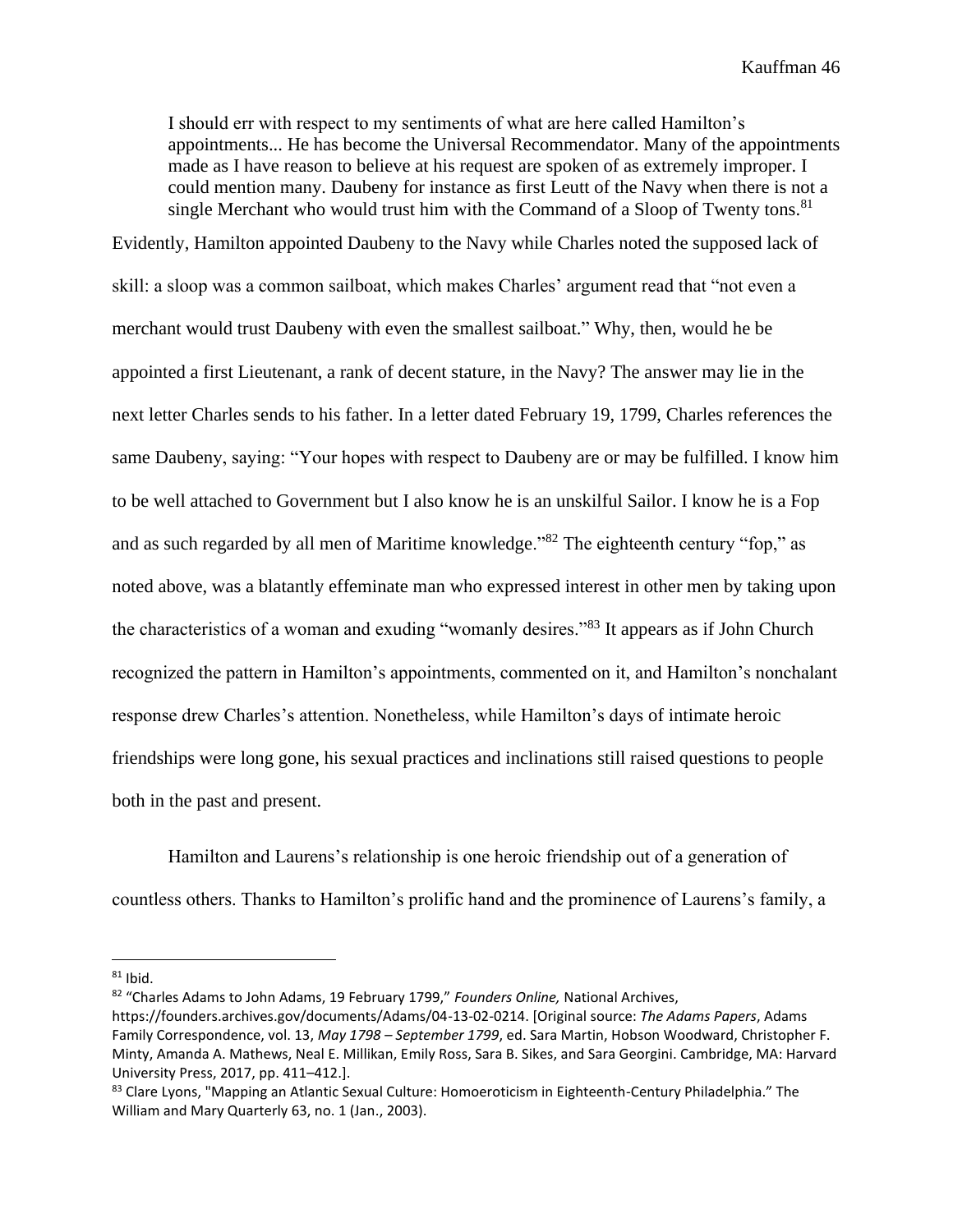significant amount of information is available to examine the context of their heroic friendship. While it is impossible to make definitive statements on the nature of their relationship at its most intimate, it is necessary to consider the possibility of Lyons's theory: Laurens and Hamilton were valuable contributors to the birth of a nation and, at the same time, fit the necessary qualifications of a heroic friendship. These roles were mutually reinforcing. Their relationship offers insight into the social life of men in eighteenth-century America and the roots of American same-sex sexuality. Although not every heroic friendship extended past platonic boundaries, it is important to examine those that may have done so, bringing light to the stories that were otherwise kept silent.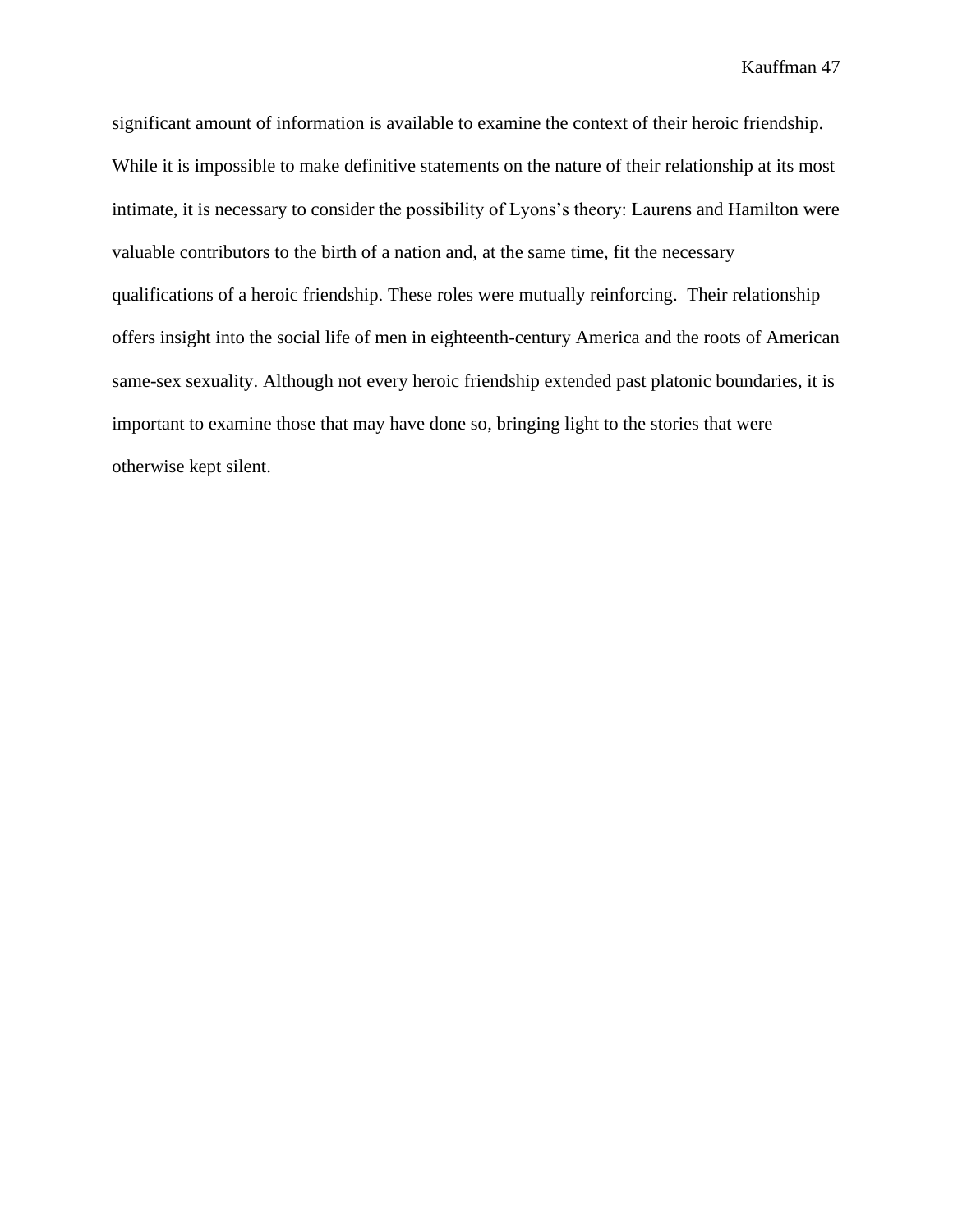#### Appendix A: Alexander Hamilton to John Laurens, April 1779

#### [Middlebrook, New Jersey, April, 1779]

Cold in my professions, warm in ⟨my⟩ friendships, I wish, my Dear Laurens, it m⟨ight⟩ be in my power, by action rather than words, ⟨to⟩ convince you that I love you. I shall only tell you that 'till you bade us Adieu, I hardly knew the value you had taught my heart to set upon you. Indeed, my friend, it was not well done. You know the opinion I entertain of mankind, and how much it is my desire to preserve myself free from particular attachments, and to keep my happiness independent on the caprice of others. You sh $\langle$ ould $\rangle$  not have taken advantage of my sensibility to ste⟨al⟩ into my affections without my consent. But as you have done it and as we are generally indulgent to those we love, I shall not scruple to pardon the fraud you have committed, on condition that for my sake, if not for your own, you will always continue to merit the partiality, which you have so artfully instilled into ⟨me⟩.

I have received your two letters one from Philadelphia the other from Chester. I am pleased with your success, so far, and I hope the favourable omens, that precede your application to the Assembly may have as favourable an issue, provided the situation of affairs sh⟨ould⟩ require it which I fear will be the case. But both for your country's sake and for my own I wish the enemy may be gone from Georgia before you arrive and that you may be obliged to return and share the fortunes of your old friends. ⟨In respect⟩ to the Commission, which you ⟨received from⟩ Congress, all the world must think your conduct perfectly right. Indeed your ideas upon this occasion seem not to have their wonted accuracy; and you have had scruples, in a great measure, without foundation. By your appointment as Aide De Camp to the Commander in Chief, you had as much the rank of Lieutenant Colonel, as any officer in the line—your receiving a commission as Lieutenant Colonel from the date of that appointment, does not in the least injure or interfere with one of them; unless by virtue of it you are introduced into a particular regiment in violation of the right of succession; which is not the case at present neither is it a necessary consequence. As you were going to command a batalion, it was proper you should have a commission; and if this commission had been dated posterior to your appointment as Aide De Camp, I should have considered it as derogatory to your former rank, to mine, and to that of the whole corps. The only thing I see wrong in the affair is this—Congress by their conduct, both on the former and present occasion, appear to have intended to confer a privilege, an honor, a mark of distinction, a something upon you; which they withold from other Gentlemen in the family. This carries with it an air of preference, which, though we can all truly say, we love your character, and admire your military merit, cannot fail to give some of us uneasy sensations. But in this, my Dear J I wish you to understand me well. The blame, if there is any, falls wholly upon Congress. I repeat it, your conduct has been perfectly right and even laudable; you rejected the offer when you ought to have rejected it; and you accepted  $\langle$ it $\rangle$  when you ought to have accepted it; and let me  $\langle$ add $\rangle$  with a degree of overscrupulous delicacy. It ⟨was necessary⟩ to your project; your ⟨project⟩ was the public good; and *I* should have done the same. In hesitating, you have refined upon the refinements of generosity.

There is a total stagnation of news here, political and military. Gates has refused the Indian command. Sullivan is come to take it. The former has lately given a fresh proof of his impudence, his folly and his rascality. '*Tis no great matter*; but a peculiarity in the case prevents my saying *what*.